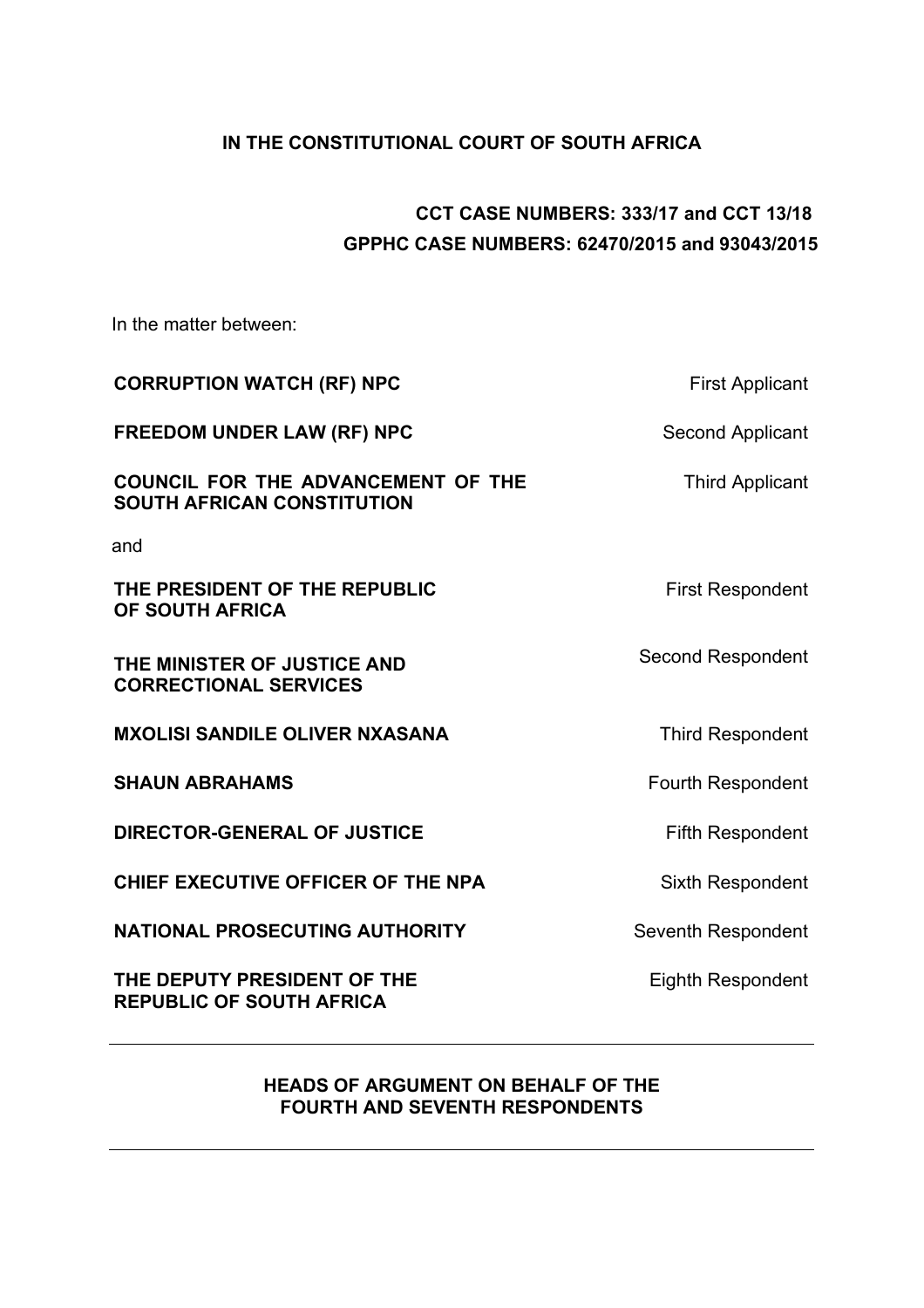|                  | <b>Table of Contents</b>                                              |
|------------------|-----------------------------------------------------------------------|
|                  |                                                                       |
|                  |                                                                       |
|                  | <b>PART A: ADV. ABRAHAMS WAS APPOINTED INTO A VACANCY IN THE</b>      |
|                  |                                                                       |
|                  | <b>PART B: IT IS NOT JUST AND EQUITABLE TO REMOVE ADV. ABRAHAMS18</b> |
|                  |                                                                       |
|                  | <b>FACTORS RELEVANT TO THE EXERCISE OF REMEDIAL DISCRETION 26</b>     |
| a)               |                                                                       |
| b)               | Dearth of Evidence on Record Supporting the Exercise of Remedial      |
|                  |                                                                       |
| $\mathbf{c}$     |                                                                       |
| $\boldsymbol{d}$ |                                                                       |
| e)               | A Court Should Not Rely Uncritically upon "Public Perception" in the  |
|                  |                                                                       |
|                  |                                                                       |
|                  |                                                                       |
|                  |                                                                       |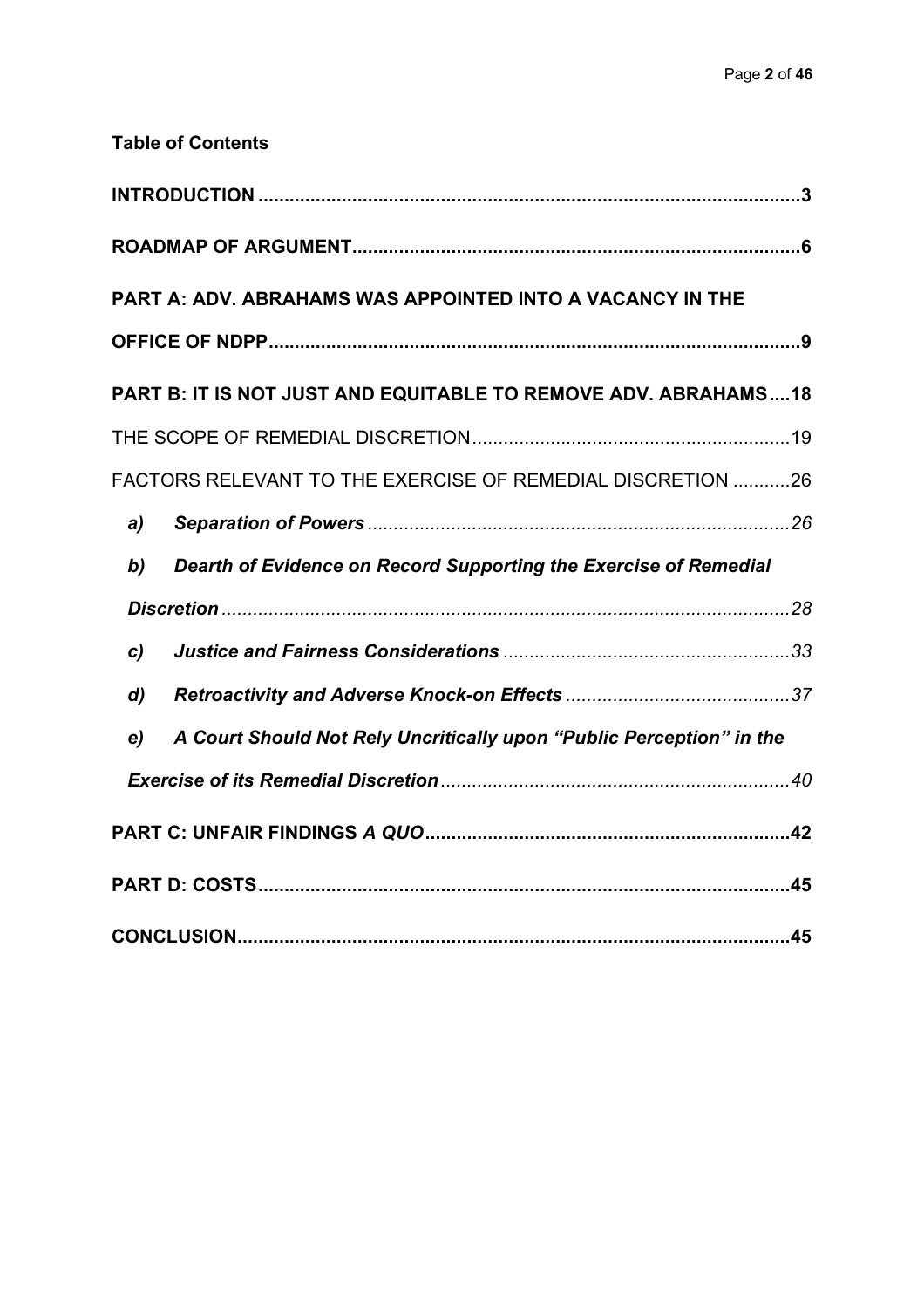#### **INTRODUCTION**

- 1. The Applicants seek confirmation under Rule 16(4) of the Rules of the Constitutional Court of the judgment of the Gauteng Division of the High Court (*per* Mlambo JP, Ranchod *et* Van der Linde JJ) (the "*Court a quo"*), handed down on 8 December  $2017$ ;<sup>1</sup> the Fourth and Seventh Respondents oppose confirmation of parts of the Order *a quo*, and appeal against parts of the Order and judgment under Rule 16(2), read with 16(3) of the Constitutional Court Rules.
- 2. These heads are filed on behalf of the National Director of Public Prosecutions (the "NDPP") and the National Prosecuting Authority (the "NPA"),2 in response to heads filed by: -
	- 2.1 Corruption Watch (RF) NPC and Freedom Under Law (RF) NPC (*a quo* No. 62470/15); and
	- 2.2 The Council for the Advancement of the South African Constitution (a quo No. 93043/15).3
- 3. Mr Mxolisi Nxasana *("Mr Nxasana")* (who has appealed against the decision of the Court *a quo* dismissing his application for condonation, and arguing that he

 $\overline{a}$ 

<sup>&</sup>lt;sup>1</sup> Now reported at  $(2018)$  1 All SA 471 (GP).

<sup>2</sup> Adv. Abrahams and the NPA are referred to jointly as the "*NPA Parties*".

<sup>3</sup> Corruption Watch and Freedom Under Law are jointly referred to as "*Corruption Watch*". The Council for the Advancement of the South African Constitution is referred to as "*CASAC*". The Applicants for confirmation are jointly referred to as the "*Applicants*".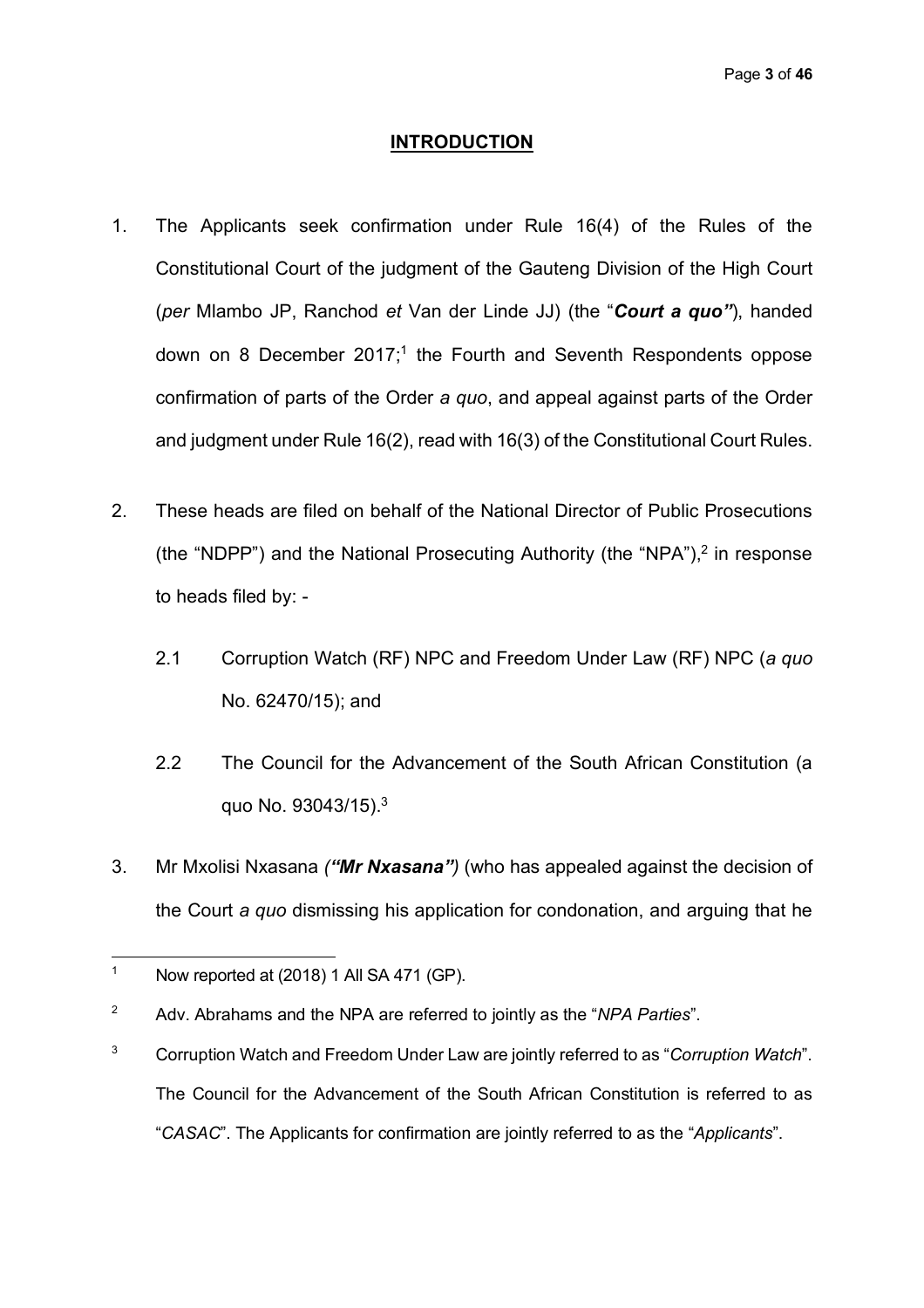Page **4** of **46**

ought to be reinstated), was appointed NDPP with effect from 1 October 2013. On 4 July 2014, acting in terms of section 12(6) of the National Prosecuting Authority Act No. 32 of 1998 (*"NPA Act"*), the President established an enquiry into Mr Nxasana's fitness to hold office<sup>4</sup>. On 11 August 2014 Mr Nxasana launched an application to compel the President to disclose particulars of the charges against him, and interdicting the President from suspending him before providing the particulars sought. <sup>5</sup> Ultimately, in May 2015, the President, the Minister of Justice and Mr Nxasana entered into a "*Settlement Agreement"6* in terms of which Mr Nxasana undertook to "relinquish" his post from 1 June 2015 in return for the payment of an amount of  $R17,3$  million – an arrangement colloquially referred as a *golden handshake.*7

4. Dr Silas Ramaite SC (*"Dr Ramaite"*) – who was not joined as a party in this litigation, and of whose tenure the Applicants steadfastly take no account - was appointed as the Acting National Director of Public Prosecutions (*"ANDPP"*), when Mr Nxasana left office.<sup>8</sup> (It is important to note that a jurisdictional fact for the appointment of Acting NDPP is that the office be *vacant*. 9) Dr Ramaite served

 $\overline{4}$ Vol 2, R: 161.

 $5$  Case No. 59160/14 (Gauteng Division), (Vol 2, R:195).

<sup>6</sup> Settlement Agreement 14 May 2015 (Vol 2, R: 168).

<sup>&</sup>lt;sup>7</sup> Corruption Watch ("CW") Founding Affidavit ("FA"), para 16 (Vol 1, R: 13).

<sup>8</sup> Shaun Kevin Abrahams ("SKA") Answering Affidavit ("AA"), para 26.2 (Vol 5, R: 493).

 $9$  Section 11(2)(b) of the NPA Act.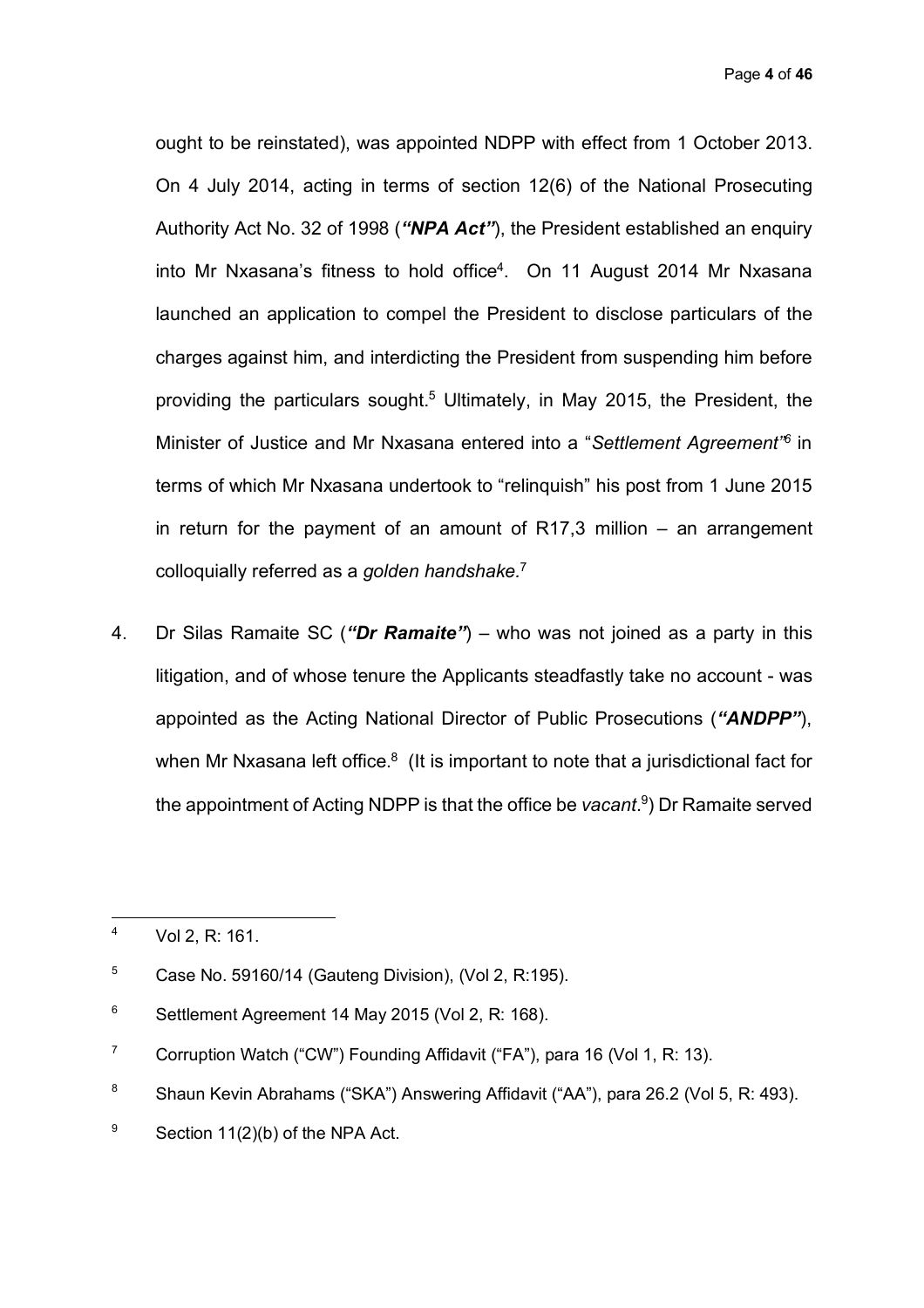as the ANDPP from 1 June 2015 until 18 June 2015 when Adv. Abrahams stepped into his shoes as the National Director.<sup>10</sup>

- 5. The Applicants sought, *inter alia*, to review and set aside the Settlement Agreement, the payment to Mr Nxasana, and the appointment of Adv. Abrahams. (Notably, the applications were not lodged on the basis of urgency, with the result that Adv. Abrahams will have been incumbent for nearly three years when these heads are filed.<sup>11</sup>)
- 6. A full bench of the High Court granted the application in a judgment handed down on 8 December 2017.<sup>12</sup> Under the Order:
	- 6.1. The Settlement Agreement and the payment of R17,3 million were declared invalid and are set aside. Mr Nxasana was ordered to repay the money.
	- 6.2. The termination of Mr Nxasana's appointment was declared invalid.
	- 6.3. Adv. Abrahams's appointment was declared invalid and set aside. (This component of the Order was suspended for 60 days.)
	- 6.4. The incumbent President (as at the date of the Order) may not appoint, suspend or remove the NDPP; for so long as he remained in office, the

 $10<sup>1</sup>$ Vol 5, R: 493 (SKA AA, para 26.2).

<sup>11</sup> Vol 1, R: 1(CW Notice of Motion ("NoM")); Vol 10, R:896 (CASAC NoM).

<sup>12</sup> Vol 15 (R: 1390).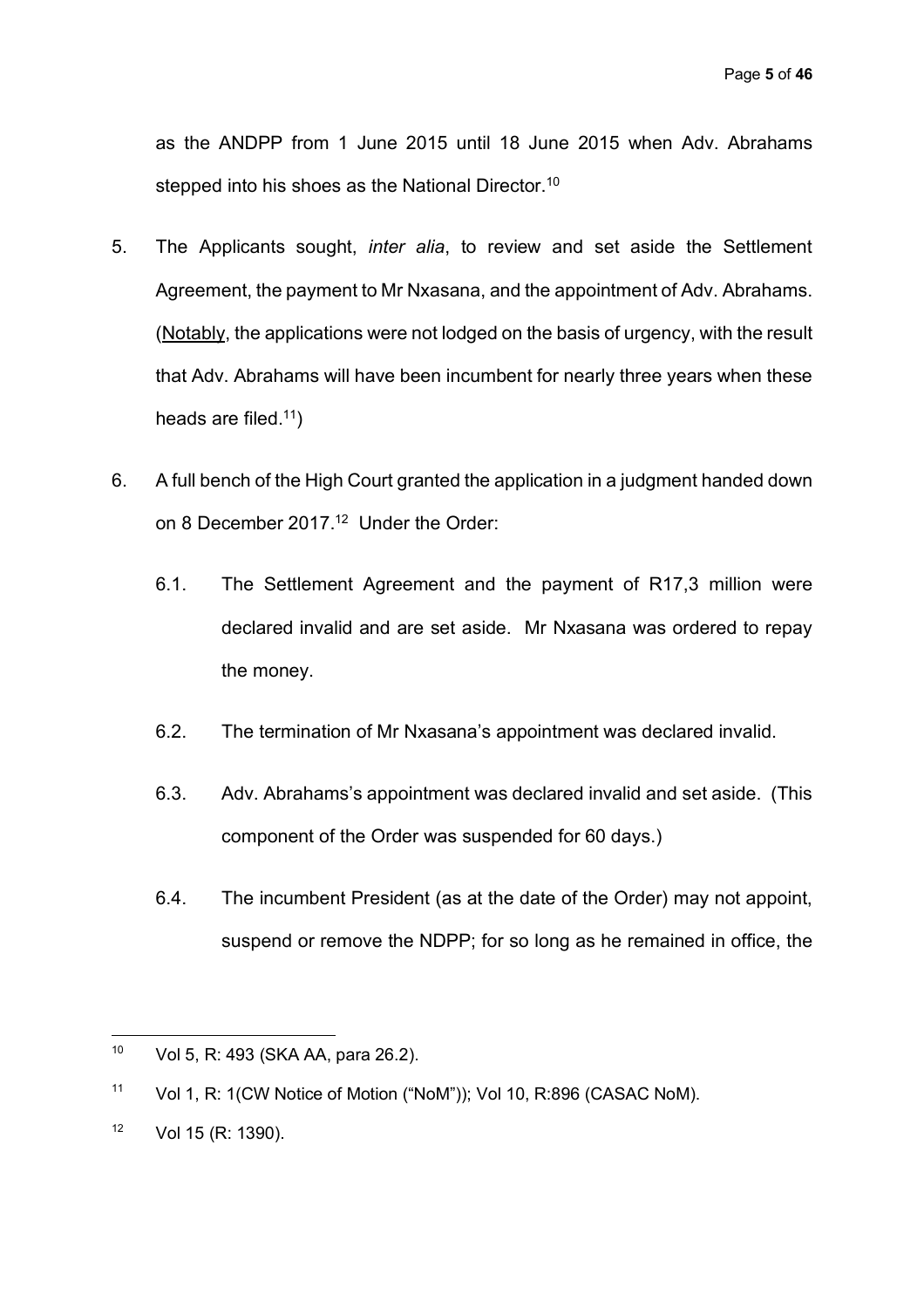Deputy President (now the President) is responsible for the performance of these functions.13

- 7. CASAC attacked the constitutional validity of certain provisions of the NPA Act. Confirmation of the Order granting same is sought. The NPA parties do not oppose this. The NPA parties in fact do not oppose confirmation of the Order set out in sub-paragraphs 1 – 7 of paragraph [129] of the judgment of the Court *a quo*.
- 8. They do oppose confirmation of the Order reviewing, declaring invalid and setting aside the appointment of Adv. Abrahams as NDPP.

## **ROADMAP OF ARGUMENT**

9. The NPA Parties advance two principle arguments:

 $\overline{a}$ 

9.1 First, Adv. Abrahams was validly appointed into a vacancy created at the end of Dr Ramaite's stint as Acting NDPP. (This argument forms **Part A** these heads). In that regard, it is submitted that:

<sup>&</sup>lt;sup>13</sup> On 14 February 2018, Mr Zuma resigned as President of the Republic; the next day, Mr Ramaphosa was sworn-in as President. This development renders part of the Order moot.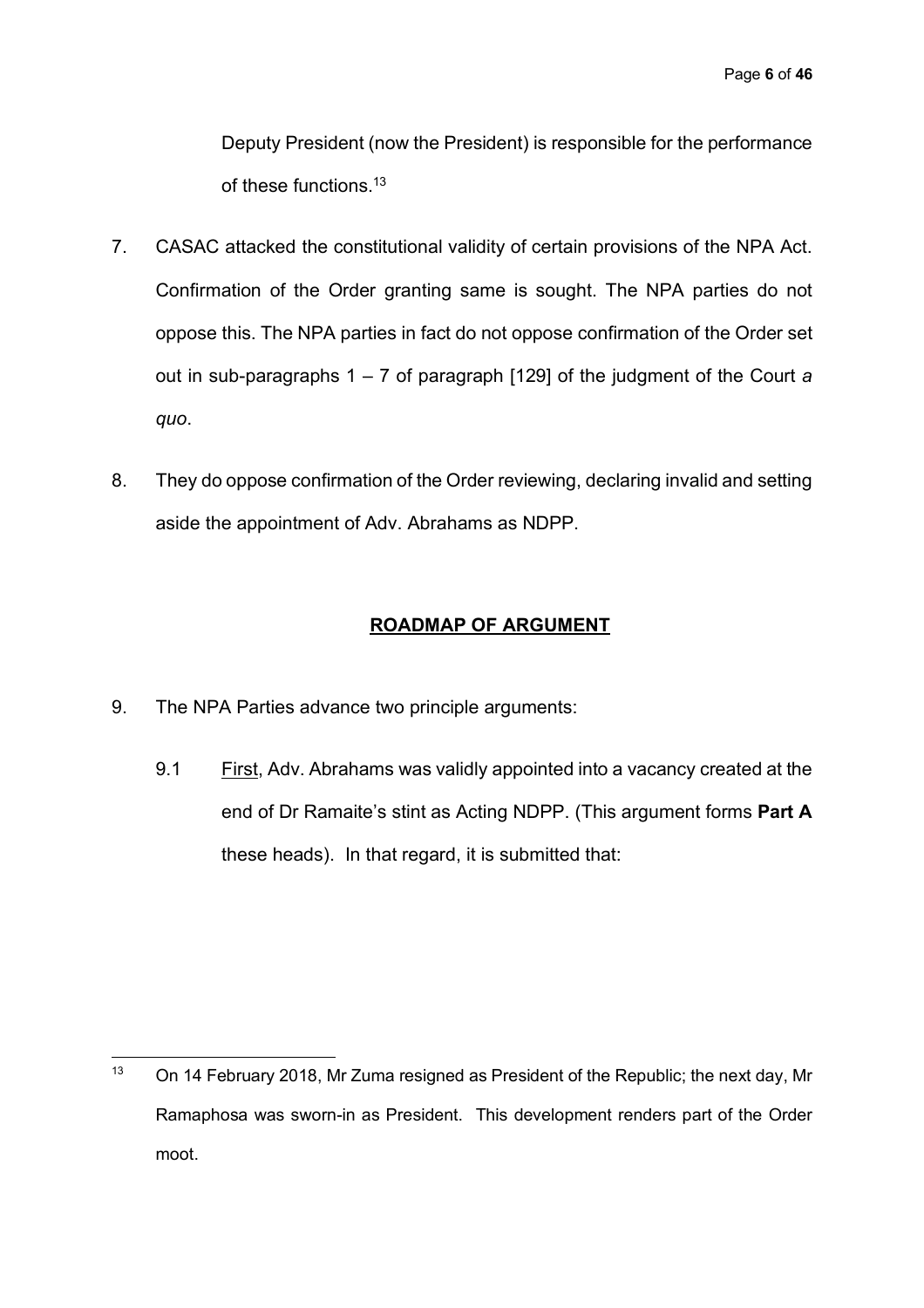- 9.1.1 The departure of Mr Nxasana as a matter of fact created a vacancy into which Dr Ramaite, and thereafter, Adv. Abrahams, were validly appointed.
- 9.1.2 Dr Ramaite's acting appointment and his subsequent departure remain valid until such time as set aside.
- 9.1.3 Under Supreme Court of Appeal authority binding on the Court *a quo*, an NDPP is not foreclosed from voluntarily departing from his office otherwise than under the procedures established in s 12 of the NPA Act. Mr Nxasana's resignation was a unilateral act which, as a matter of fact, created a vacancy - irrespective of what motivated either the President or Mr Nxasana.
- 9.1.4 It cannot be said that the departure of Mr Nxasana and the appointment of Adv. Abrahams created no vacancy, even if it be so that the departure was motivated by ulterior motives on the part of the President. There is no evidence that Adv. Abrahams was party to any such scheme.
- 9.1.5 The Applicants' argument that no vacancy is created when an NDPP leaves office pursuant to a "golden handshake" carries the unsustainable entailment that because Adv Pikoli, a former NDPP, similarly departed in 2009 and in exchange for a *golden handshake* settlement of some R7,5 million, his putative successors, Mokotedi Mpshe (acting), Menzi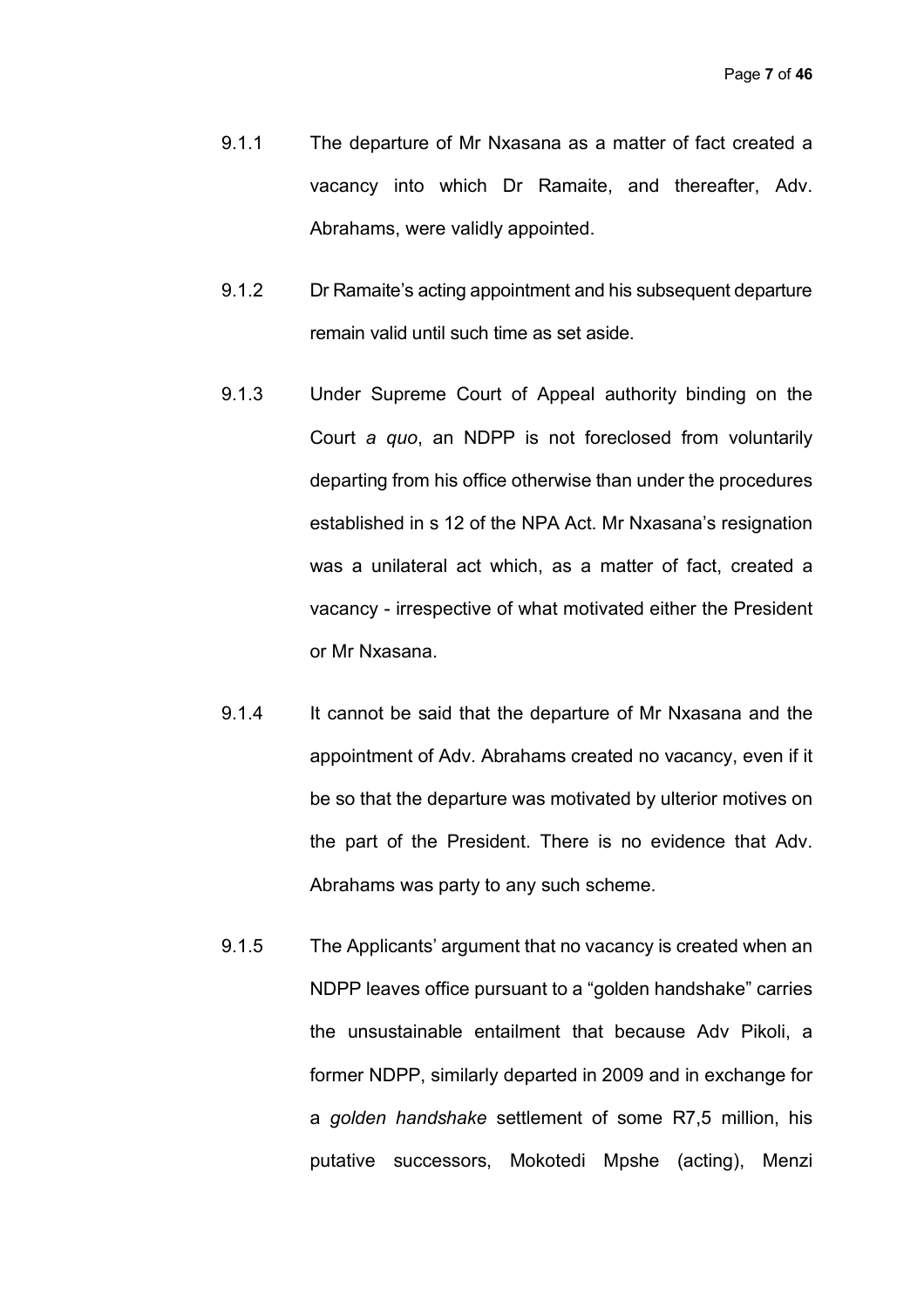Simelane, Nomgcobo Jiba (acting), Mr Nxasana himself, and Dr Ramaite (acting) must equally be deemed not validly to have been appointed.

- 9.2 Secondly, it is not *just and equitable* for Adv. Abrahams to be removed from his position. (This argument forms **Part B** of these heads In this regard, it is submitted:
	- 9.2.1 To the extent that the Court finds that there was indeed no vacancy into which Adv. Abrahams could be appointed, the Court should exercise its remedial discretion to determine that he nonetheless remain in office.
	- 9.2.2 Even assuming the office remained notionally occupied by Mr Nxasana, it would not constitute just and equitable relief to compel the *de facto* incumbent's departure, in light of the fact that:
		- 9.2.2.1 Adv. Abrahams has been in office as NDPP for nearly three years.
		- 9.2.2.2 the Applicants expressly disclaimed any allegation that he was blameworthy.
		- 9.2.2.3 it was especially unfair to remove Adv. Abrahams in circumstances where the Applicants at no stage alleged that he was not fit and proper; on the contrary, they expressly stated that whether or not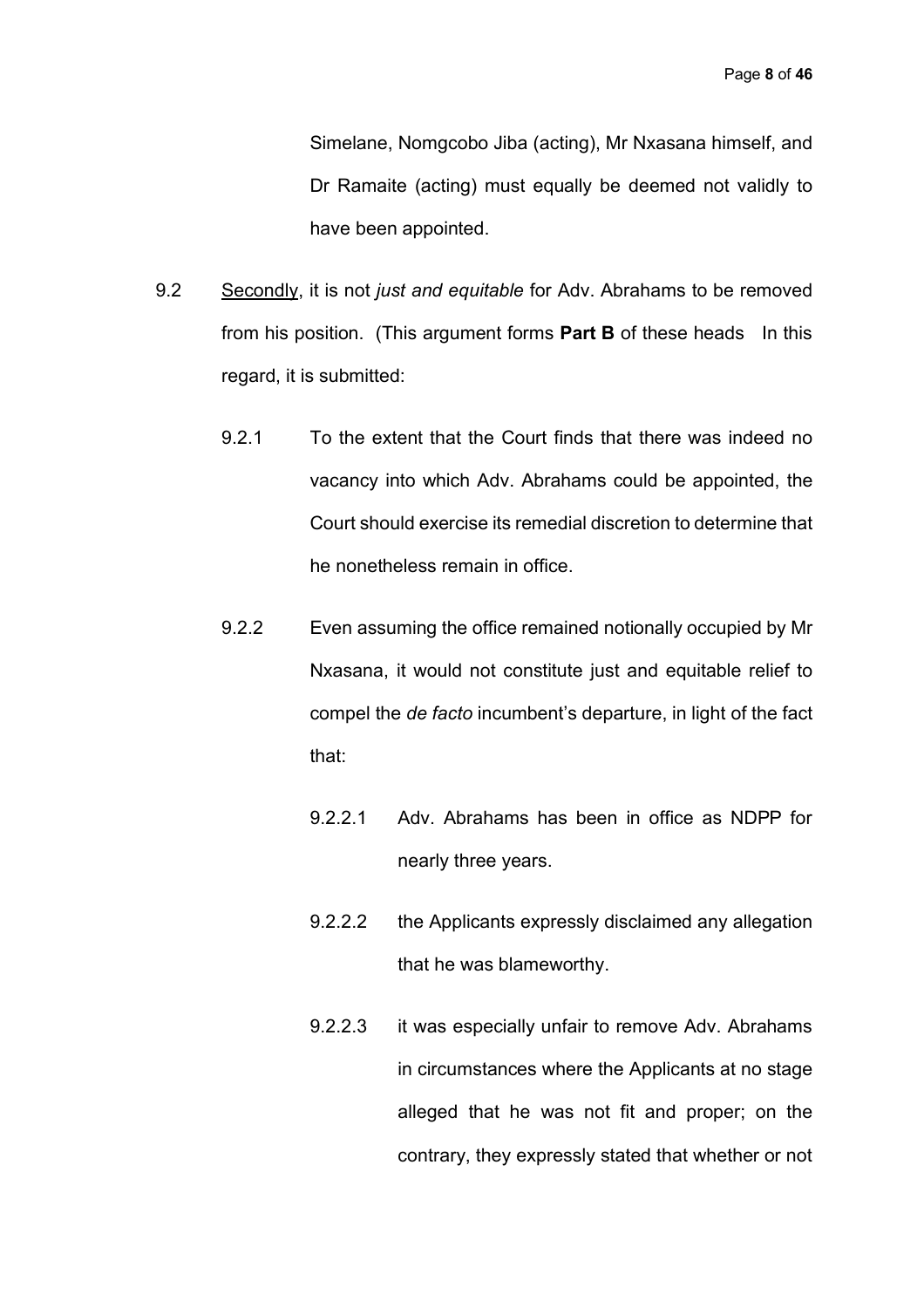his fit and proper was not relevant for their purposes. Thus Adv. Abrahams did not furnish details as to his background and the facts leading up to his appointment.

9.2.2.4 the recent ascendancy of Mr Ramaphosa to the Presidency removes whatever justification there may have been for the removal of Adv. Abrahams from office.

# **PART A: ADV. ABRAHAMS WAS APPOINTED INTO A VACANCY IN THE OFFICE OF NDPP**

10. The President appoints the NDPP in terms of s  $179(1)(a)$  of the Constitution.<sup>14</sup> In terms of s 12(1) of the NPA Act:

> "The National Director shall hold office for a non-renewable term of 10 years, but must vacate his or her office on attaining the age of 65 years."

11. The Constitution tells us nothing about how the NDPP leaves office. But section 12(6) of the NPA Act does. It provides for the suspension and termination of a NDPP under certain circumstances. These have no application here.

 $14$ See also NPA Act s. 10, to the same effect.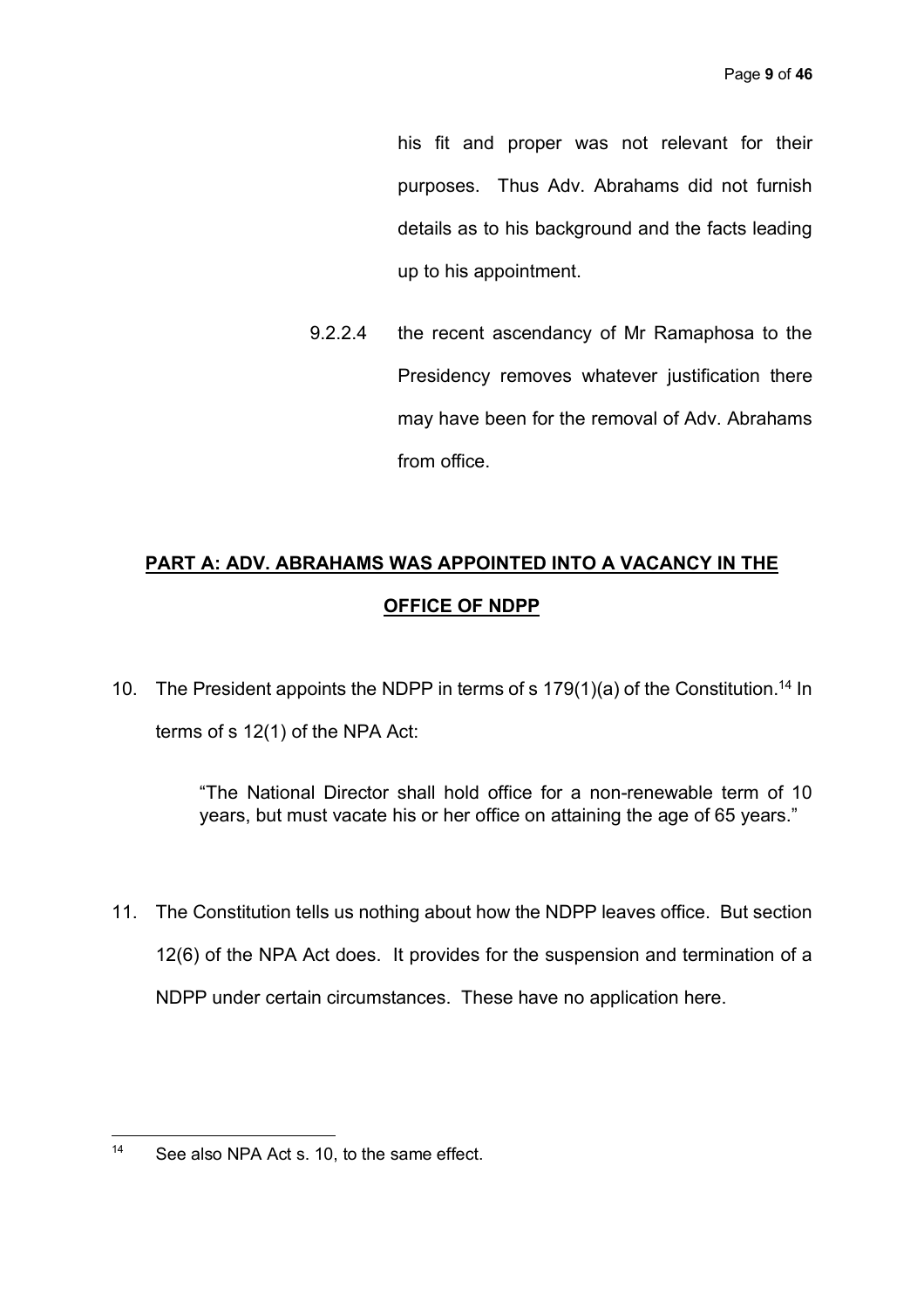- 12. There is another exit in the NPA Act. That is s.12(8), which provides in relevant part:
	- "(as) The President may allow the National Director or a Deputy National Director at his or her request, to vacate his or her office —
		- (i) on account of continued ill-health; or
		- (ii) for any other reason which the President deems sufficient.
	- (b) The request in terms of paragraph (a) (ii) shall be addressed to the President at least six calendar months prior to the date on which he or she wishes to vacate his or her office, unless the President grants a shorter period in a specific case."
- 13. One of the core findings of the court *a quo* was that Mr Nxasana did not exit his post through either one of the only two statutory routes of departure. <sup>15</sup> Therefore his appointment was not lawfully terminated. The clear implication was that there was no vacancy into which Ady. Abrahams could be appointed.<sup>16</sup> It is respectfully submitted that the court *a quo* erred in making this finding.
- 14. Firstly, Mr Nxasana was prepared to leave if compensated fully for his remaining years of service (plus minus eight and a half years).<sup>17</sup> Secondly, it was not

- <sup>16</sup> Judgment *a quo* para 106, R:1382*.* See also CW HoA para 48 ("[Nxasana's] termination was a pre-condition for the appointment of Adv. Abrahams. It follows that the appointment of Adv. Abrahams was equally unconstitutional and invalid.").
- $17$  As noted above, Adv. Abrahams did not step into the shoes of Mr Nxasana, but those of Dr. Ramaite. For purposes of this part of our argument only, we follow the Applicants in assuming, counterfactually, that Adv. Abrahams immediately succeeded Mr Nxasana.

 $15$ <sup>15</sup> Judgment *a quo* para 104,R: 1382*;* Corruption Watch HoA para 43.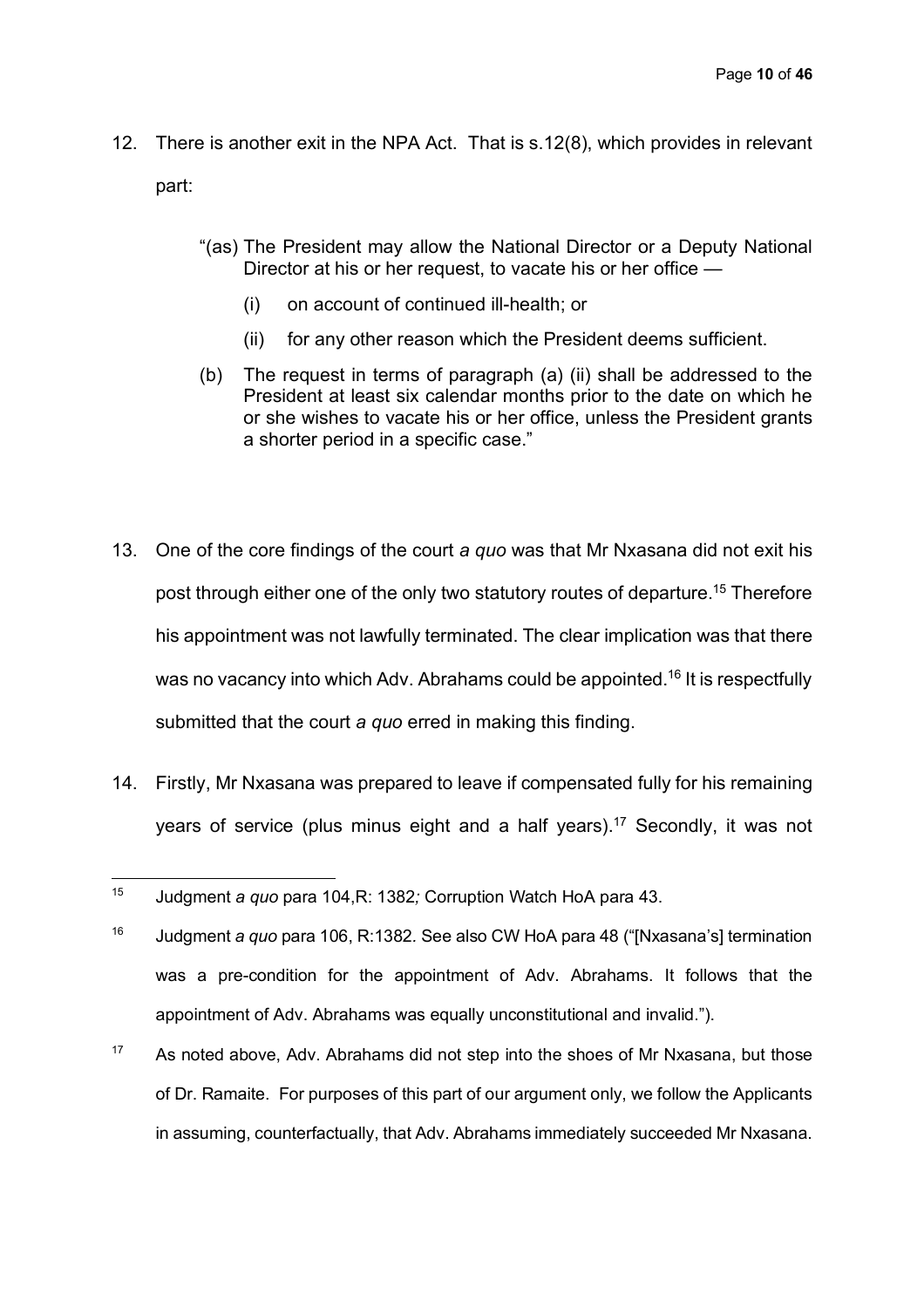contended, nor found by the court *a quo*, that Mr Nxasana acted under duress. So far as CASAC is concerned, there is no dispute that Mr Nxasana resigned – in fact, CASAC uses that word to characterise Nxasana's conduct. <sup>18</sup> Mr Nxasana was willing to resign if he was paid enough money. Clearly, R17 million rand was sufficient incentive for him.

15. The fallacy in the Applicant's argument is that it fails to grasp that it is not necessary for an employer to "accept" a resignation tendered by an employee. Nor is the employer entitled to refuse to accept a resignation or decline to act on it.<sup>19</sup> Resignation is a unilateral act which, once given, cannot be withdrawn without the employer's consent. It need not be accepted to be effective.<sup>20</sup> A resignation is established by:

> 'A subjective intention to terminate the employment relationship, and words or conduct by the employee that objectively viewed clearly and unambiguously evince that intention'.21

16. Wallis JA articulates this principle thus:

- <sup>19</sup> See Rosebank Television & Appliance Co (Pty) Ltd v Orbit Sales Corporation (Pty) Ltd 1969 (1) SA 300 (T) at 302 F-G.
- <sup>20</sup> Stewart Wrightson (Pty) Ltd v Thorpe 1977 (2) SA 943 (A) at 953; Sihlali v SA Broadcasting Corporation Ltd (2010) 31 ILJ 1477 (LC) at para 11. See also Uthingo Management (Pty) Ltd v Shear NO & others (2009) 30 ILJ 2152 (LC) at paras 16-19.
- <sup>21</sup> Mafika v SA Broadcasting Corporation Ltd [2010] 5 BLLR 542 (LC), para 13.

<sup>18</sup> <sup>18</sup> Vol 10, R: 894 (CASAC FA, para 4.1); R: 898 (CASAC FA, para 19).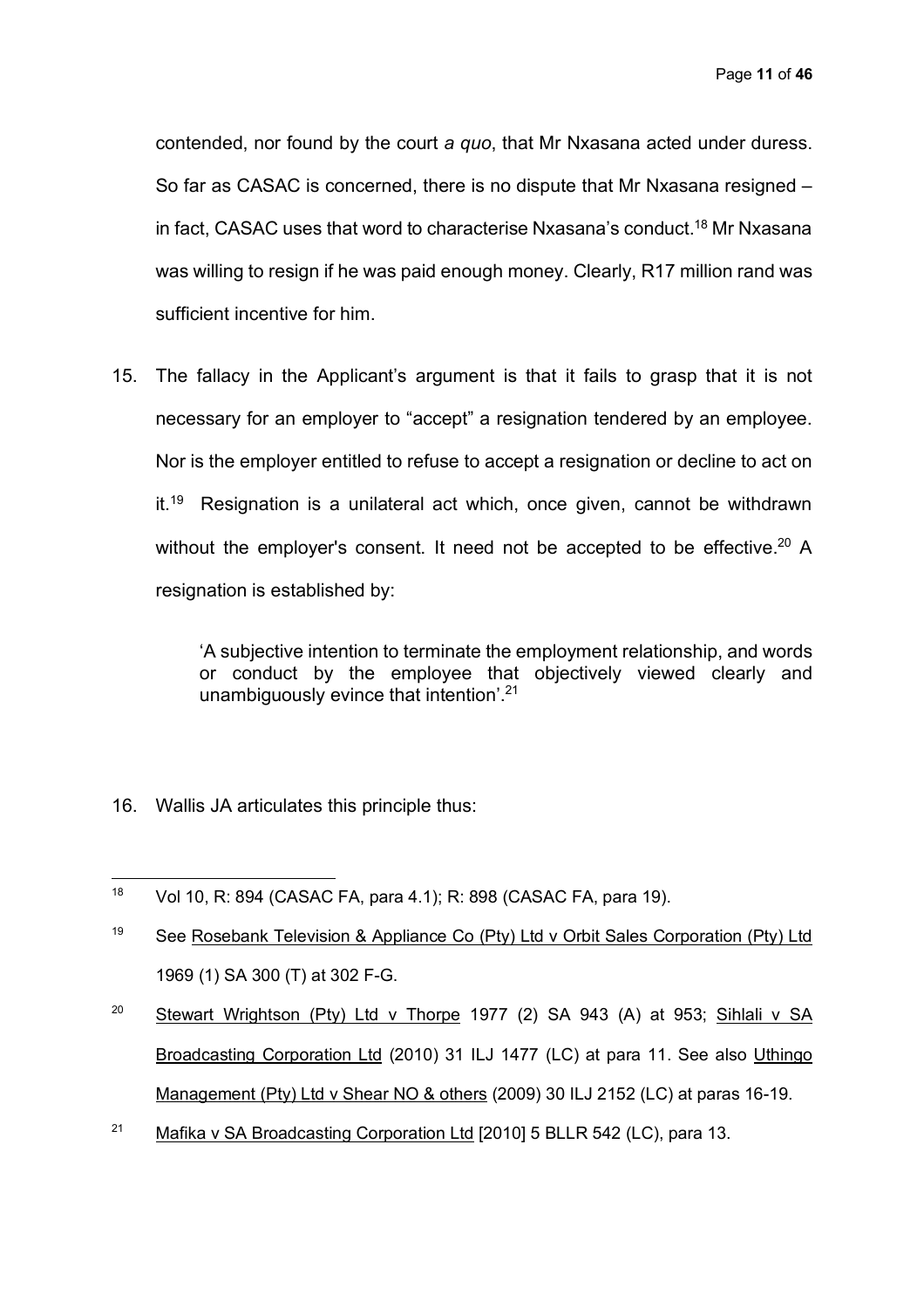"The giving of notice is a unilateral act requiring no acceptance by the recipient for it to be effective. Consequently notice once given cannot be withdrawn except by agreement."<sup>22</sup>

#### 17. In African National Congress v Municipal Manager, George Local Municipality &

Others (2010) 31 ILJ 69 (SCA), a councillor had delivered a letter of resignation to the municipal manager. Although the municipal manager was aware of the contents of the letter, he did not open it. The following day the councillor informed the manager that he had changed his mind. The court applied the common law discussed above - to the effect that, being a unilateral legal act, a resignation did not need to be accepted by the intended recipient to be effective.<sup>23</sup>

18. If a resignation were to be valid only once it is accepted by an employer, the latter would in effect be entitled, by a simple stratagem of refusing to accept a tendered resignation, to require an employee to remain in employment against his or her will. As has been held: "This cannot be - it would reduce the employment relationship to a form of indentured labour."24

 $22$ <sup>22</sup> Wallis, *Labour and Employment Law* Service 5 (1995) at para 33.

 $23$  Para 11.

<sup>&</sup>lt;sup>24</sup> Sihlali v SA Broadcasting Corporation Ltd (2010) 31 ILJ 1477 (LC), para 11; Toyota SA Motors (Pty) Ltd v Commission for Conciliation, Mediation & Arbitration & others (2016) 37 ILJ 313 (CC) para 184 ("A situation where an employer could force an employee to continue to work for him against his will is difficult to reconcile with this country's current constitutional values.").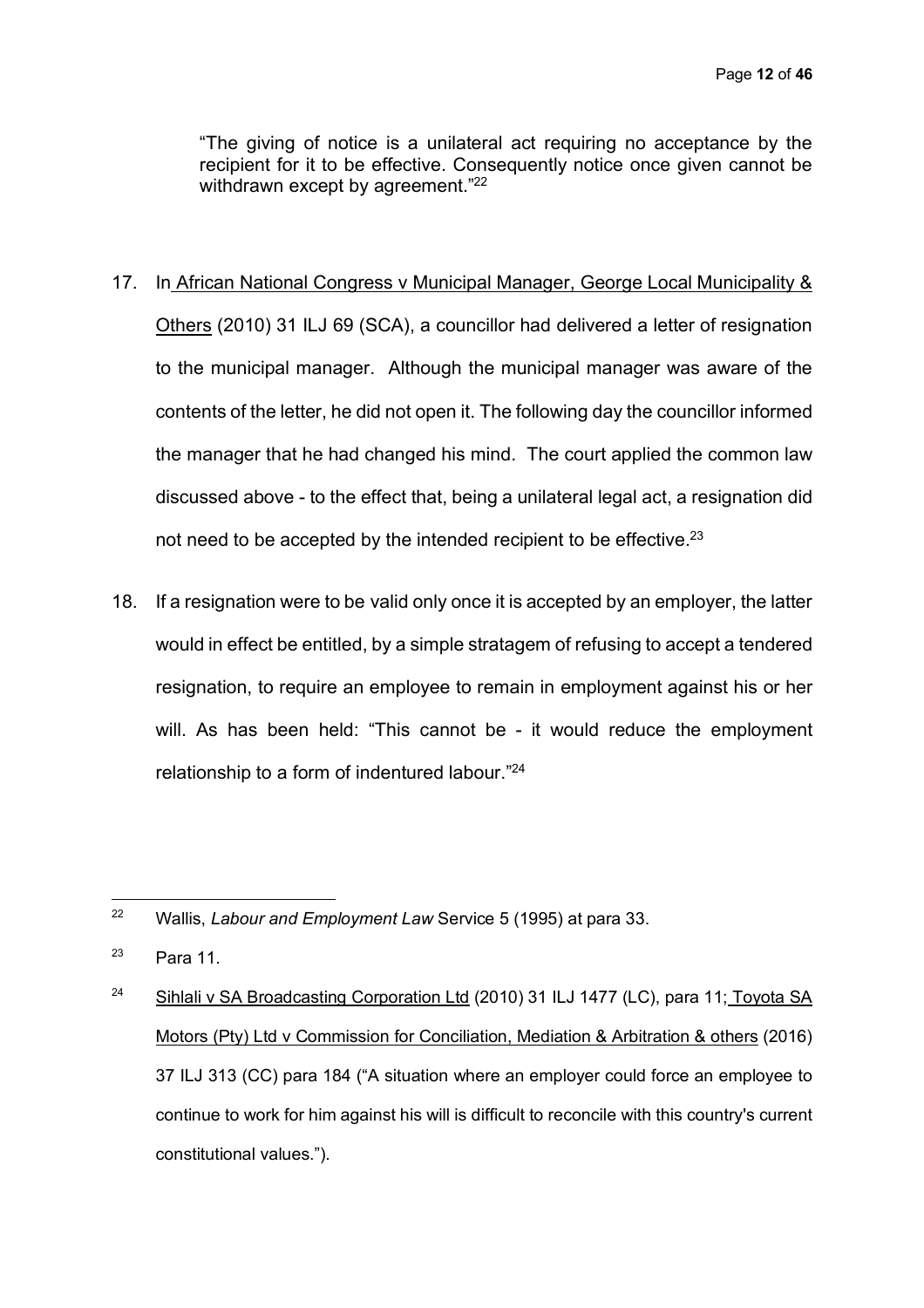- 19. On a proper construction, Mr Nxasana's resignation thus became effective the moment it came to the attention of the President. The question of whether the President was empowered to accept Mr Nxasana's resignation, or whether he acted irrationally in so doing, simply does not arise; because no such acceptance was necessary to render his resignation operative.
- 20. It is conceded that the Settlement Agreement pursuant to which Mr Nxasana ostensibly left office was unlawful. But, as noted, because resignation is unilateral, the President's power to accept it is irrelevant. And, Mr Nxasana's conduct – packing up his desk and leaving the building – eloquently conveyed his intention to leave and not return.
- 21. Does section 12(8) of the NPA Act alter this default position? The right to unilaterally to resign (viz, not to be forced to work against one's will), is constitutionally entrenched.25 If Parliament intended to take this right from the NDPP, one would have expected clear language in the NPA Act. There is none.
- 22. In fact, section 12(8)*(a)* is permissive the President *may* permit the NDPP to vacate his office, on request, if the requirements in subsections (8)*(a)*(i), or (8)*(a)*(ii) and (8)*(b)*, are met. The financial consequences in subsection 8*(c)* follow. What section 12(8) thus does is that it permits certain financial consequences to follow certain types of resignation. What it does *not* do is

 $\overline{a}$ 

<sup>&</sup>lt;sup>25</sup> See section 13 of the Constitution of the Republic of South Africa, 1996.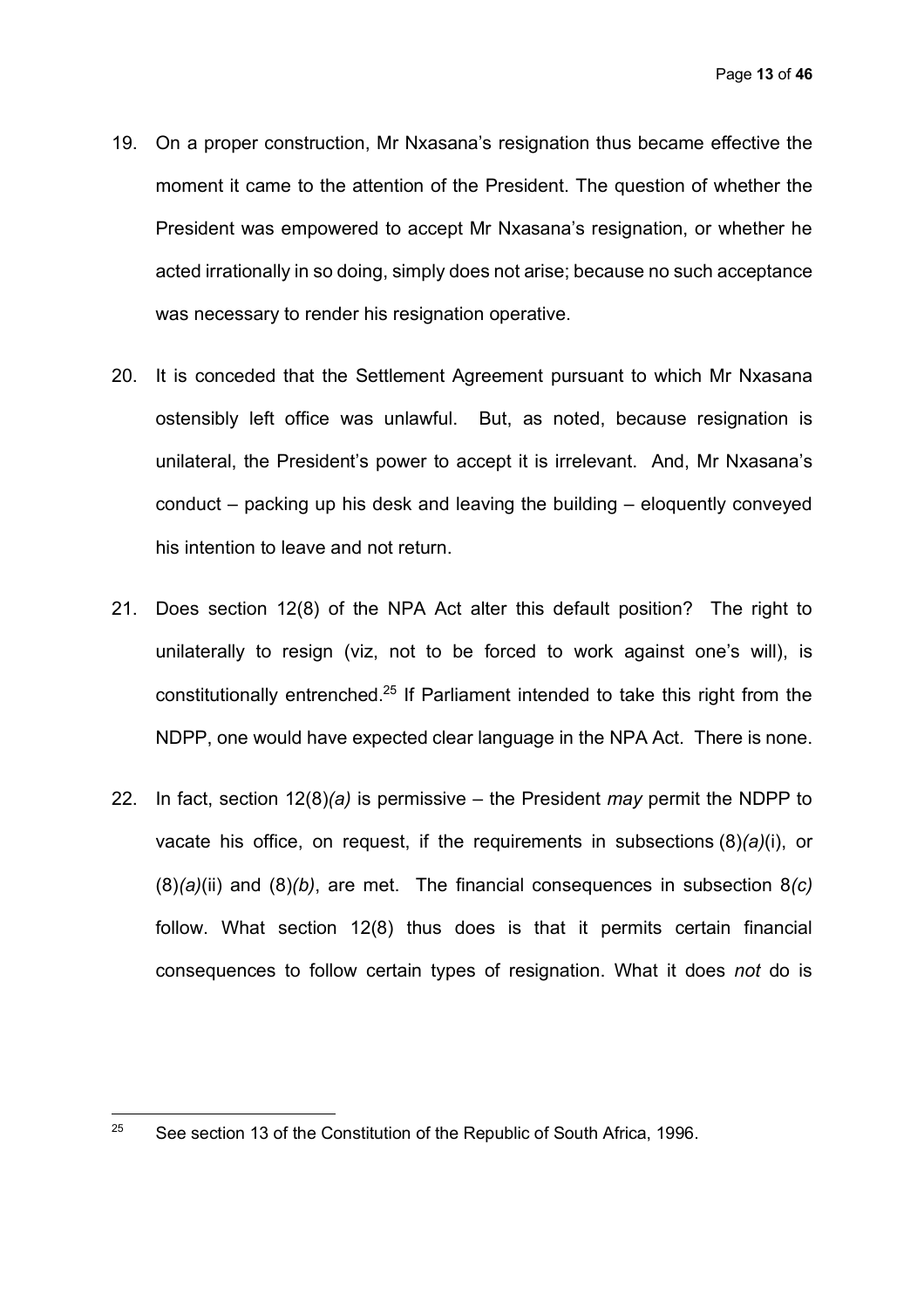prohibit other types of resignation that are part of the common law and protected in the Bill of Rights.

23. All this was recognised by the Supreme Court of Appeal in Strydom.<sup>26</sup> Here, the Court held that section 13(5) of the Magistrates  $Act^{27}$  – textually identical<sup>28</sup> to

<sup>27</sup> 90 of 1993.

 $28$  It reads as follows:

- '(5)(a) the Minister may, at the request of a magistrate, allow such magistrate to vacate his or her office —
- (i) on account of continued ill-health; or
- (iA) in order to effect a transfer and appointment as contemplated in s 15(1) of the Public Service Act, 1994 …; or
- (ii) for any other reason which the Minister deems sufficient.
- (b) Any request of a magistrate contemplated in para (a)(ii) shall be addressed to the Minister so that he or she receives it at least six calendar months before the date on which the magistrate wishes so to vacate his or her office, unless the Minister approves a shorter period in a specific case.
- (c) If a magistrate

—

- (i) is allowed to vacate his or her office in terms of para  $(a)(i)$ , he or she shall be entitled to such pension benefits as he or she would have been entitled to under the Pensions Act applicable to him or her if his or her services had been terminated on the ground of continued ill-health occasioned without his or her being instrumental thereto; or
- (ii) is allowed to vacate his or her office in terms of para  $(a)(ii)$ , he or she shall be deemed

 $26\,$ <sup>26</sup> Government Employees' Pension Fund v Strydom 2001 (3) SA 856 (SCA).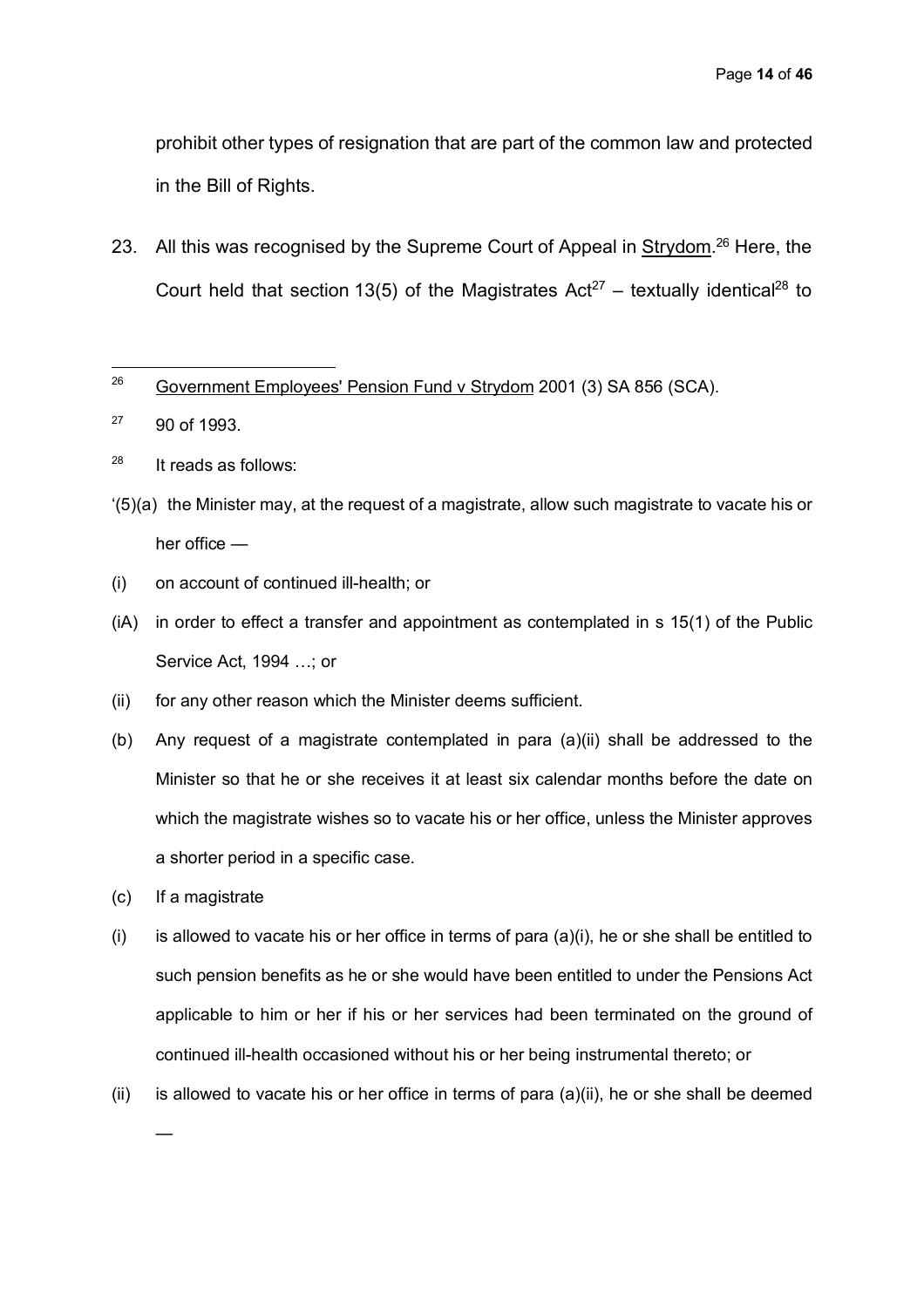Page **15** of **46**

section 12(8) of the NPA Act – did not prevent Magistrates from resigning outside of its terms, as there was no indication that Parliament had intended to remove the right of Magistrates not to work against their will. It merely provided for certain financial consequences to follow certain types of resignation.

- 24. The court *a quo* with respect erred in rejecting this common sense approach and in finding that the Act intends to remove the right of an NDPP not to work against his will. The Applicants argued that this intent can be found in section 12(5), which provides that the NDPP "shall not be suspended or removed from office except in accordance with the provisions of subsections (6), (7) and (8)". But this ignores the clear wording of section 12(5). It precludes "suspension" and "removal" unless it is in accordance with the relevant subsections. It does not stand in the way of *resignation* ("vacation", to use the Act's wording), which is what is at issue here.
- 25. The Applicants' second line of attack is that the NPA Act ushered in a new dawn of prosecutorial independence. It follows that we must interpret section 12(8) to prohibit resignation outside of its terms. But that does not follow. If anything, the
- (aa) to have been removed from office to promote efficiency for reasons other than his or her own unfitness or incapacity; or

 $\overline{a}$ 

(bb) to have been retired in accordance with s 16(4) of the Public Service Act, 1994, as the Minister may direct, and he or she shall be entitled to such pension benefits as he or she would have been entitled to under the Pensions Act applicable to him or her if he or she had been so removed from office or had been so retired, according to the direction of the Minister.'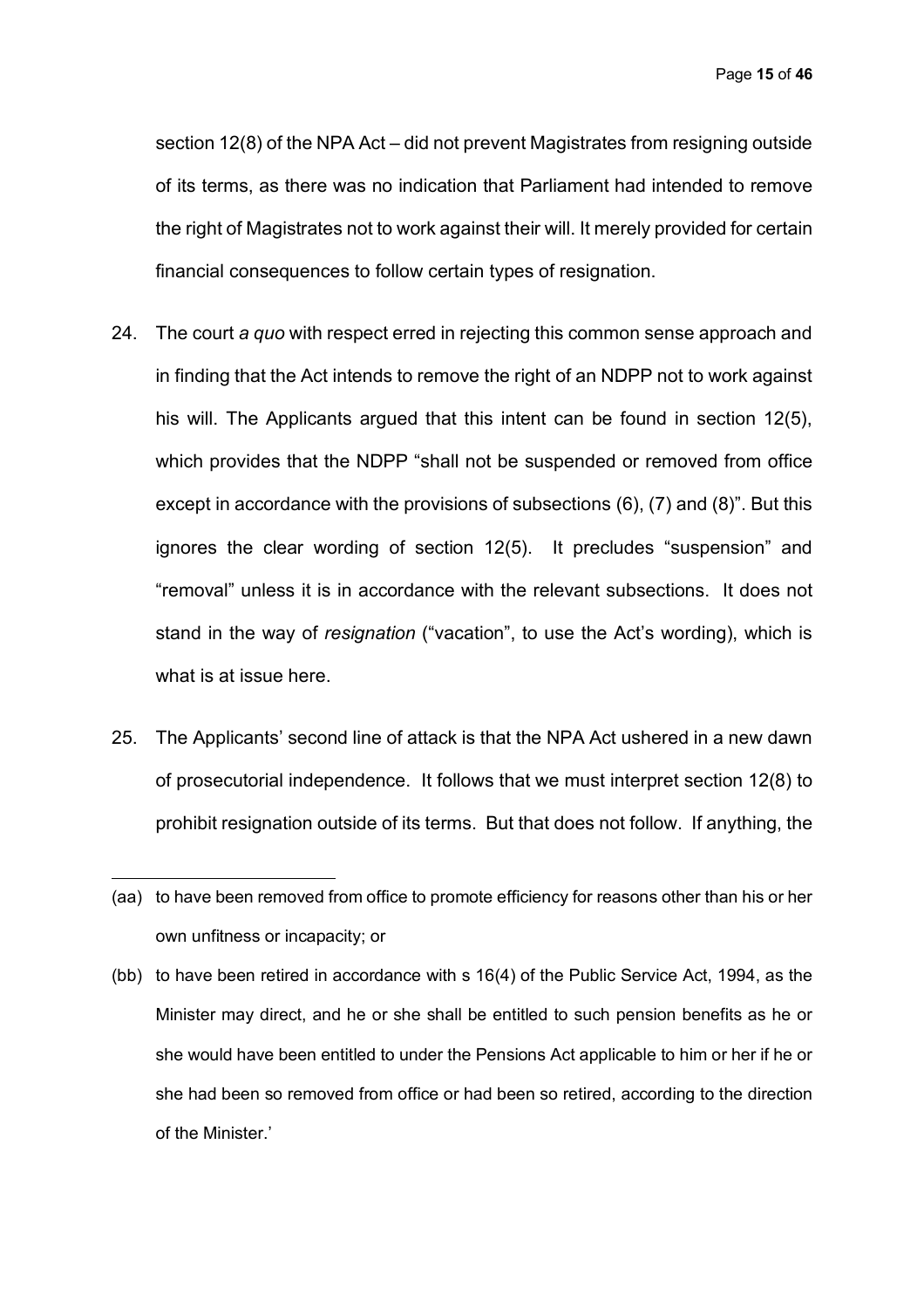applicants' interpretation *diminishes* independence. If an NDPP can only resign at the President's pleasure, this gives the President leverage over the NDPP: "*Do as I say today, and you may go with full benefits tomorrow*".

- 26. All of this was acknowledged in Strydom.<sup>29</sup> Farlam JA recognised that, with the Magistrates Act, "Parliament was concerned to grant to magistrates an independence and freedom from interference which they had not previously enjoyed" <sup>30</sup> and that, "[*i] if anything, to preclude the right to resign could be seen as a fetter on judicial independence*."31
- 27. The Applicants argued further that their interpretation preserves prosecutorial independence by precluding *golden handshakes*. But they conflate the latter with the resignation to which we have referred. Section 12(8) indeed bars the

 $\overline{a}$ 

<sup>31</sup> *Ibid* para 29. The High Court appears to suggest (see para 100-105), that Strydom could be distinguished on the basis that magisterial independence is of less moment than the NDPP's independence. With respect, that cannot be so; any judicial officer's independence is always of paramount importance, and the suggestion that the legislature. An interpretation that could countenance structural limitations on the independence of the thousands of Magistrates - who are responsible for the vast majority of trials in the country - is untenable. See *Van Rooyen and others v The State and others* (General Council of the Bar of South Africa intervening) 2002 (5) SA 246 (CC), Para 22 referring To "Constitutional protection of the core values of Judicial Independence accorded to *all Courts*")(*emphasis added*)

<sup>29</sup> *Supra* at para 24.

<sup>30</sup> *Ibid* para 20.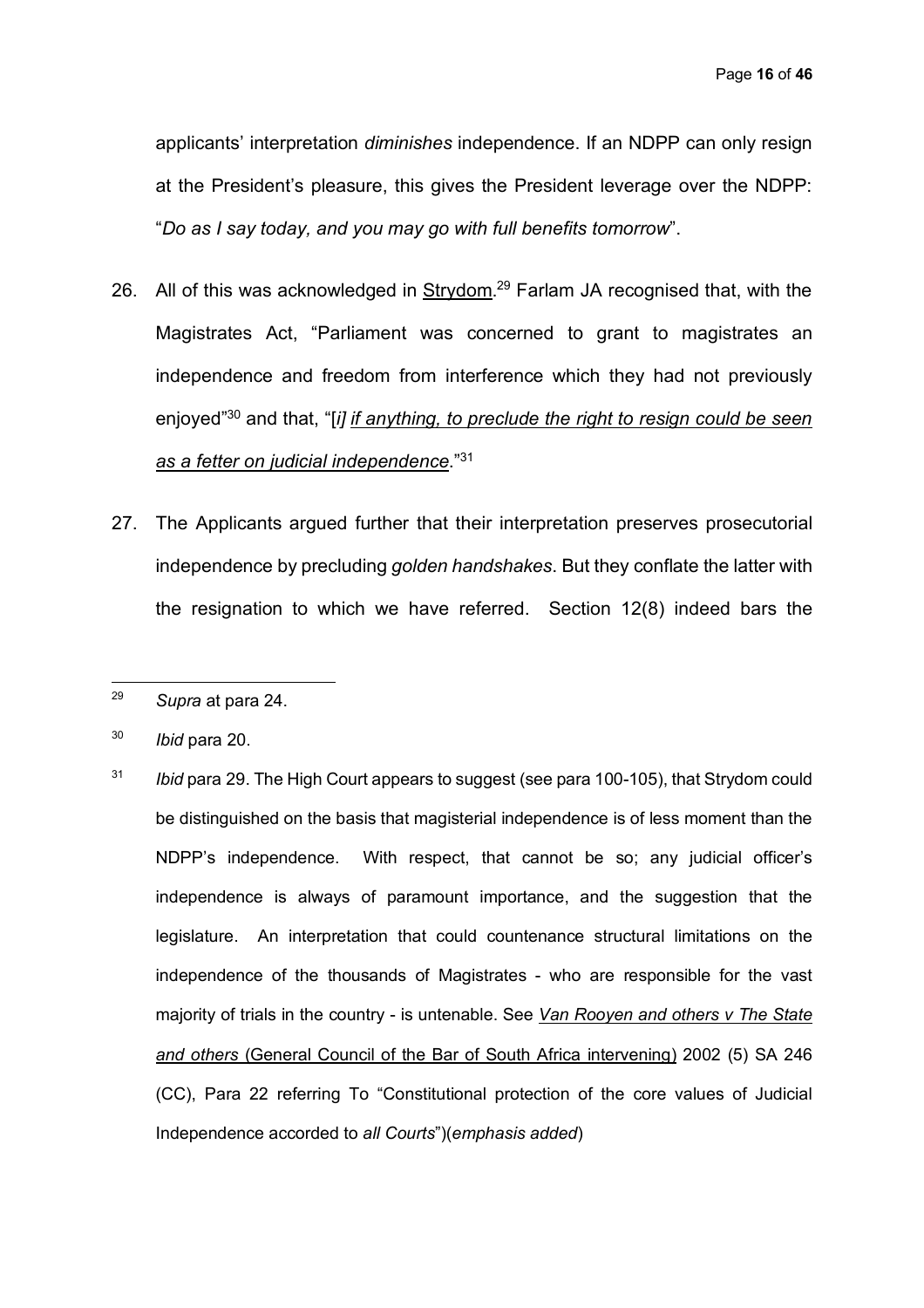handsome reward pocketed by Nxasana (and which he has yet to repay). The NPA parties have never argued otherwise. This does not mean that a statutory preclusion of the option of common law resignation would enhance independence. Quite the contrary, as explained by Farlam JA.

- 28. The High Court suggested that, even if Nxasana had been permitted to resign outside of section 12(8), his resignation (unlike that of Strydom), had been procured by unlawful inducement, and that his resignation should be set aside for this reason32. But this logic renders the *reward* unlawful, not the *resignation*. Only the former should be set aside, not the latter. Otherwise, Mr Nxasana would benefit from his own unlawful conduct.
- 29. Thus, it is both that as a matter of law *and* as a matter of fact, there was a vacancy into which Dr Ramaite, and then Adv. Abrahams, could validly be appointed.
- 30. One might add that it is absurd to suggest that Mr Nxasana (who can be presumed to know what the NPA Act provides in this regard), and would well know that a successor would soon be installed in his place, can escape the consequences of his unlawful election by protesting that he jumped ship only for the money.<sup>33</sup>

 $32$ <sup>32</sup> Judgment *a quo* para 105.

 $33$  On top of the 17 million, Mr. Nxasana received his pension and a bonus (para 5 of the settlement agreement, R: 170). By contrast, the Court *a quo*'s order gives no indication of what compensation, if any, Adv. Abrahams is entitled to when he is terminated.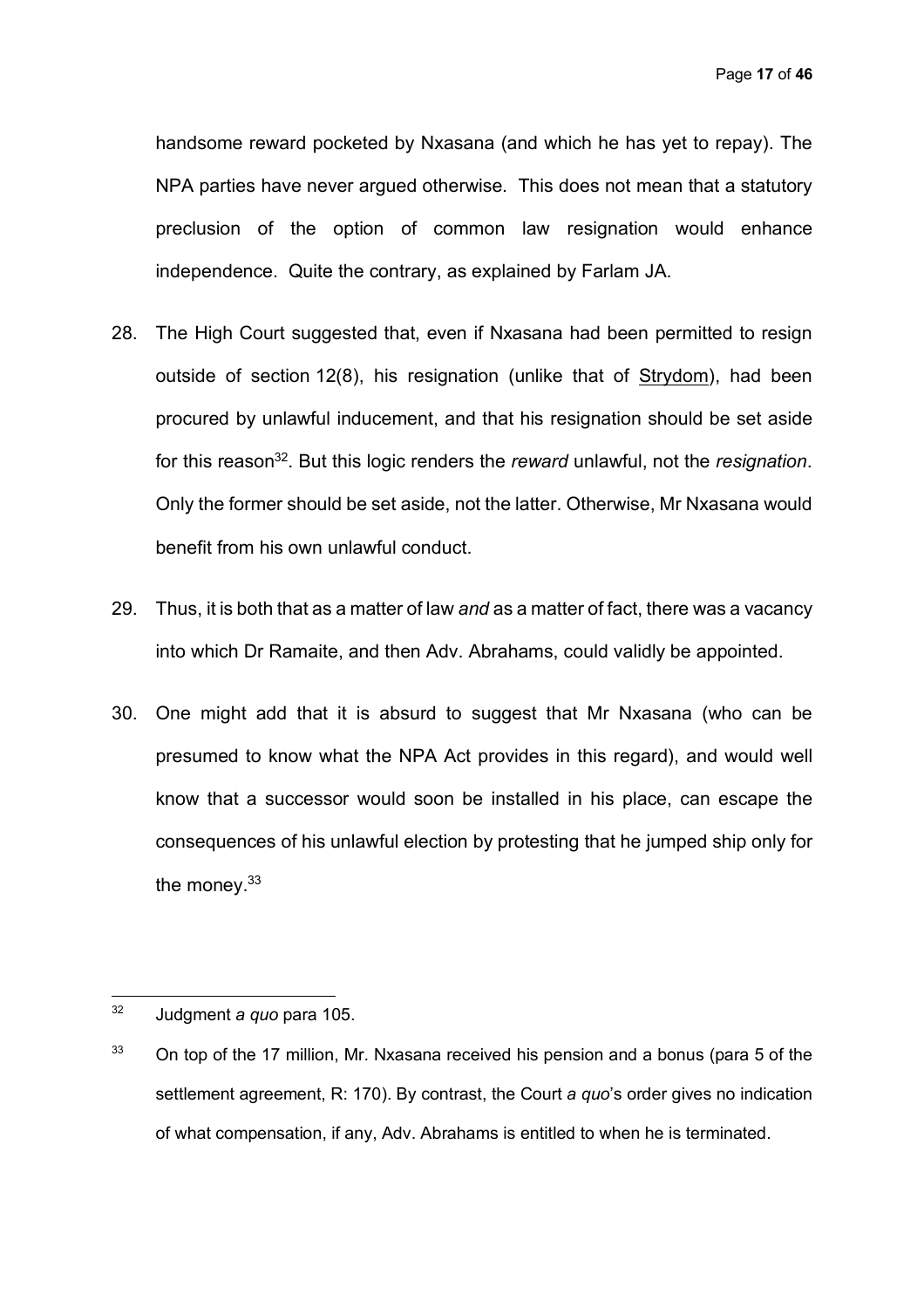- 31. Mr Nxasana's opportunism in now seeking reinstatement is breath-taking. The Court *a quo* recognized that Nxasana knew that he was acting without lawful foundation. 34Indeed, Nxasana's own attorney was well aware that the envisaged "arrangement" was not sanctioned by the NPA Act. In his letter dated 10 December 2015<sup>35</sup> Mr Mabunda acknowledged that the NPA Act, read with the Public Service Act "do not apply to this proposed settlement."36
- 32. And any suggestion that Nxasana departed under pressure is put to the rest by the words of his own attorney, who insisted that Nxasana was "not booted out", nor "not forced to resign," and characterised his decision as the "culmination of an agreement between him and the President."37

# **PART B: IT IS NOT JUST AND EQUITABLE TO REMOVE ADV. ABRAHAMS**

33. If the NPA Parties prevail in their argument that Mr Nxasana's departure other than in terms of section 12(8) of the NPA Act was permissible, thus leaving a vacancy, *cadit quaestio*.

<sup>34</sup> <sup>34</sup> Judgment *a quo* para 93.

 $35$  Vol 7, R: 687.

<sup>36</sup> *Ibid*, para 9.

 $37$  Times Live, 'Outgoing NPA head's lawyer mum on settlement figure,' 2 June 2015 (Vol 11, R: 1006).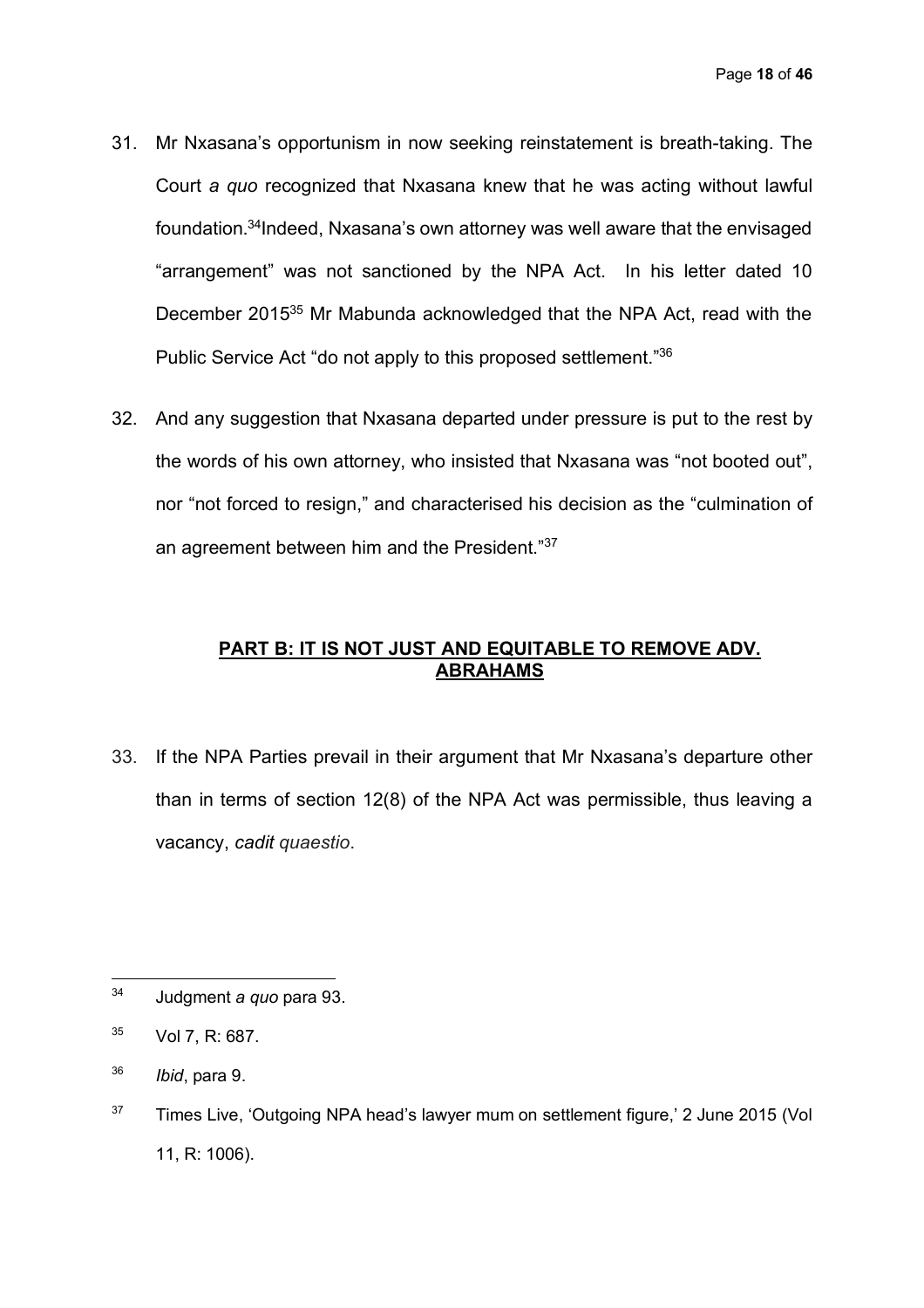- 34. However, the NPA Parties submit that, if their first argument is rejected, Adv. Abrahams should nevertheless not be removed from office, because it would neither be a just nor equitable remedy in the circumstances. We argue in particular that:
	- 34.1. Separation of Powers considerations weigh against an order effectively removing Adv. Abrahams from office. (Part (a) *infra*.)
	- 34.2. The Court *a quo* should not have removed Adv. Abrahams without hearing evidence that would bear upon his position. (Part (b) *infra*.)
	- 34.3. Such evidence would show that considerations of justice and fairness weigh against the removal of Adv. Abrahams. (Part (c) *infra*.)
	- 34.4. The adverse knock-on effects of removing Adv. Abrahams should have been accorded weight. (Part (d) *infra*.)
	- 34.5. The Court a quo erred to the extent it relied uncritically upon public perceptions in the exercise of its remedial discretion. (Part (e) *infra.*)

## **THE SCOPE OF REMEDIAL DISCRETION**

35. Section 172(1) of the Constitution empowers a court to make any Order that is just and equitable following a declaration of constitutional invalidity of either a law or conduct.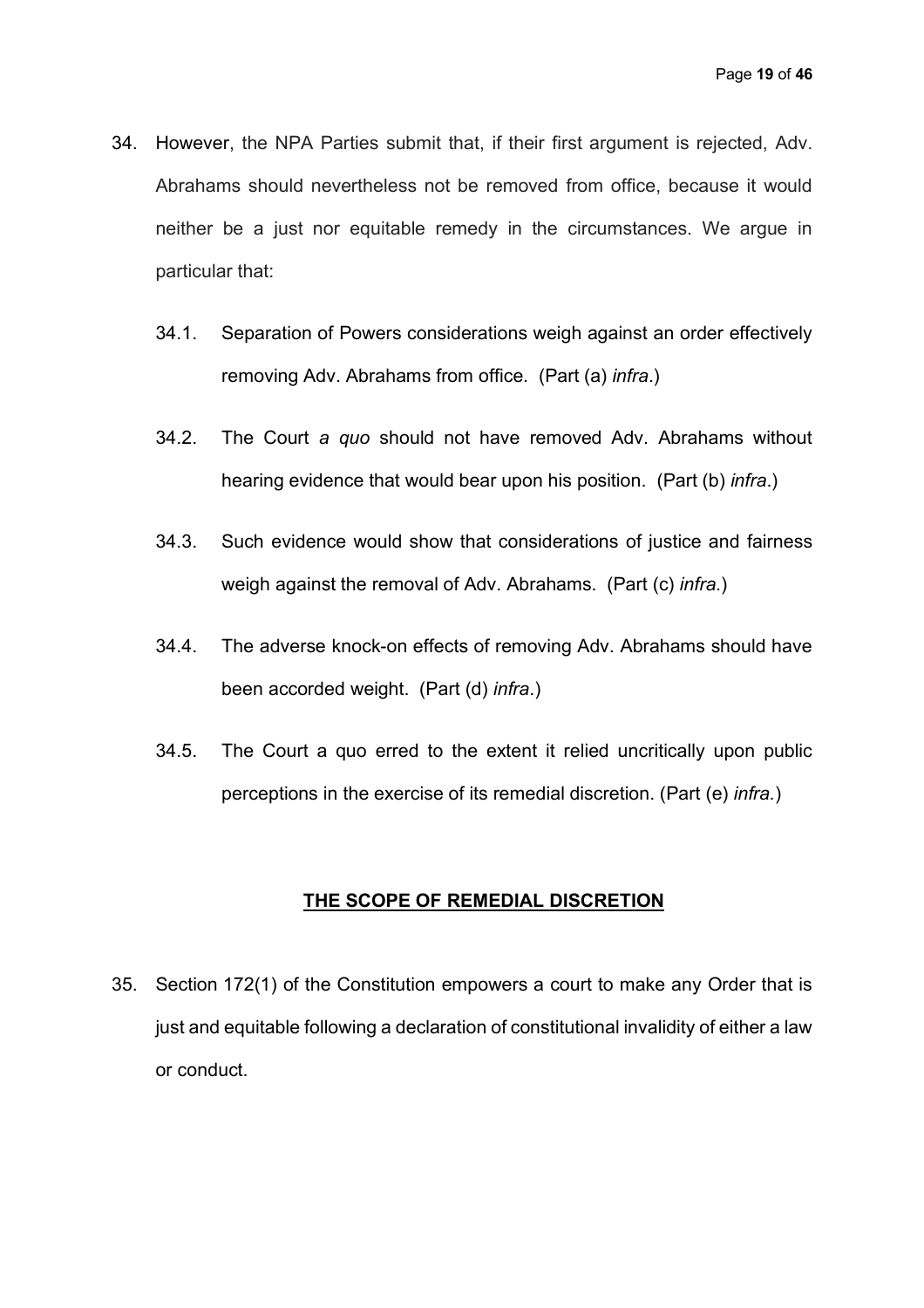36. The scope of the section-172(1)*(b)* power is broad. As this Court recently held:38

"[This Court's remedial power is not limited to declarations of invalidity. It is much wider. Without any restrictions or conditions, section 172(1)(b) empowers courts to make any Order that is just and equitable."39

37. However, the Court's remedial discretion is not unlimited:

"This Court is not at large to grant any relief under its power to grant appropriate relief."40

- 38. As noted by the authors of the leading constitutional text, unfettered remedial discretion poses institutional risks for the judiciary, whose legitimacy depends on the constraints of relevant legal materials.41
- $\overline{a}$ <sup>38</sup> Economic Freedom Fighters v Speaker of the National Assembly [2017] ZACC 47, para 210.
- <sup>39</sup> *Ibid* para 210.
- <sup>40</sup> Satchwell v President of the Republic of South Africa 2002 (6) SA 1 (CC), para 33
- <sup>41</sup> *CLOSA* 2nd Ed, Original Service 9-17. See also P. Birks, "*Three Kinds of Objection* to *Discretionary Remedialism*" (2000) 29 Western Australian Law Review ("The idea of strong [remedial] discretion is based on a positivistic sense that at some point the rules run out, and this gives the judge unconstrained freedom to make a decision by exercising discretion. Such a discretion seems anomalous in a legal regime committed to the rule of law and the protection of rights"); Jensen, *Singapore Journal of Legal Studies* [2003] 178-208 "The Rights and Wrongs of Discretionary Remedialism" ("Judicial decisionmaking should, as far as possible, be subjected to abstract rules that define categories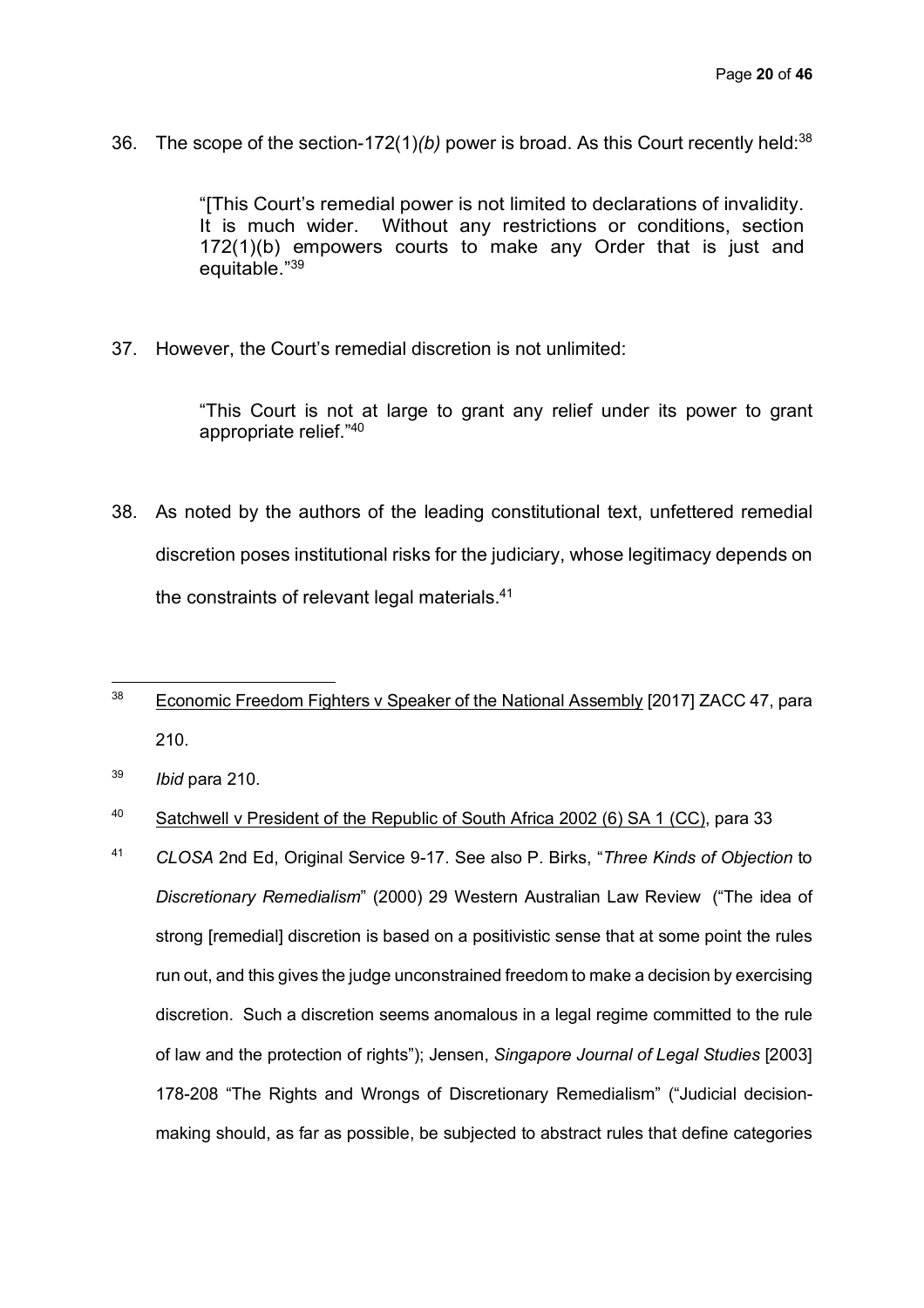39. Case law underscores the point. In Black Sash Trust,<sup>42</sup> this Court extended an unlawful contract between the South African Social Security Agency ('SASSA') and Cash Paymaster Services (Pty) Ltd ("CPS") in Order to ensure the payment of social grants. In the course of the judgment, echoing the sentiments above, Froneman J offered the following caution:

> "It is necessary to be frank about this exercise of our just and equitable remedial power. That power is not limitless and the Order we make today pushes at its limits. It is a remedy that must be used with caution and only in exceptional circumstances."43

40. *In casu,* one foundation for the Court's conclusion that Adv. Abrahams must go was that, to permit him to stay would allow the President to achieve through

of similar cases. This proposition is taken to be the cornerstone of legal rationality. Rule-based decision making is the only means whereby we may be reasonably sure that decision-makers, who are situated in different places and times and who differ from one another in terms of their experiences and prejudices, will decide similar cases in a similar way. Deciding remedy questions by recourse to what is supposed to be a unique combination of factors, which are drawn from an agreed list of factors, does not offer the same assurance of consistency because, at the very least, the question of the relative weight of factors is left to individual decision-makers.").

42 Black Sash Trust v Minister of Social Development (Freedom Under Law NPC Intervening) 2017 (3) SA 335 (CC).

 $\overline{a}$ 

<sup>43</sup> *Ibid*, para 51.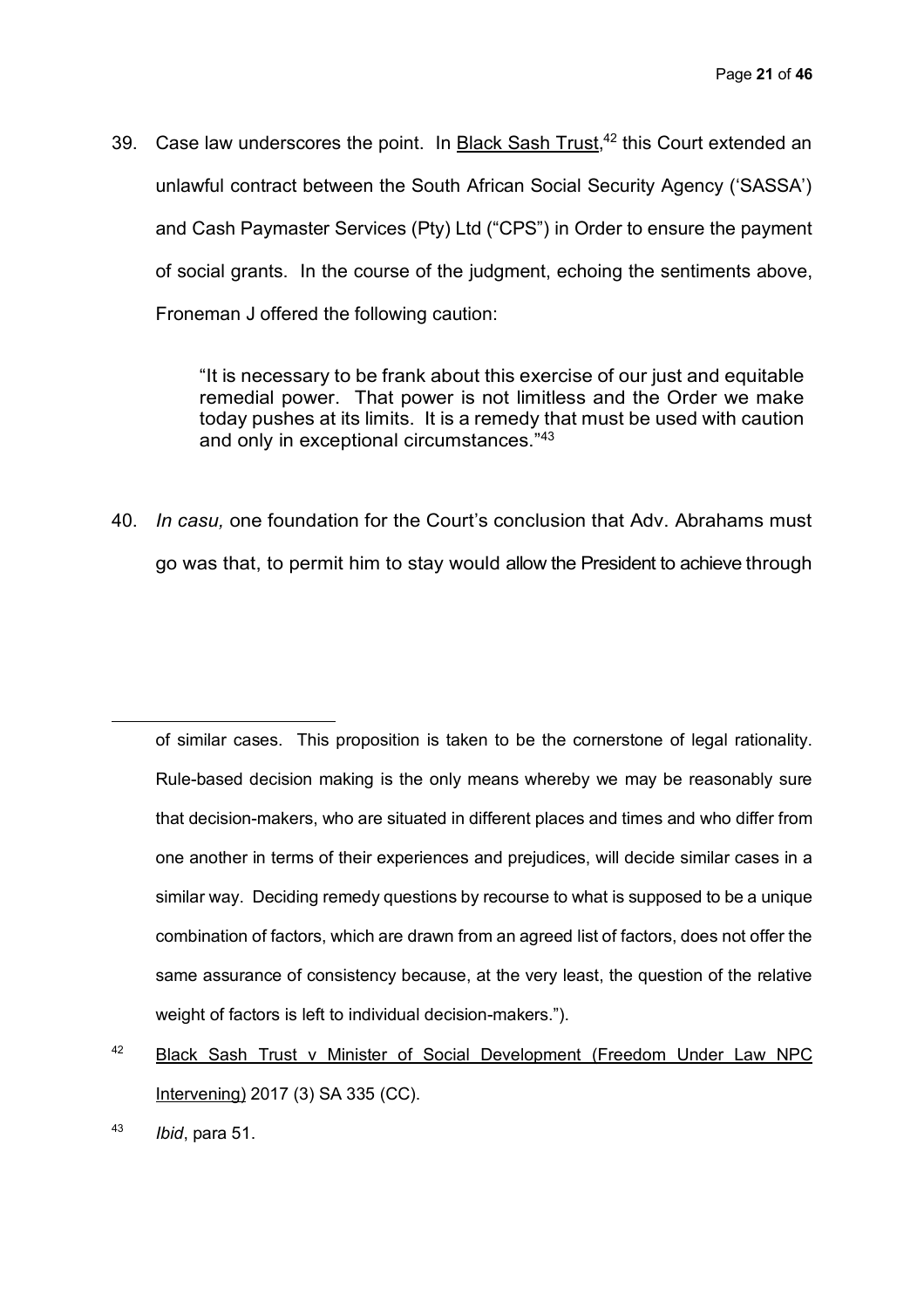unlawful means that which he "*had wished to attain all along*."44 It would procure for the President a position;

"Even better than what he had wanted all along: being rid of Mr Nxasana, at a price much lower than Mr Nxasana's demand, *and with Adv Abrahams in the saddle*." (Emphasis added) 45

41. The NPA parties do not quarrel with the finding that the President wished to see Mr Nxasana leave office. But there was no allegation – let alone any evidence - that the President entered the impugned agreement with Mr Nxasana with a mind to installing someone more amenable.<sup>46</sup> By the same token, there is no evidence that the President believed that Adv. Abrahams would shield him from being prosecuted. Not venturing to advance such allegations straightforwardly, the Applicants hint that this *must* have been so

 $\overline{a}$ 

 $46$  Cf. CASAC HoA, para 81. In point of fact, the Applicants did not allege that it was because the President believed that Nxasana would charge him, that he sought to oust Nxasana. CASAC contends that there was a "widespread belief that the reason the President and the Minister wanted Nxasana removed from office was because of his justifiable attempts to have Advocates Jiba and Mrwebi suspended, disciplined and struck from the role. (FA para 82) (R: 914); that the enquiry against Nxasana was launched "to protect those Nxasana sought to have suspended" (FA para 120.3); and that the initial suspension was a politically motivated attempt to "silence" Nxasana and impede the work that he had been doing as the NDPP." (FA para 110). (Vol 10, R: 929- 930).

<sup>44</sup> Judgment *a quo*, para 95.

<sup>45</sup> *Ibid*, para 86.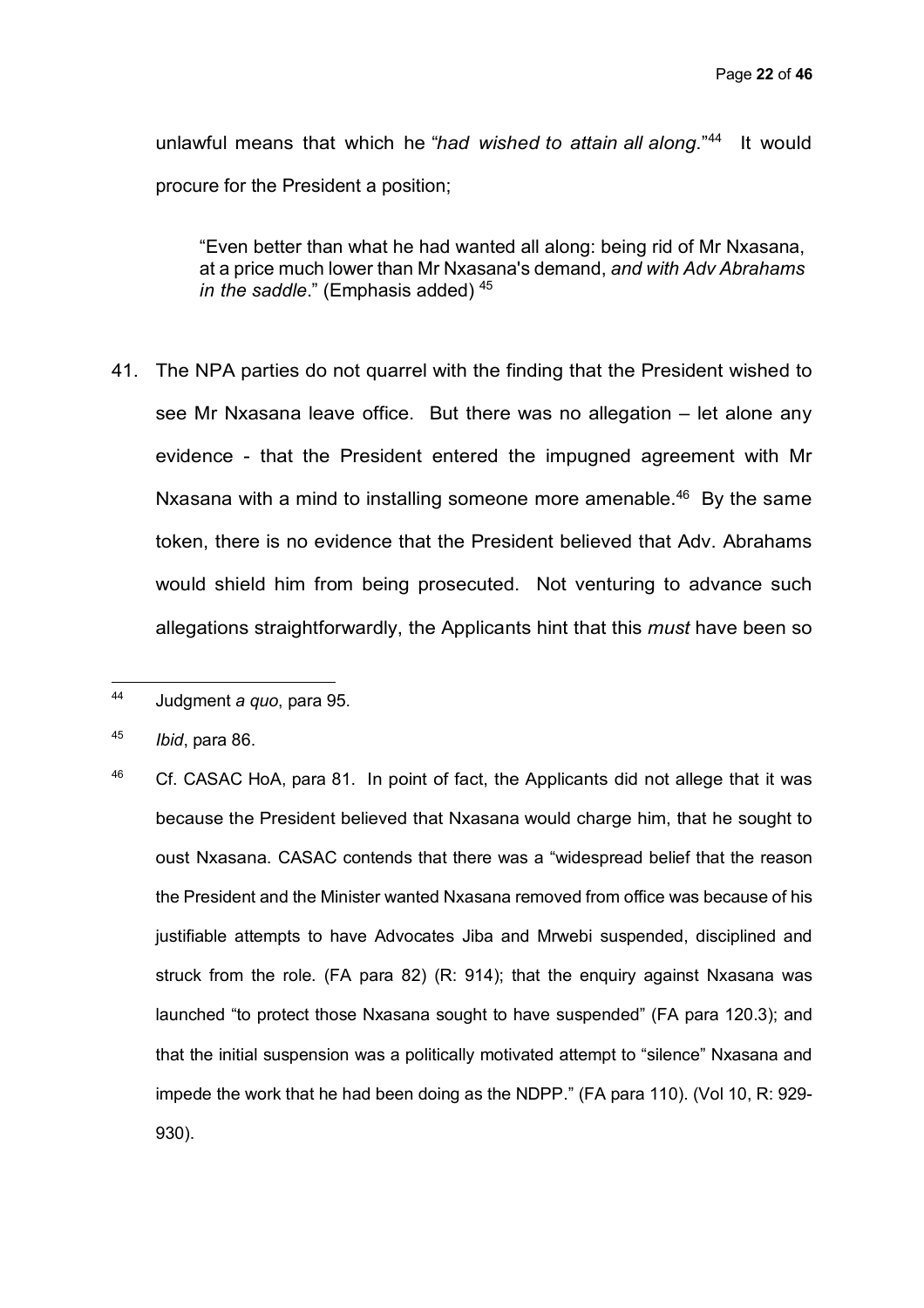- or at least that this would be the public perception. But, as set forth below, speculative inference and uniformed public opinion can never form a proper basis for remedy.

- 42. Absent factual allegations to support "general, and essentially inferential assertions," such allegations are "worthless. $47$  The Applicants want the Court to take what amounts to judicial notice of allegations regarding the President's intent. <sup>48</sup> But intent is a question of fact that falls to be shown inferentially from facts on record.<sup>49</sup> The necessary factual foundations are absent here. The President's intention in appointing Adv. Abrahams to protect him from prosecution is hinted at by CASAC, <sup>50</sup> but neither alleged nor proven.
- 43. Declining to find that the President knew that his conduct was unlawful, the Court *a quo* correctly observed that this "would be an inferential conclusion on affidavit concerning the President's state of mind".51 It is submitted the

- <sup>50</sup> CASAC HoA, Para 81.
- <sup>51</sup> Judgment *a quo* at para 91.

<sup>47</sup> <sup>47</sup> Deetlefs and Another v Volkskas Ltd. (84/87) [1988] ZASCA 52 (20 May 1988), para 11.

 $48$  R v Tager 1944 AD 339, pg 343 ("The doctrine of judicial notice is rightly confined within very narrow limits"). It is trite that a Court is obliged to advise an accused of facts proposed to be judicially noticed, to enable accused to controvert same, or to address the court thereon. S v Heilig 1999 (1) SACR 379 (W)

<sup>&</sup>lt;sup>49</sup> Magmoed v Janse Van Rensburg and Others 1993 (1) SACR 67 (A) (SCA) at 96 F-G (existence of intention is a "secondary" fact drawn by inference from proven facts in evidence.)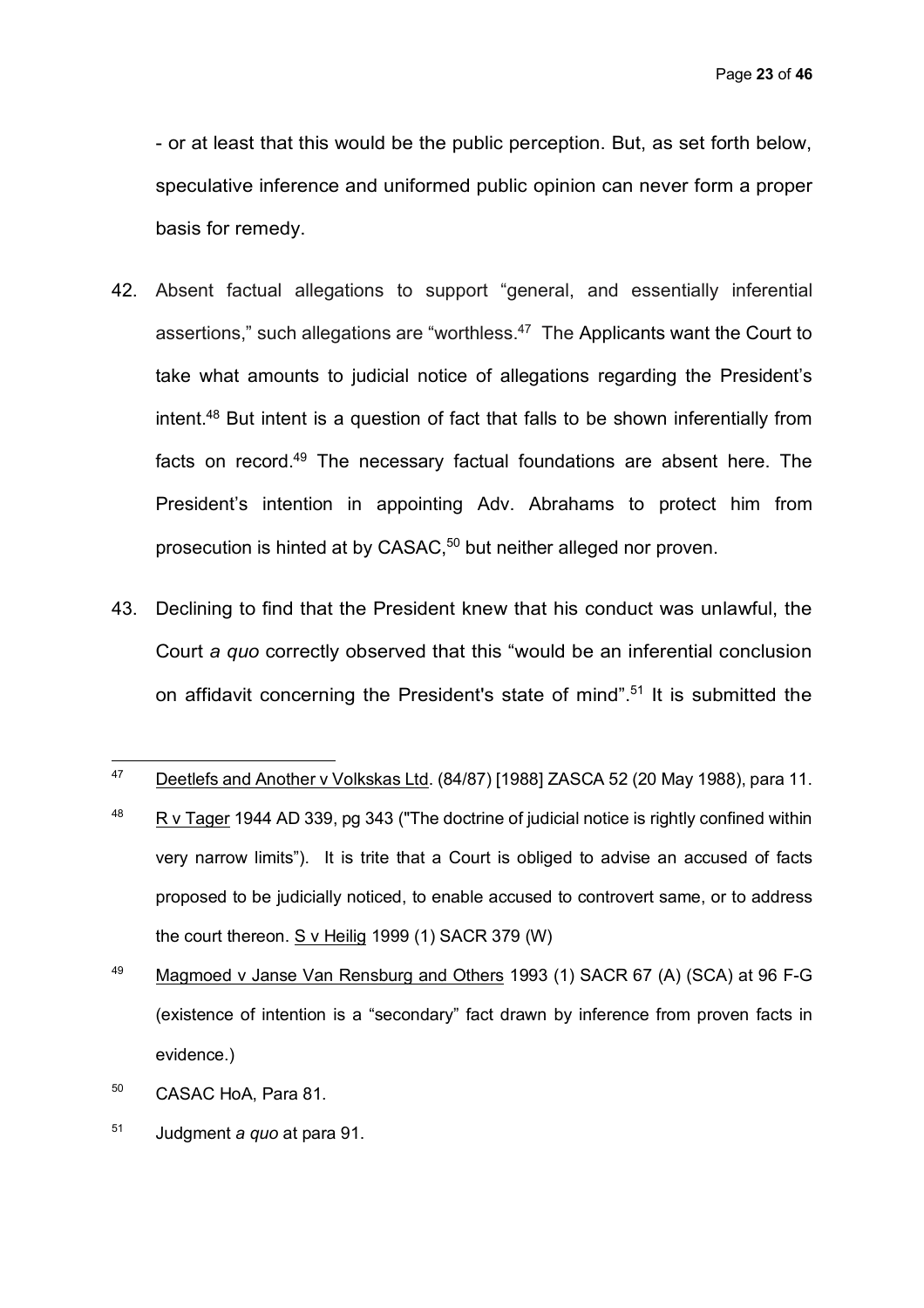Court should have been no less reluctant to draw inferences as to the intent and motives of the President in removing Mr Nxasana and replacing him with Adv. Abrahams.<sup>52</sup>

- 44. The chain of reasoning leading to the conclusion that the constitutionally entrenched independence of the NPA was compromised by the continued incumbency of Adv. Abrahams was thus flawed from the outset.
- 45. There was no objective reason nor any basis whatsoever for anyone to believe that Adv. Abrahams would be inclined to sympathise with Mr Zuma and hence no reason that a reasonable and informed member of the public would consider that his appointment compromised the independence of the NPA.53
- 46. It seems that one consideration that animated the Court *a quo* in taking the extraordinary step of removing Adv. Abrahams was the baseless assumption that, so long as President Zuma remained in place, he would protect Adv. Abrahams, as a kind of *quid pro quo* for allegedly shielding Mr Zuma from prosecution. There was no evidence to this effect. But in any event, the ground has shifted. Mr Zuma no longer occupies the Union Buildings. It is open to President Ramaphosa to take steps under s 12(6) of the NPA Act against Adv. Abrahams should he deem that he is not fit and proper to hold the office of NDPP.

<sup>52</sup> <sup>52</sup> *Ibid* at para 115.

 $53$  The hazards of relying on public perception and public opinion are canvassed further below.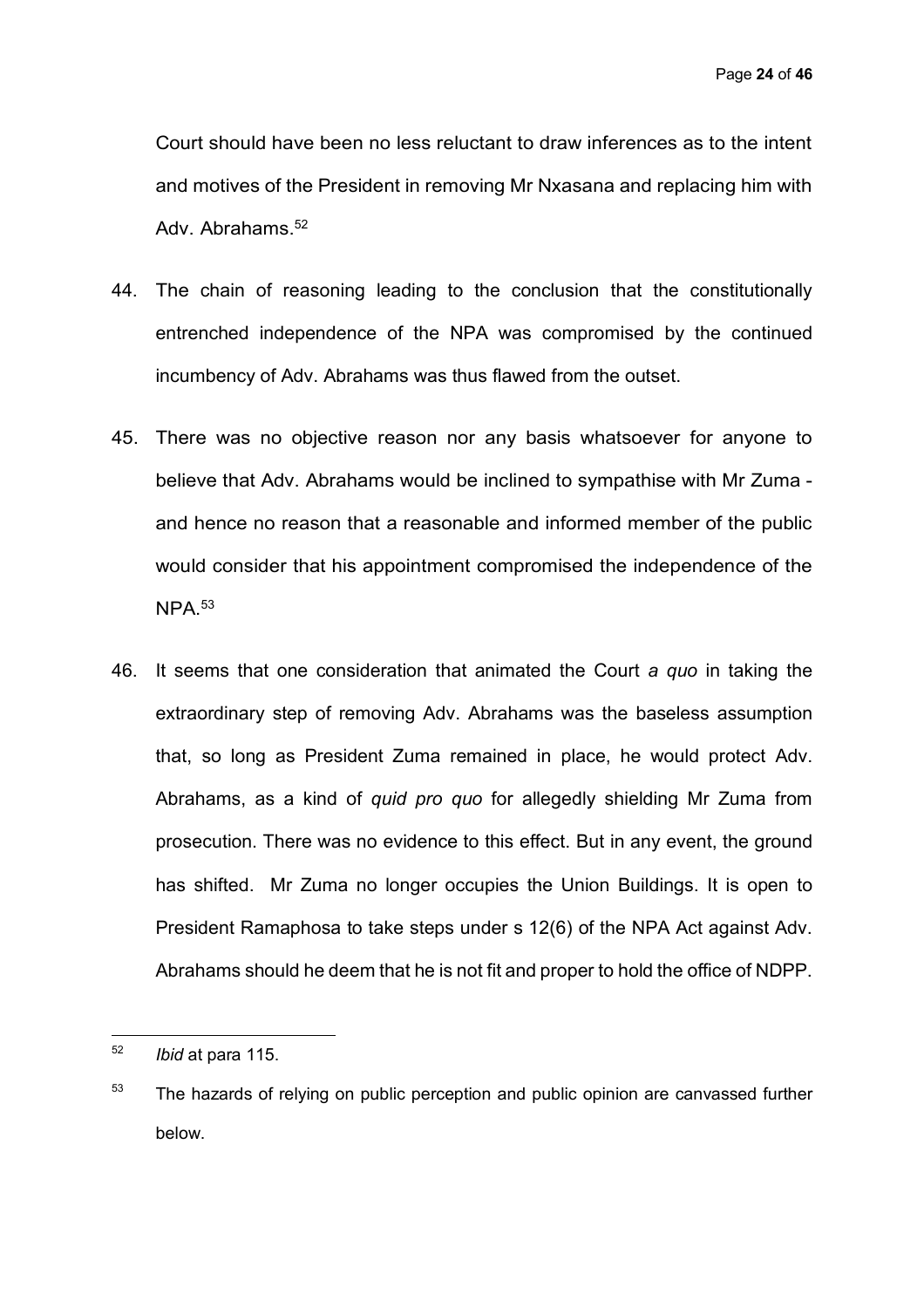Page **25** of **46**

That would be the constitutionally sanctioned manner to deal with any alleged past or present misconduct by Adv. Abrahams.

- 47. We bear in mind that the primary purpose of the section 172(1)*(b)* is to vindicate the rule of law.54 This means, *inter alia*, that in, Kriegler J's words, the Court must "attempt to synchronise the real world with the ideal construct of a constitutional world".<sup>55</sup> The implicit argument of Corruption Watch was that, to the extent, that Mr Nxasana must be deemed never to have left office because the Settlement Agreement was unlawful, the constitutional breach could be repaired only by restoring the *status quo ante*. 56
- 48. But, as recognised by CASAC, that is unthinkable, since it would in effect reinstate in office a person who had accepted what amounted to a bribe to leave office.<sup>57</sup>
- 49. By similar token, removing Adv. Abrahams from office does nothing to restore the *status quo*. Instead, the effect is to arbitrarily displace an innocent individual.

- $56$  Notably, Corruption Watch argues in this Court that declining to reinstate Nxasana is inconsistent with the separation of powers. CW HoA para 47.3
- <sup>57</sup> CASAC HoA at para 76.

<sup>54</sup> AllPay Consolidated Investment Holdings (Pty) Ltd v Chief Executive Officer, South African Social Security Agency 2014 (4) SA 179 (CC) (AllPay II) para 29, citing Steenkamp NO v Provincial Tender Board, Eastern Cape 2007 (3) SA 121 (CC) para 29.

<sup>55</sup> Fose v Minister of Safety and Security 1997 (3) SA 786 (CC) para 94.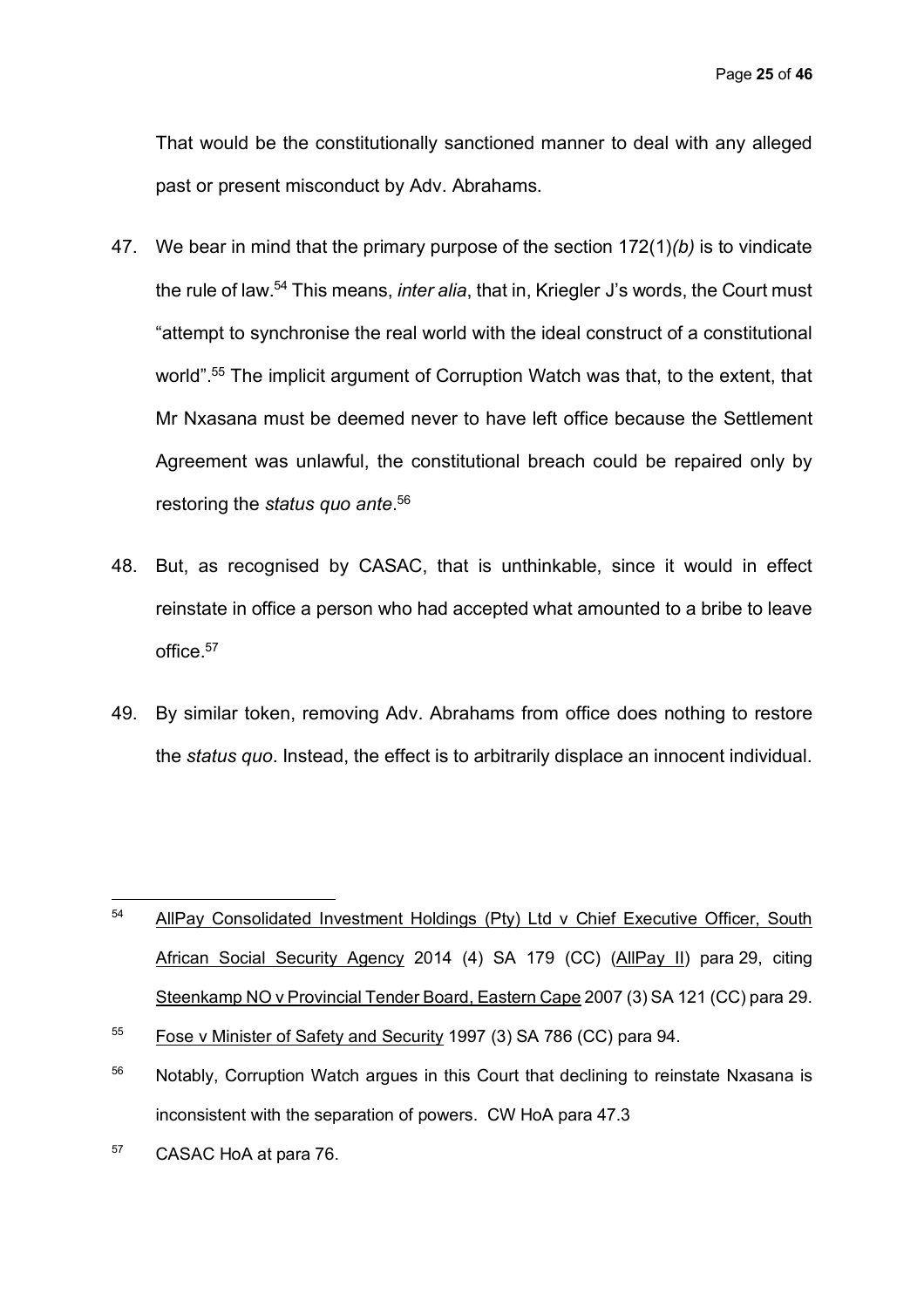# **FACTORS RELEVANT TO THE EXERCISE OF REMEDIAL DISCRETION**

#### **a) Separation of Powers**

50. A core aspect of the rule of law is the separaion of powers. This involves "restraint by the Courts in not trespassing onto that part of the legislative field which has been reserved by the Constitution, and for good reason, to the Legislature".<sup>58</sup> (Such deference is no less owed to the Executive). It has been held:

> "When considering a just and equitable remedy one should be careful not to violate the principle of the separation of powers."59

- 51. Removing Adv. Abrahams does not vindicate the rule of law. Rather, it subverts the rule of law.
- 52. The Chief Justice underscored the importance of the separation of powers principle as follows:
- $\overline{a}$ <sup>58</sup> National Coalition for Gay and Lesbian Equality v Minister of Home Affairs 2000 (2) SA 1 (CC) para 66. See United Democratic Movement v Speaker of the National Assembly [2017] ZACC 21, para 63 (considerations of separation of powers "demand an everabiding consciousness of the constitutionally-sanctioned division of labour among the arms [of government] and refrain[ing] from impermissible intrusions.")
- <sup>59</sup> See also SANTS Private Higher Education Institution v The Chairperson of the Higher Education Quality Committee of the Council on Higher Education (51588/2015) [2015] ZAGPPHC 791 (20 October 2015), para 33.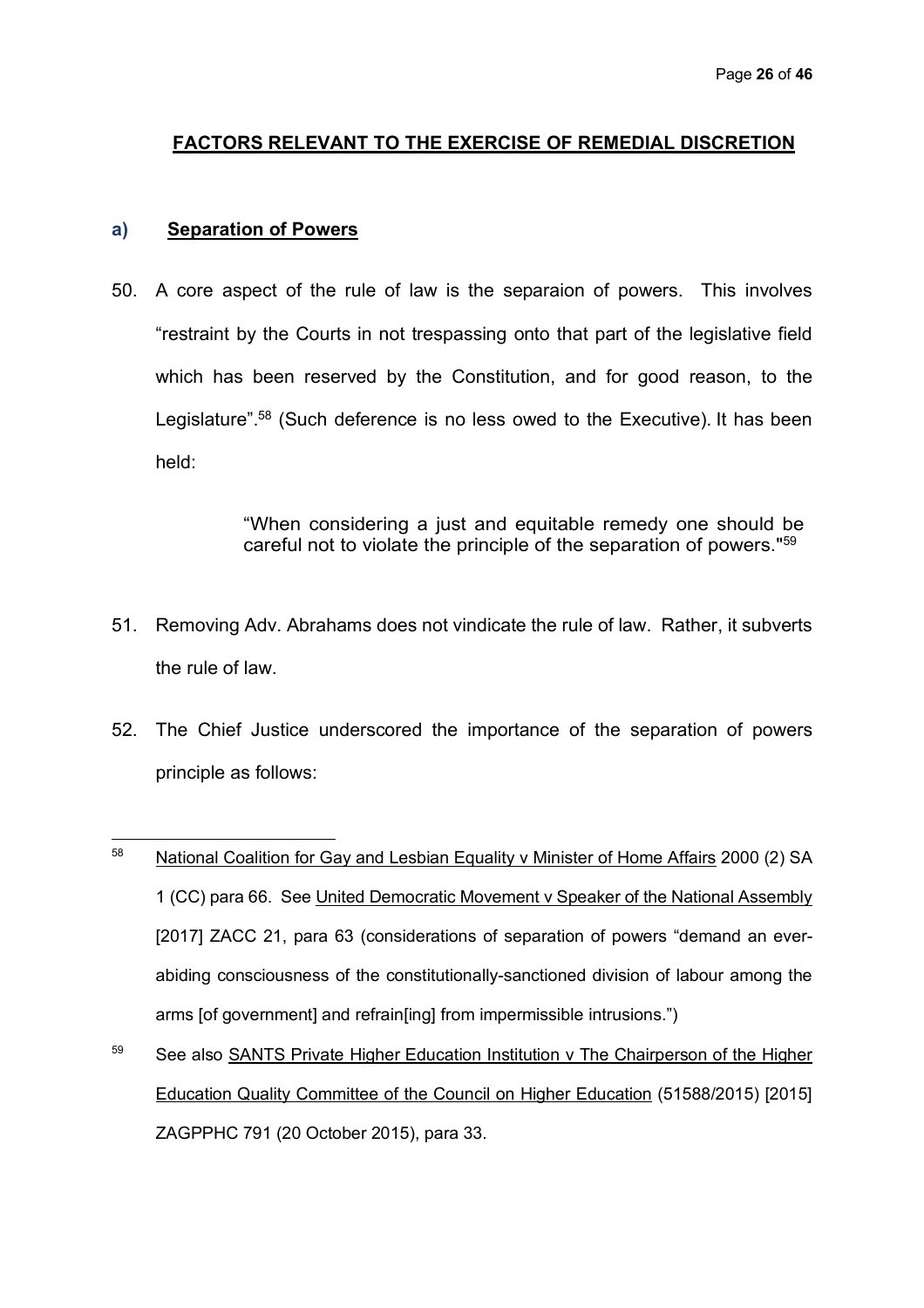"Ours is a constitutional democracy, not a judiciocracy. And in consonance with the principle of separation of powers, the national legislative authority of the Republic is vested in Parliament whereas the judicial and the executive authority of the Republic repose in the Judiciary and the Executive respectively. Each arm enjoys functional independence in the exercise of its powers. Alive to this arrangement, all three must always caution themselves against intruding into the constitutionally-assigned operational space of the others, save where the encroachment is unavoidable and constitutionally permissible."60

- 53. Recognition of separation of powers principles has prompted two courts to exercise remedial caution in two cases ensuing from a similar factual matrix.
- 54. Firstly, the Western Cape High Court acknowledged that it was not at liberty to usurp the President's powers and order a suspension and the holding of an enquiry into senior NPA members, including Ms Jiba. Dolamo J wrote: "I am constrained by the separation of powers doctrine which precludes me from wading in and announcing my preferences."<sup>61</sup>

<sup>61</sup> Democratic Alliance v President of the Republic of South Africa and Others 2016 (3) All SA 537 (WCC) at para 97.

<sup>60</sup> Electronic Media Network Limited & Others v ETV & Others 2017 (9) BCLR 1108 (CC). The Chief Justice cautioned that the rationality test is "not a uniquely designed master key", and must be applied with "due regard to the imperative of separation of powers," "sensitively and cautiously." (Para 6.)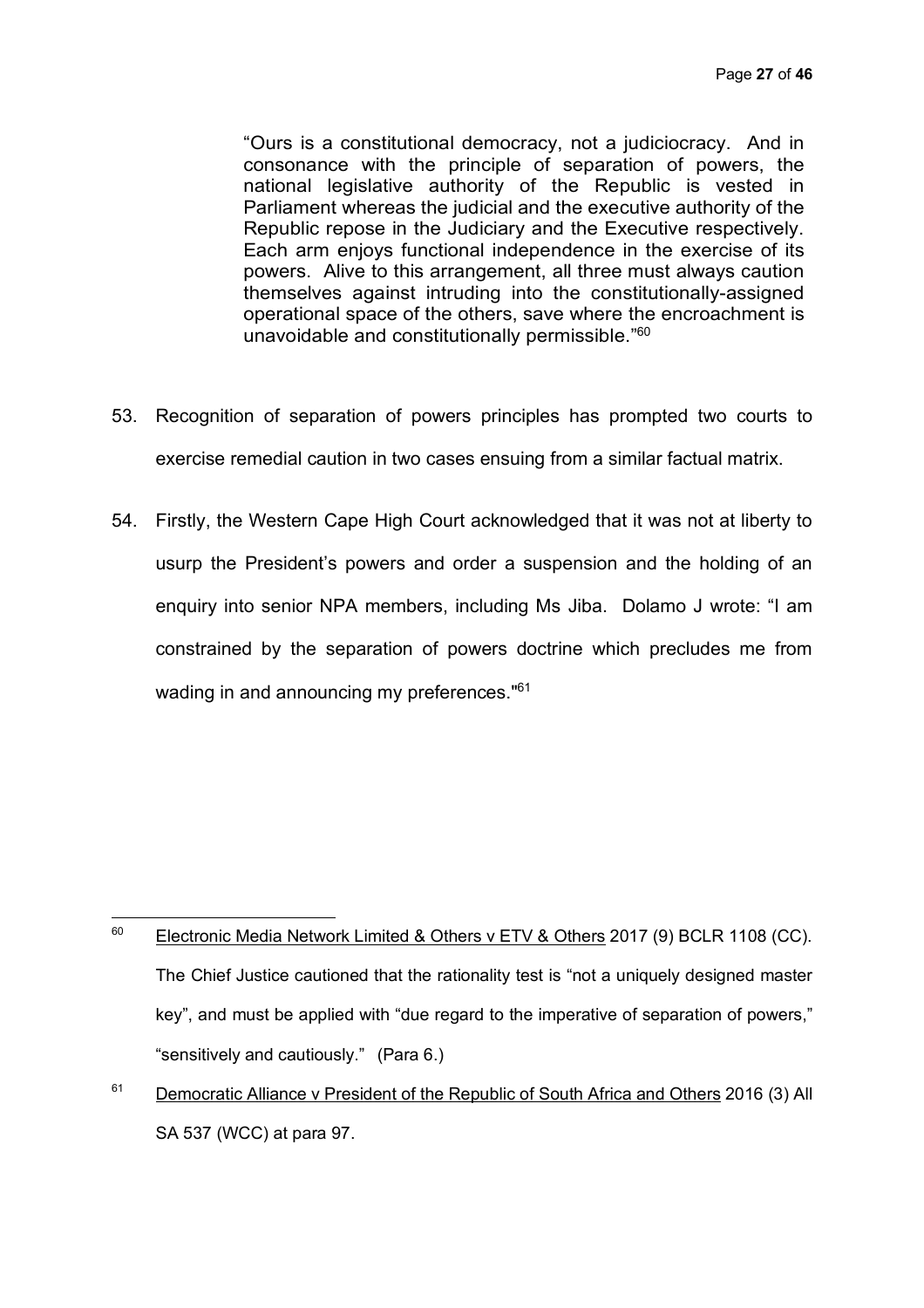55. Secondly, in the more recent case, Freedom Under Law<sup>62</sup>, a Full Bench of the Gauteng Division declined to immediately direct the President to suspend and hold inquiries against senior prosecutors. In its decision handed down on 21 December 2017, the Court suspended its Order that the President must invoke s 12(6) of the NPA Act, pending the outcome of the appeal proceedings in which the GCB's application to remove senior prosecutors was resolved. Wright J went further, holding that it should be left to the President to decide whether s 12(6) enquiries should be held and if so, whether suspensions should be in place pending the enquiries.63

# **b) Dearth of Evidence on Record Supporting the Exercise of Remedial Discretion**

- 56. Another principle relevant to the exercise of the remedial discussion is that a remedy should be based on evidence on record.
- 57. The ongoing SASSA saga illustrates the principle. In AllPay I,<sup>64</sup> the Court had found that SASSA unlawfully awarded a tender for the provision of social grants to Cash Paymaster Services. It declared the tender invalid - as it was obliged to do under section 172(1)*(a)* of the Constitution. The Court then considered remedy. Simply setting aside the contract risked interrupting payments to grant
- $\overline{a}$  $62$  Freedom Under Law (RF) NPC v National Director of Public Prosecutions and Others (89849/2015) [2017] ZAGPPHC 791 (21 December 2017)
- <sup>63</sup> *Ibid* at para 75.
- <sup>64</sup> AllPay Consolidated Investment Holdings (Pty) Ltd v Chief Executive Officer, South African Social Security Agency 2014 (1) SA 604 (CC) (AllPay I).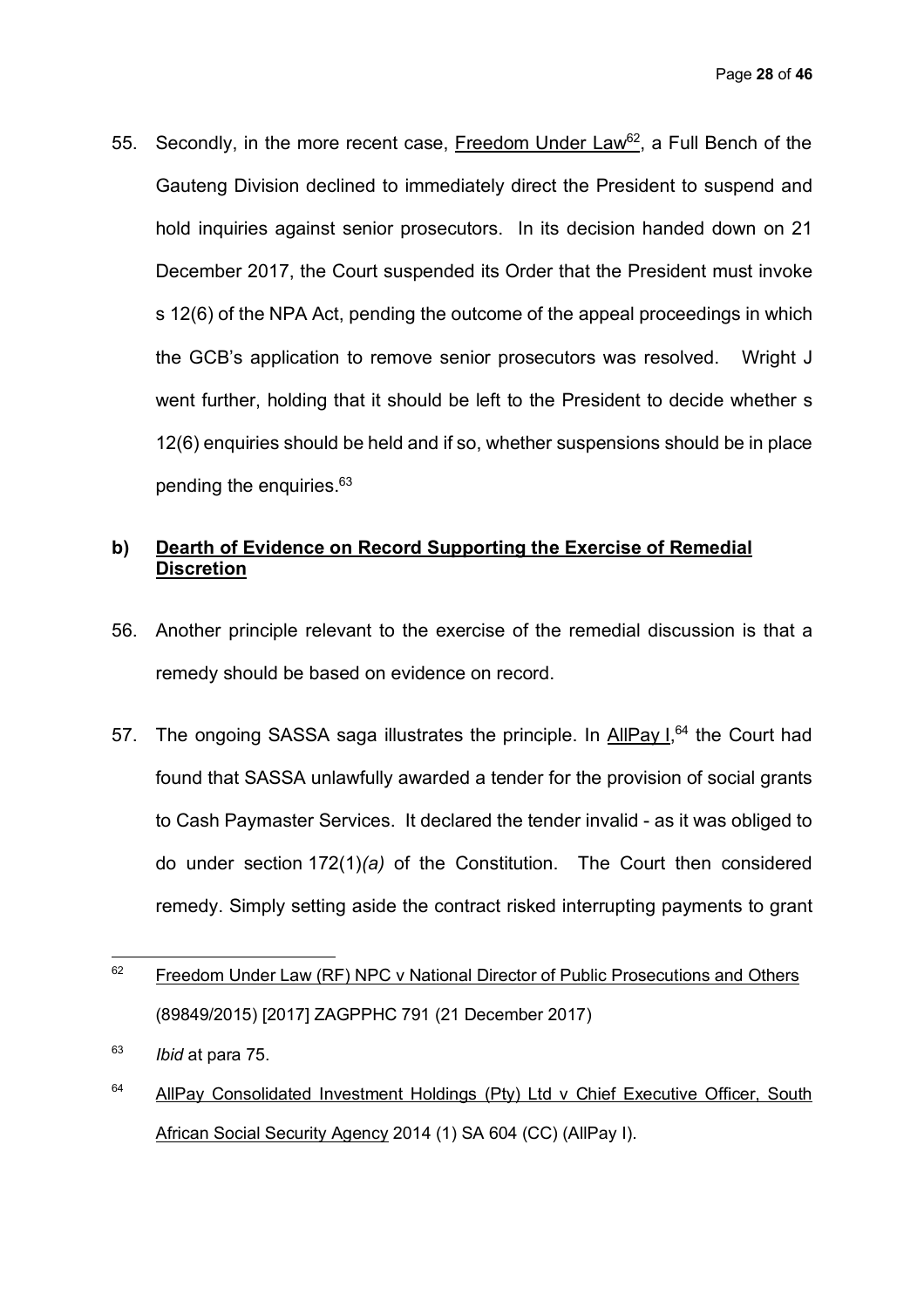Page **29** of **46**

beneficiaries. Yet permitting the balance of the contract to continue would be to sanction unlawfulness. The Court resolved the problem by calling for additional evidence and argument<sup>65</sup>. Subsequently, in **Black Sash Trust, <sup>66</sup> it emerged that** the Minister of Social Development and SASSA had disregarded this Court's remedial Order in AllPay II.<sup>67</sup> This Court was urged to mulct the Minister personally with costs. It declined to do so, holding that it had insufficient information to decide the issue, and instead calling for additional evidence and argument.<sup>68</sup>

58. If the Court *a quo* was minded to displace Adv. Abrahams from office – an order no less harsh than mulcting an individual for costs – it should first have called for evidence regarding the motives of the President, the alleged complicity of Adv.

- $66$  Black Sash Trust v Minister of Social Development and Others 2017 (3) SA 335 (CC) (17 March 2017).
- $67$  AllPay Consolidated Investment Holdings (Pty) Ltd and Others v Chief Executive Officer Social Security Agency and Others 2014 (4) SA 179 (CC).

<sup>65</sup> <sup>65</sup> AllPay I at para 96 ("It would be inappropriate to make a decision on a just and equitable remedy in the absence of further information and argument on these issues. Our order will thus contain directions requiring further submissions and a hearing on the issues of a just and equitable remedy before a final decision is made.").

<sup>&</sup>lt;sup>68</sup> Black Sash Trust above in 42 paras 72–75. See also Kham v Electoral Commission 2016 (2) SA 338 (CC), para 113 (declining to set aside by-elections as unlawful before obtaining evidence on whether setting aside the elections might generate practical problems.)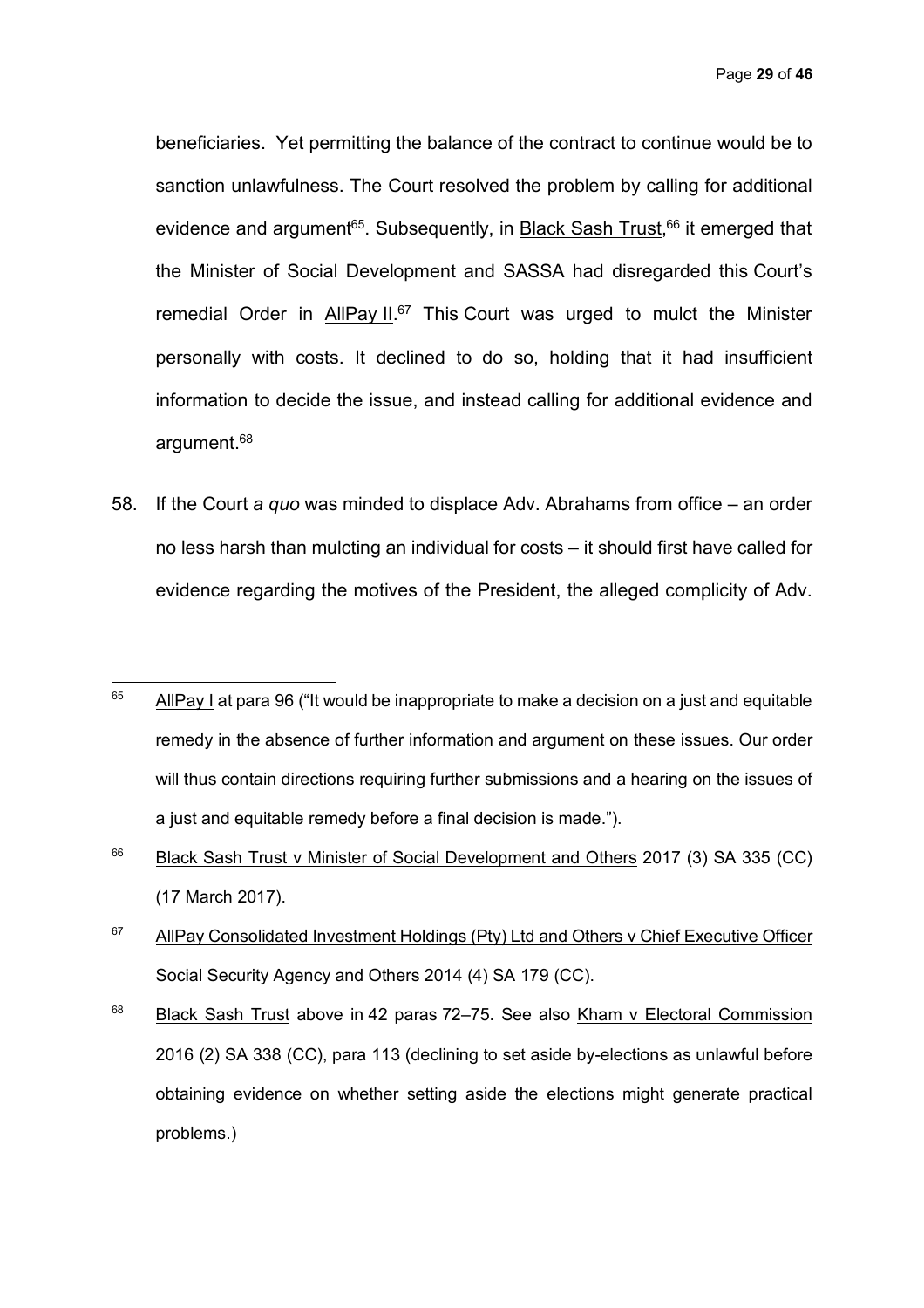Abrahams, the effect of removal upon him personally, and other institutional considerations, and knock-on effects.

- 59. Whereas, in SASSA, this Court elicited further information from the parties to guide its remedial discretion, in <u>Bengwenyama Minerals</u>,<sup>69</sup> it refused to grant "just and equitable" relief because the record as it stood did not justify it. The court of first instance had refused to set aside a prospecting right that had been unlawfully awarded because it held, *inter alia*, that the right would make no practical difference to the relevant community, and setting aside the award would diminish the viability of the contemplating mining project. But this Court held that neither consideration was borne out by the record as presented, and hence set aside the award of the prospecting right. $70$
- 60. To return to the matter *in casu*, it was especially unfair to remove Adv. Abrahams in circumstances where the Applicants did not allege that he was not fit and proper. On the contrary, they expressly stated that whether or not he is fit or proper was *not* on the table. <sup>71</sup> On this basis, Adv. Abrahams said the following in his answering affidavit:

"In view of the fact that the applicants do not challenge my fitness and propriety to hold the office of the NDPP, it is not necessary for me to

 $\overline{a}$ 

 $71$  Vol 1, R: 41 (CW FA, para 85); Vol 8, R: 745 (CW Replying Affidavit ("RA"), para 18); Vol 14, R: 1257 (CASAC RA, para 12.1).

 $69$  Bengwenyana Minerals (Pty) Ltd and Others v Genorah Resources (Pty) Ltd and Others 2011 (4) SA 113 (CC).

<sup>70</sup> *Ibid* paras 86 – 87.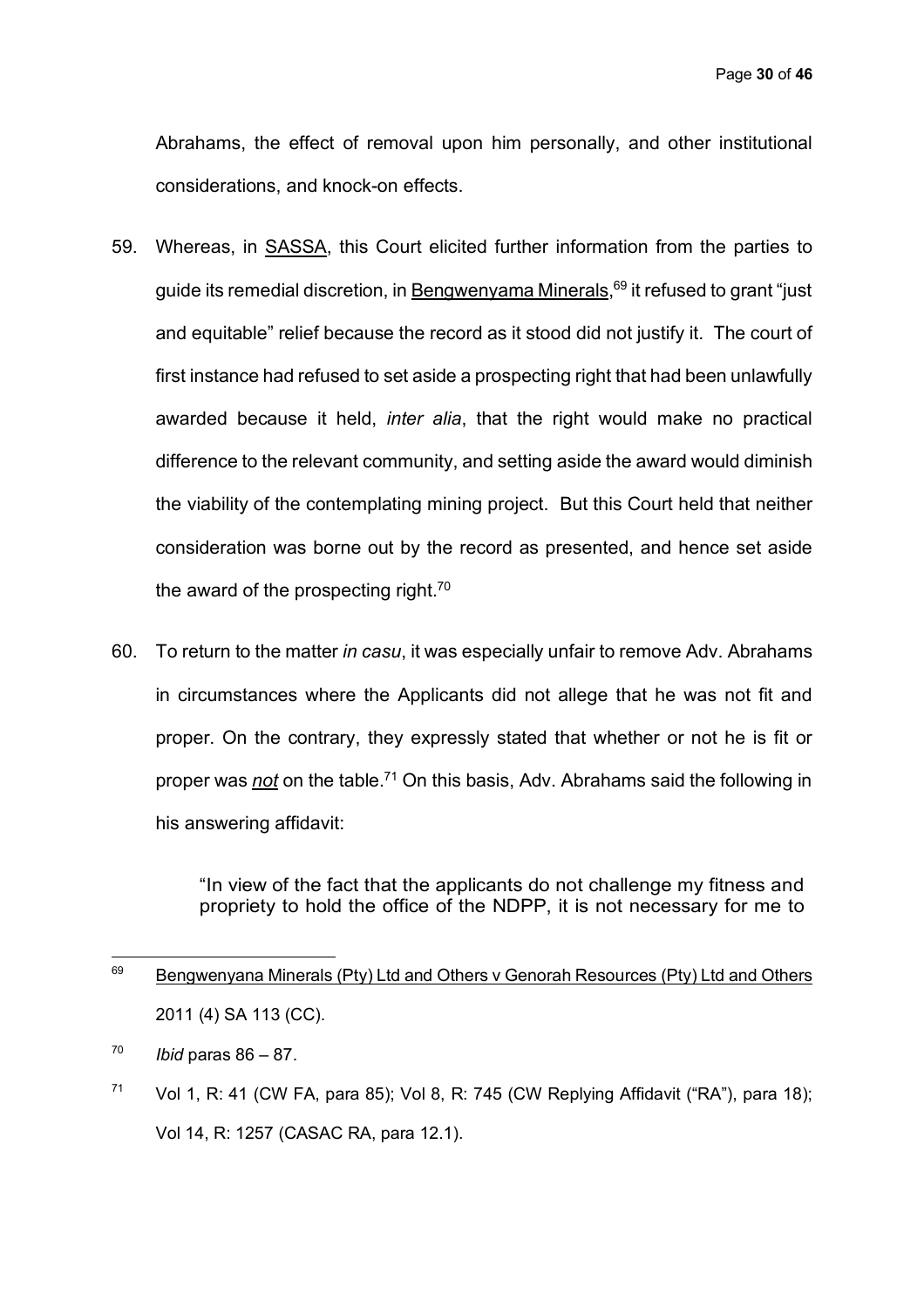furnish details as to my background, the interview process and the facts leading up to my appointment."72

- 61. Had the question of Adv. Abraham's fitness and propriety to hold the office of NDPP been placed in issue, he could have addressed, *inter alia*, the dysfunctionality of the office of the NDPP when he was appointed, steps taken by him to restore stability to the NPA, co-operation with members within the NPA, positive performance indicators regarding the prosecution of crime and success rate, and the steps he took concerning Ms Jiba and Mr Mrwebi after they were struck from the roll, by putting them on special leave. (It is only the President who can suspend and remove a DNDPP).<sup>73</sup>
- 62. It is antithetical to the rule of law to punish a party based on allegations he was never called upon to address.74
- 63. The aforementioned Kirland<sup>75</sup> case makes the point. The acting Director-General of Health in the Eastern Cape had approved Kirland's application to build a private hospital. His successor then purported to withdraw the approval. Kirland challenged the latter decision. The MEC responded by asking that the initial approval be set aside on the grounds that it was unlawful. He had not, however, made a formal application for this relief. A majority of this Court refused even to

 $72$ Vol 5, R: 486 (SKA AA, para 13.2).

<sup>&</sup>lt;sup>73</sup> NPA Act, s. 12 (5); Vol 16, R: 1487 – 1489 (SKA AA, Para 51 to 55).

<sup>74</sup> R: 484 (SKA AA, para 8); Vol 12, R: 1096 (SKA AA, para 8).

<sup>&</sup>lt;sup>75</sup> MEC For Health, Eastern Cape v Kirland Investments (Pty) Ltd t/a Eye & Lazer Institute 2014 (3) SA 481 (CC).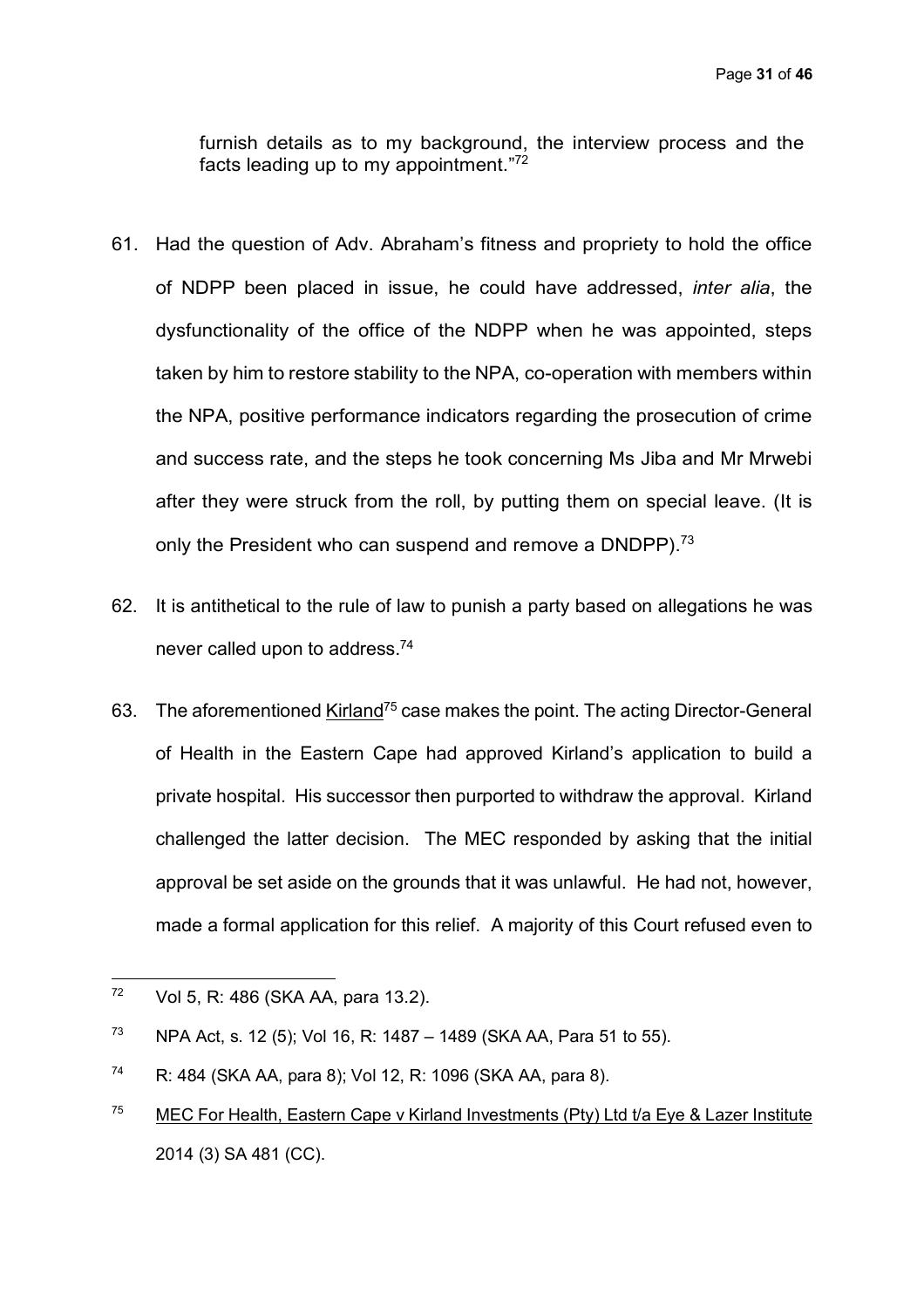consider setting aside the approval. Absent formal application, Kirland was not on notice that it even needed to respond to the argument in favour of the more drastic remedy of setting aside the initial approval. In Cameron J's words:

"[I]t would be very unfair indeed to hold Kirland's feet to the fire of a dispute it did not then even realise existed. It had no interest in defending, or any need to defend, an approval impugned on grounds it did not know existed.'76

64. Another instructive example is provided by a 2009 case concerning Mr Zuma.<sup>77</sup> He had taken on review two decisions to indict him. He based his review solely on the NDPP's failure to invite him to make representations. Overturning the decision of Nicholson J to set aside the indictments, Harms JA held that, because Mr Zuma had not raised the merits of the decisions as a ground of review, Nicholson J should not have relied on his evidence relating to the merits. That was because the NDPP could not be expected to have responded on the merits. Harms JA observed that the judgment of Nicholson J was marked by:

> "A failure to confine the judgment to the issues before the court; by deciding matters that were not germane or relevant; by creating new factual issues; by making gratuitous findings against persons who were not called upon to defend themselves; by failing to distinguish between allegation, fact and suspicion; and by transgressing the proper boundaries between judicial, executive and legislative functions."78

 $\overline{a}$ <sup>76</sup> *Ibid* para 80. Also see Minister of Safety v Jongwa 2013 (3) SA 455 (ECG) at para 29, (noting that respondents were called upon only to answer only the specific allegations put forward by the applicant and none other).

<sup>77</sup> National Director of Public Prosecutions v Zuma 2009 (2) SA 277 (SCA).

<sup>78</sup> *Ibid* para 15.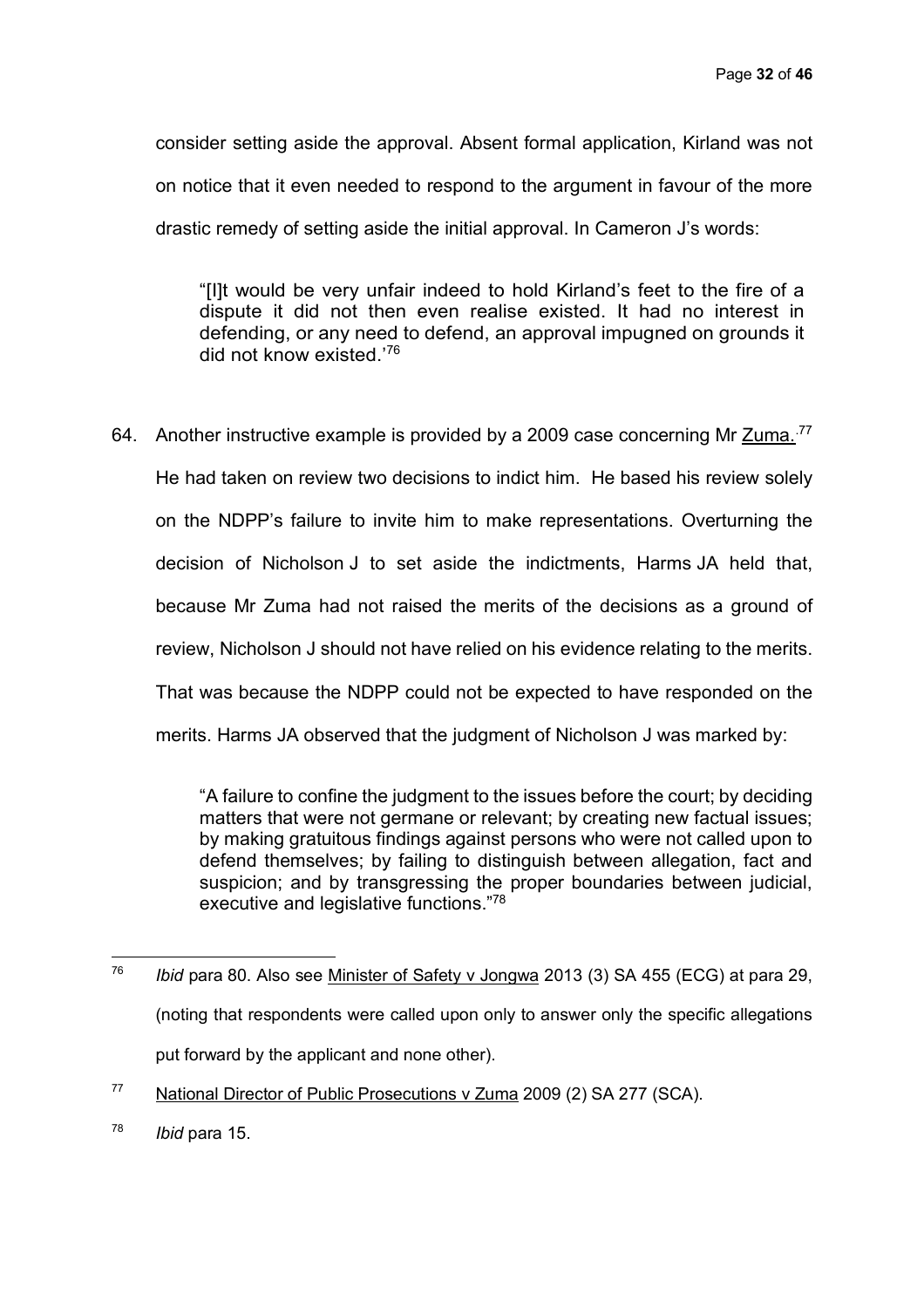65. Much the same can be said of the decision *a quo* in this matter.

#### **c) Justice and Fairness Considerations**

- 66. While the primary purpose of the s 172(1)*(b)* power is to vindicate the rule of law, it must also ensure justice and fairness.<sup>79</sup> The remedial power is not aimed at punishing the person who violated the Constitution -- although it might have a deterrent effect.<sup>80</sup>
- 67. CASAC admitted that the relief sought with respect to Adv. Abrahams may impact unfairly upon him. $81$  That concession was well made, given that it is repeatedly stated on affidavit that he is not alleged to be unfit or improper.<sup>82</sup> CASAC says in its heads before this Court that Adv. Abrahams has "done no direct wrong".<sup>83</sup> CASAC now suggests, that Adv. Abrahams was blameworthy in accepting the position knowing of the fact that Mr Nxasana had been bought out.<sup>84</sup> Yet it is uncontested that Adv. Abrahams had nothing to do with the negotiations that led to Mr Nxasana's departure. In fact, he expressly relied upon the fact that he was not privy to the settlement negotiations, as a basis for not

- <sup>81</sup> CASAC HoA *a quo*, para 98.
- 82 R: 752 (Corruption Watch RA, para 18).
- 83 CASAC HoA, para 79.
- 84 CASAC HoA, para 82.

<sup>79</sup> Steenkamp *supra* (fn 54) at para 29.

<sup>80</sup> Fose *supra* (fn 55).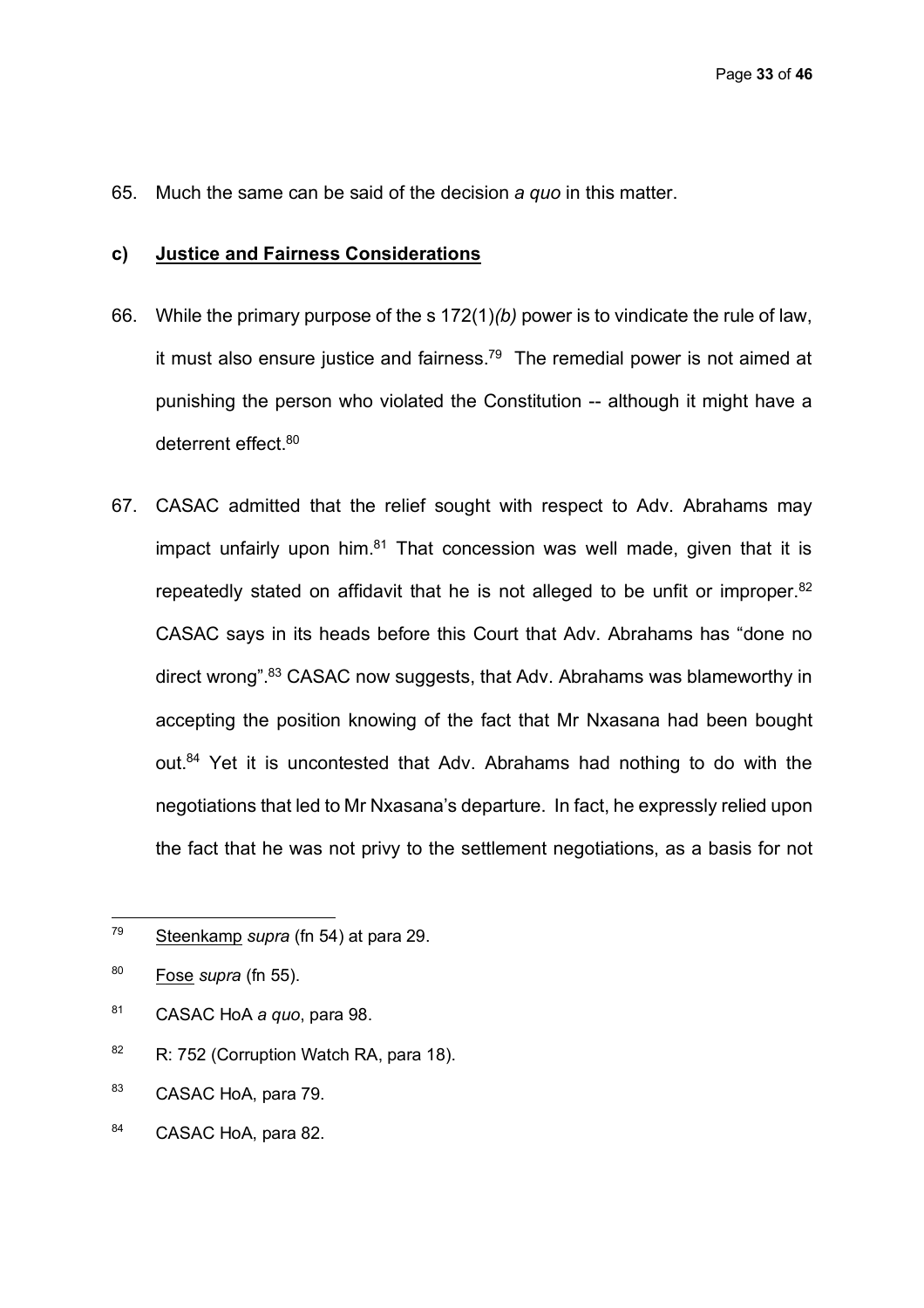Page **34** of **46**

answering those parts of the founding affidavits on the subject, to hold against him conduct he was not called upon to defend amounts to an ambush.<sup>85</sup>

- 68. Moreover, it was widely known by all concerned including Mr Nxasana that Adv. Pikoli had likewise received a generous "golden handshake" upon departing office, pursuant to an agreement acknowledged by CASAC to be "strikingly similar" to the Settlement Agreement that is the subject of the present application.86 In fact, under CASAC's reasoning - that a NDPP's departure pursuant to a golden handshake is *ipso facto* invalid – Adv. Pikoli did not leave office at all. The startling implication is that all of his successors in the position, including Mr Nxasana himself, did not lawfully occupy their offices. The chaotic implications of such a conclusion need only be imagined.
- 69. Corruption Watch states, in its founding affidavit, that the applicants do not suggest that Adv. Abrahams is not a fit and proper person to be appointed to the office of the NDPP.<sup>87</sup> And in its replying affidavit, Corruption Watch observes that the applicants have not questioned Abraham's fitness for office since "fitness is not a relevant issue in this application." <sup>88</sup> As for CASAC, it affirms in its replying

- $87$  Vol 1, R: 41 (FA, para 65).
- <sup>88</sup> Vol 8, R: 745 (FA para 18).

<sup>85</sup> <sup>85</sup> Vol 5, R: 484 (SKA AA Para 8); Vol 12, R: 1096 (SKA AA, Para 8).

<sup>86</sup> Vol 10, R: 901 (CASAC FA, para 35).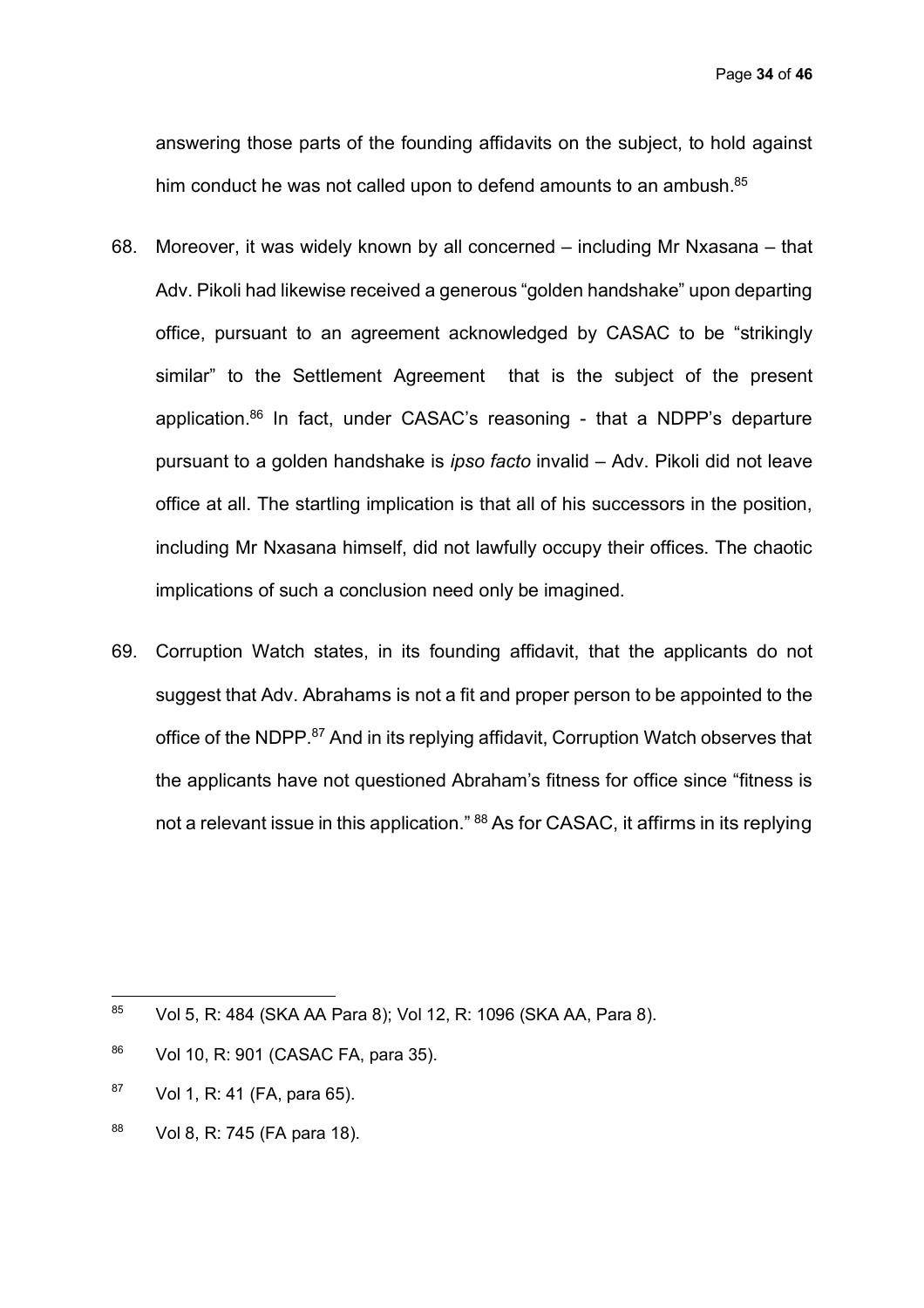Page **35** of **46**

affidavit that it "does not seek the removal of Adv. Abrahams on the basis that he is not a fit and proper person."89

70. The Applicants cite a recent judgment of the High Court setting aside the President's decision not to suspend Ms Jiba, a senior prosecutor. In Freedom Under Law (RF) NPC v National Director of Public Prosecutions and Others*<sup>90</sup>* a full bench found that Adv. Abrahams' conduct in defending Ms Jiba "*raises serious questions of credibility*",91 was "*bizarre in the extreme*",92 and was "*disingenuous and lacks integrity*".93

- 89 Vol 14, R: 1257 (FA para 12.1). It must be pointed out that this observation, is contradicted when, in the same paragraph, it is contended: "While this is not directly in issue in these proceedings, there are serious reasons to doubt Adv. Abrahams' fitness for the office he currently holds." [Vol 14, RA Para 48, R: 1271]. However, this self-refuting sentiment has no merit: First, it is not given as the basis for the Court's determination that Adv. Abrahams should be removed from office. Second, the fact that CASAC suggests a just and equitable remedy would be to allow Adv. Abrahams to continue as Acting NDPP (Vol 5, RA para 18.1.2, R: 450) is entirely inconsistent with any suggestion to the contrary.
- 90 [2017] ZAGPPHC 791.
- <sup>91</sup> *Ibid* at para 55.
- <sup>92</sup> *Ibid* at para 57.
- <sup>93</sup> *Ibid* at para 58.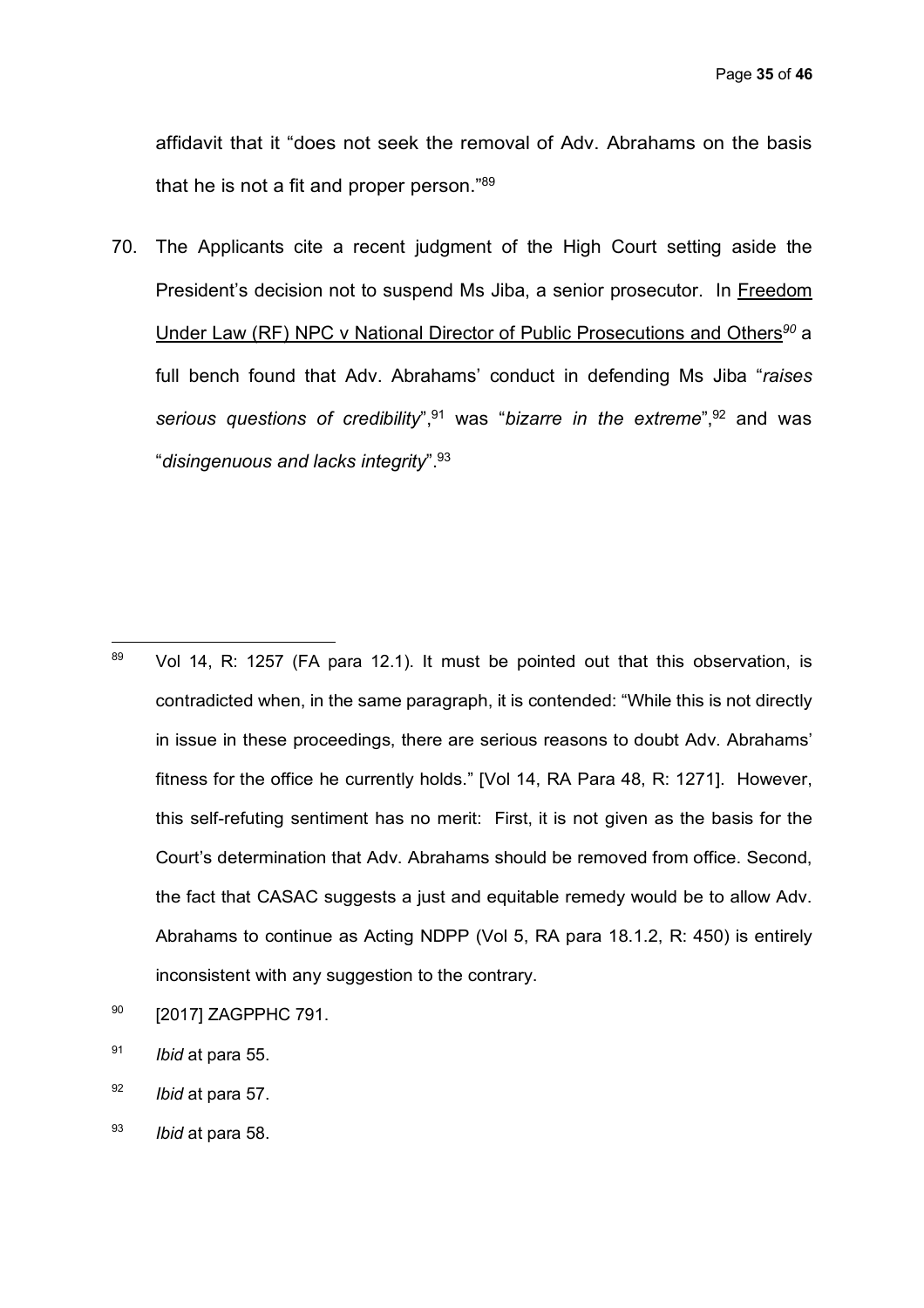- 71. What the Applicants omit is that, concurring in part, Wright J wrote that he could make no adverse credibility finding against Adv. Abrahams."<sup>94</sup> Wright J went on to acknowledge that Adv. Abrahams may have been acting rationally by not pursuing the prosecution of Ms Jiba.<sup>95</sup> A court should be slow to rely upon adverse judicial findings, where those adversely commented upon had put up explanations. Wright J remarked that Ms Jiba's comments regarding her conduct in the matter before Gorven J could not on the papers be dismissed out of hand."96
- 72. Similarly, in the **GCB** matter<sup>97</sup> Legodi J (sitting with Hughes J), found that adverse judicial comments about Ms Jiba in another matter was no basis to strike her from the roll. Regarding the remarks of the Judges who criticised Ms Jiba's handling of the matter. Legodi J (like Dolamo J before him) held that, taking into

<sup>97</sup> General Council of the Bar v Jiba and Others, 2017 (2) SA 122 (GP) (the "GCB matter")..

<sup>94</sup> Para 43.

 $95$  Freedom Under Law (RF) NPC v National Director of Public Prosecutions and Others (89849/2015) [2017] ZAGPPHC 791 (21 December 2017). An application for Leave to Appeal has been filed.

 $96$  Ibid, para 50. Notably, CASAC admits that this Court cannot sit, in effect, as a Court of appeal on matters in which adverse comments have been made about Adv. Abrahams. See CASAC HoA para 85 ("This Court does not need to decide the correctness of the High Court's findings.") Yet CASAC maintains that such comments must be taken into account because "the public perception is obvious." Id.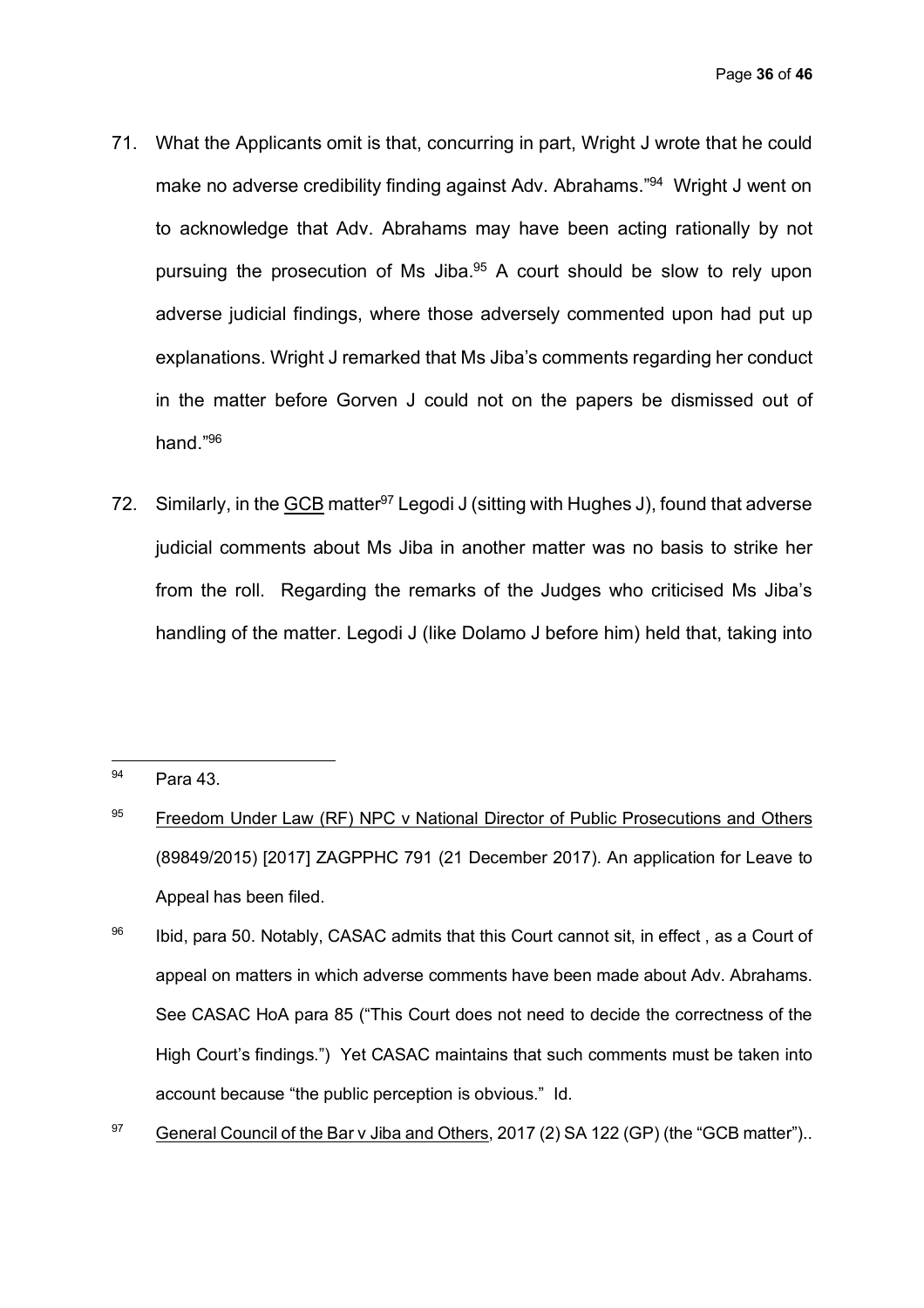account Ms Jiba's explanations for her conduct in litigation, the President did not act irrationally in not invoking section  $12(6)$  of the NPA Act against her.<sup>98</sup>

#### **d) Retroactivity and Adverse Knock-on Effects**

- 73. When it comes to remedy, courts are loath to unscramble the proverbial egg. This is so in the private law setting, in which it has been held that, where "both parties have performed in accordance the provisions of an agreement, albeit unenforceable, the purpose of the transaction has been achieved and . . . there is therefore no reason to interfere with the existing state of affairs.<sup>99</sup>
- 74. The principle finds application in public law as well.<sup>100</sup> The decision in Speaker of the National Assembly v Makwetu & others 2001 (3) BCLR 302 (C) is a case in point. The Speaker was advised by the Pan African Congress party structures that Mr Clarence Makwetu, MP, had been expelled from the party, and requested

99 Legator McKenna Inc and Another v Shea and Others, 2010 (1) SA 35 (SCA), para 28. <sup>100</sup> See Judicial Service Commission and another v Cape Bar Council and Another 2013 (1) SA 170 (SCA) (in matter where a Bar Council had challenged the JSC's decision not to fill certain vacancies on the Cape Bench, on the basis that the JSC had not been properly constituted when it took the decision, the Court held: "Anyone who seeks the setting-aside of Judge Henney's appointment would have to persuade the court, not only that the recommendation of the JSC was invalid, but also that the dire consequences of the setting-aside of his appointment, more than a year after the event, would be justified");

<sup>98</sup> GCB supra at par 52. ("The criticism by Gorven J should be seen in the context of what Ms Jiba now has to say in these proceedings")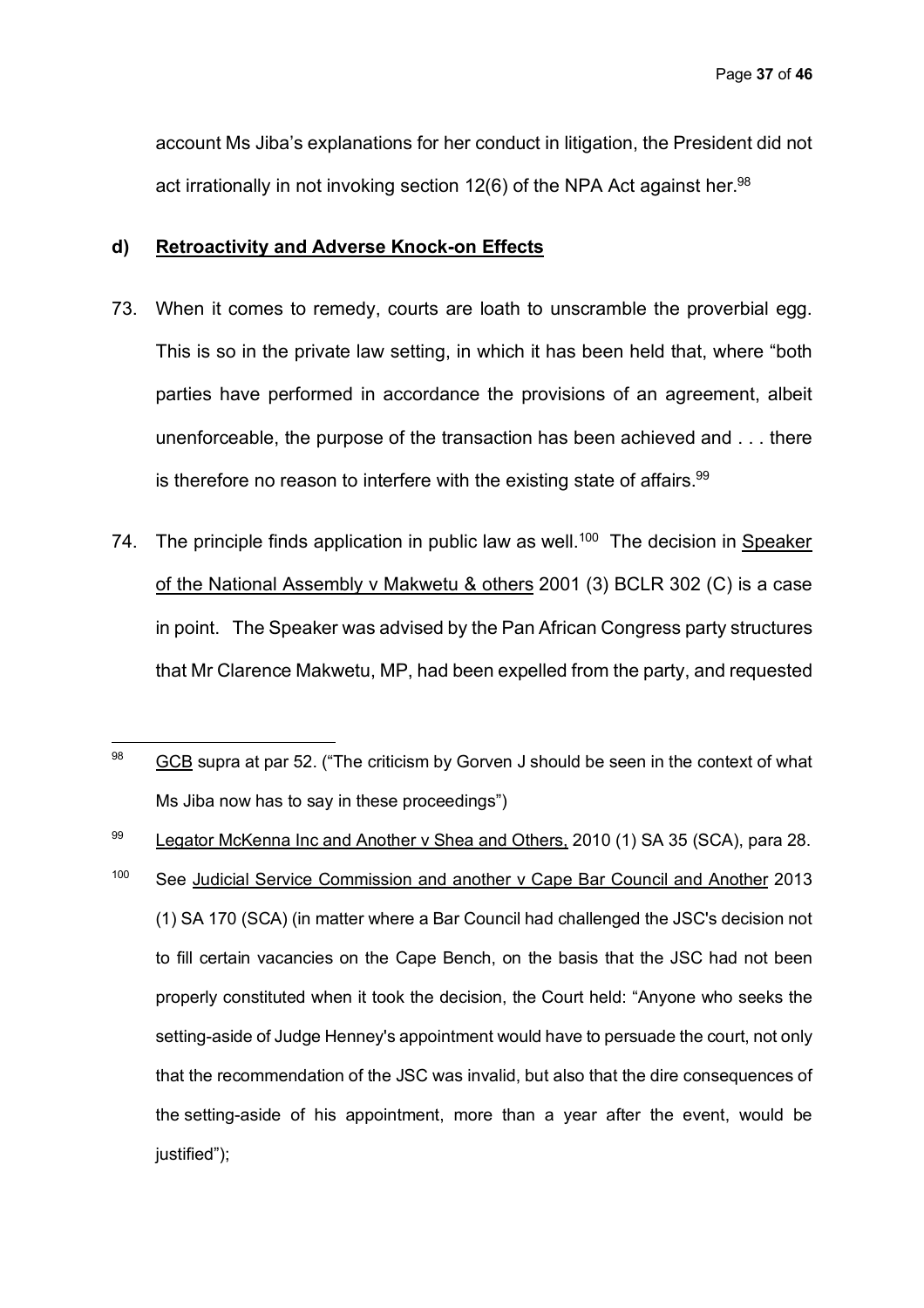Page **38** of **46**

the applicant to withdraw Makwetu's membership of the National Assembly. That was done a few days later, Makwetu's successor was sworn in. Subsequently, Makwetu brought an application to have his expulsion from the party set aside. Under a deed of settlement made an order of court, the decisions to expel Makwetu, and to terminate his membership of the National Assembly was withdrawn. The settlement agreement also recorded that Makwetu had agreed to resign from Parliament. The Court ruled against Makwetu's claim for his benefits as an MP for the period between his initial removal and the "resignation" recorded in the settlement. When Makwetu had ceased to be a member of his political party, the party's allotted proportional representation seat had become vacant - which vacancy was filled the moment his successor was sworn in. There was hence no seat from which Makwetu could "resign" *post facto*, as he purported to do under the deed of settlement.<sup>101</sup>

75. That the discretionary power to grant a just and equitable order must take into account the adverse of retroactive impact was acknowledged by Froneman J as follows:

> "Normally this would arise in the context of third parties having altered their position on the basis that the administrative action was valid and would suffer prejudice if the administrative action is set aside."<sup>102</sup>

 $101$ At 308D-E.

<sup>102</sup> Bengwenyama at par 84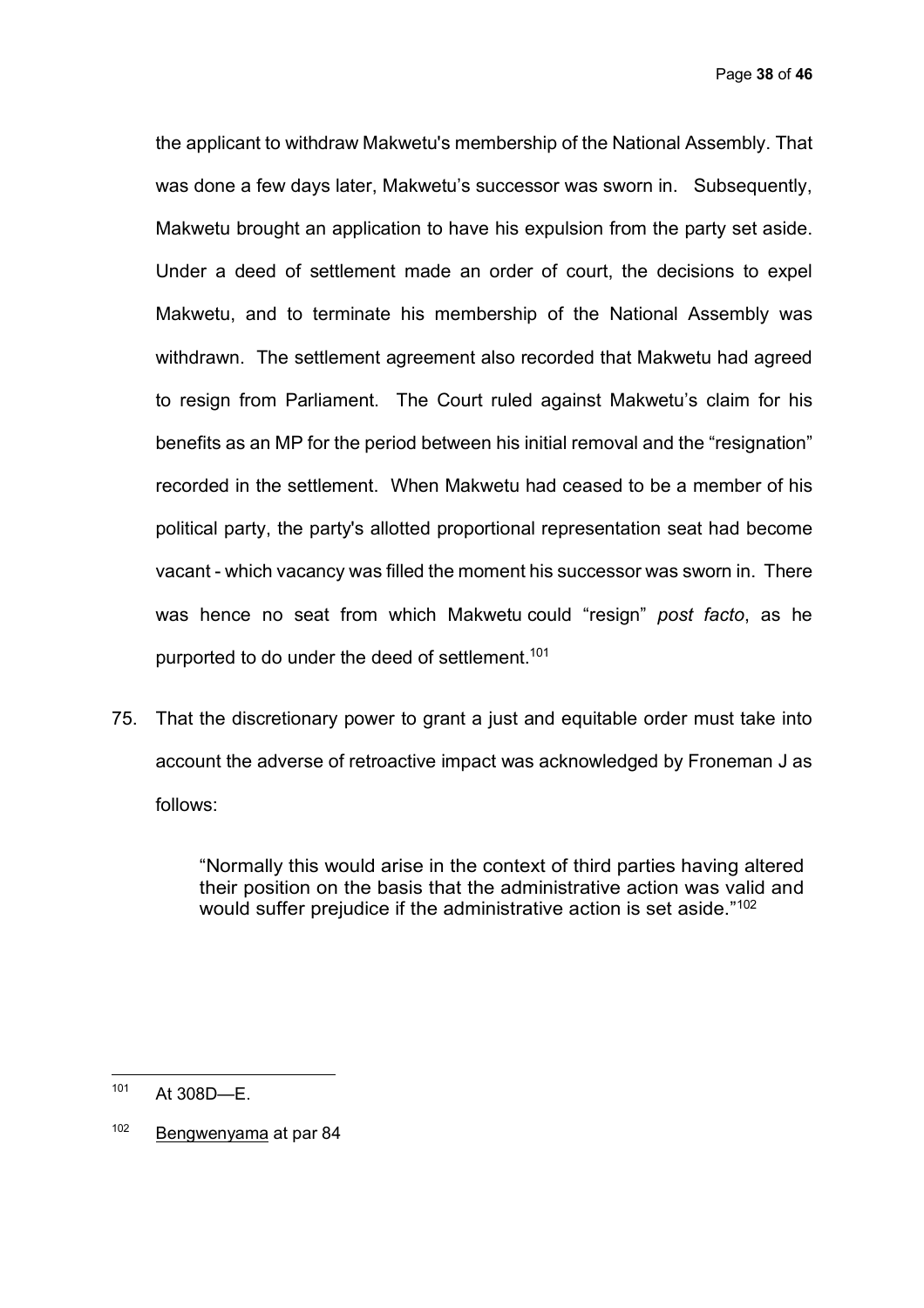76. In the same spirit, courts have in reviews of state tenders exercised a discretion not to set aside a decision, even if unlawful *ab initio*. <sup>103</sup> Likewise, in a case concerning promotion of employees in a provincial department, <sup>104</sup> the MEC brought an application in the Labour Court to have the promotions set aside because the selection process had been compromised. The Constitutional Court reversed the LAC's decision to set aside the promotions: "The requirement to consider the consequences of declaring the decision unlawful is mediated by a court's remedial powers to grant a "just and equitable" order in terms of s 172(1)(b) of the Constitution. Further:

> "If the full relief is granted in the MEC's favour, Mr Khumalo will lose his position. Mr Khumalo has gone on with his life, continued in his employment, presumably adapted his expenses accordingly. …The MEC states candidly that the facts do not disclose any wrongdoing by Mr Khumalo. Even if Mr Khumalo's promotion is found to have been unlawful, on the facts he bears no responsibility for it but for having the boldness to apply for a position for which he possibly did not qualify."105

 $103$ <sup>103</sup> Chairperson: Standing Tender Committee and others v JFE Sapela Electronics (Pty) Ltd and others [2005] 4 All SA 487 (SCA) ("While the court a quo correctly found that the award of each of the three tenders was invalid when made, it appears not to have appreciated that it had a discretion to decline to set aside those awards. It follows that in my view the court a quo erred in making the order it did and this court is free to set aside that order.")

<sup>104</sup> Khumalo and Another v Member of the Executive Council for Education: KwaZulu Natal 2014 (5) SA 579 (CC)

 $105$  Ibid at para 55.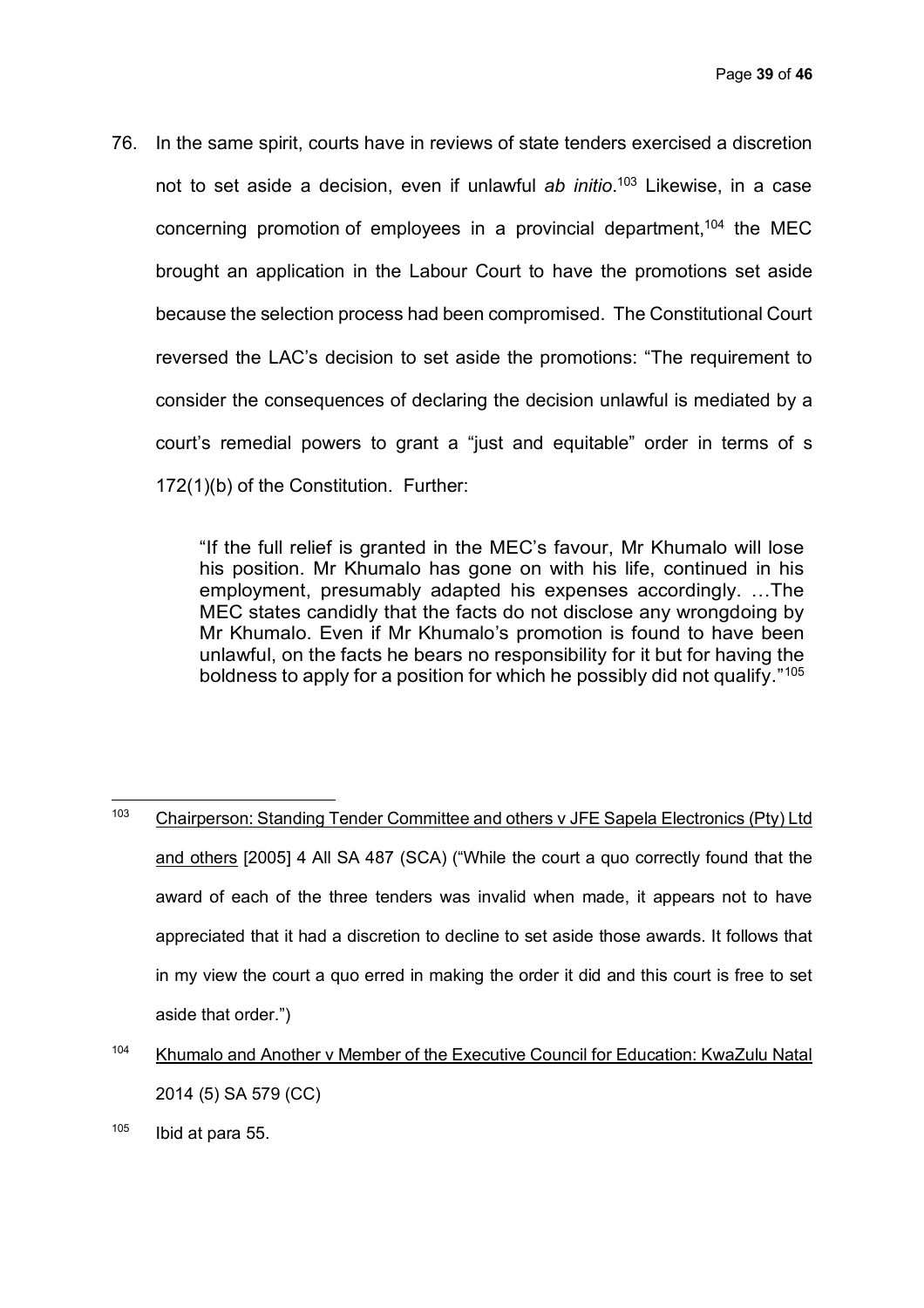- 77. It hardly seems necessary to emphasise the parallel between that case and the situation of Adv. Abrahams, who was not said by the Applicants to be anything but fit and proper, and has now occupied the post of NDPP for nearly three years.
- 78. On that note, the question may fairly be asked why the Applicants did not pursue this matter on an urgent basis in August of 2015. The *golden handshake was* known to the Applicants by no later than 15 June  $2015$ .<sup>106</sup> On their version, the upshot was that an imposer (so to speak), was purporting to execute the functions of NDPP. If that were so it would undoubtedly have justified the matter being treated as urgent, rather than enrolled in the ordinary course. It is submitted that this factor should weigh in the determination of remedy.

# **e) A Court Should Not Rely Uncritically upon "Public Perception" in the Exercise of its Remedial Discretion**

79. The Applicants rely heavily upon case authority under which this court has held that the appearance or perception of independence plays a role in evaluating whether institutional independence exists. In Glenister II the Court explained that:

> "Whether a reasonably informed and reasonable member of the public will have confidence in an entity's autonomy-protecting features is important to determining whether it has the requisite degree of independence. Hence, if Parliament fails to create an institution that appears from the reasonable standpoint of the public to be independent, it has failed to meet one of the objective benchmarks for independence. This is because public confidence that an institution is independent is a component of, or is constitutive of, its independence."107

 $\overline{a}$ 

<sup>106</sup> Vol 2, R: 188.

<sup>107</sup> Glenister II at para 207.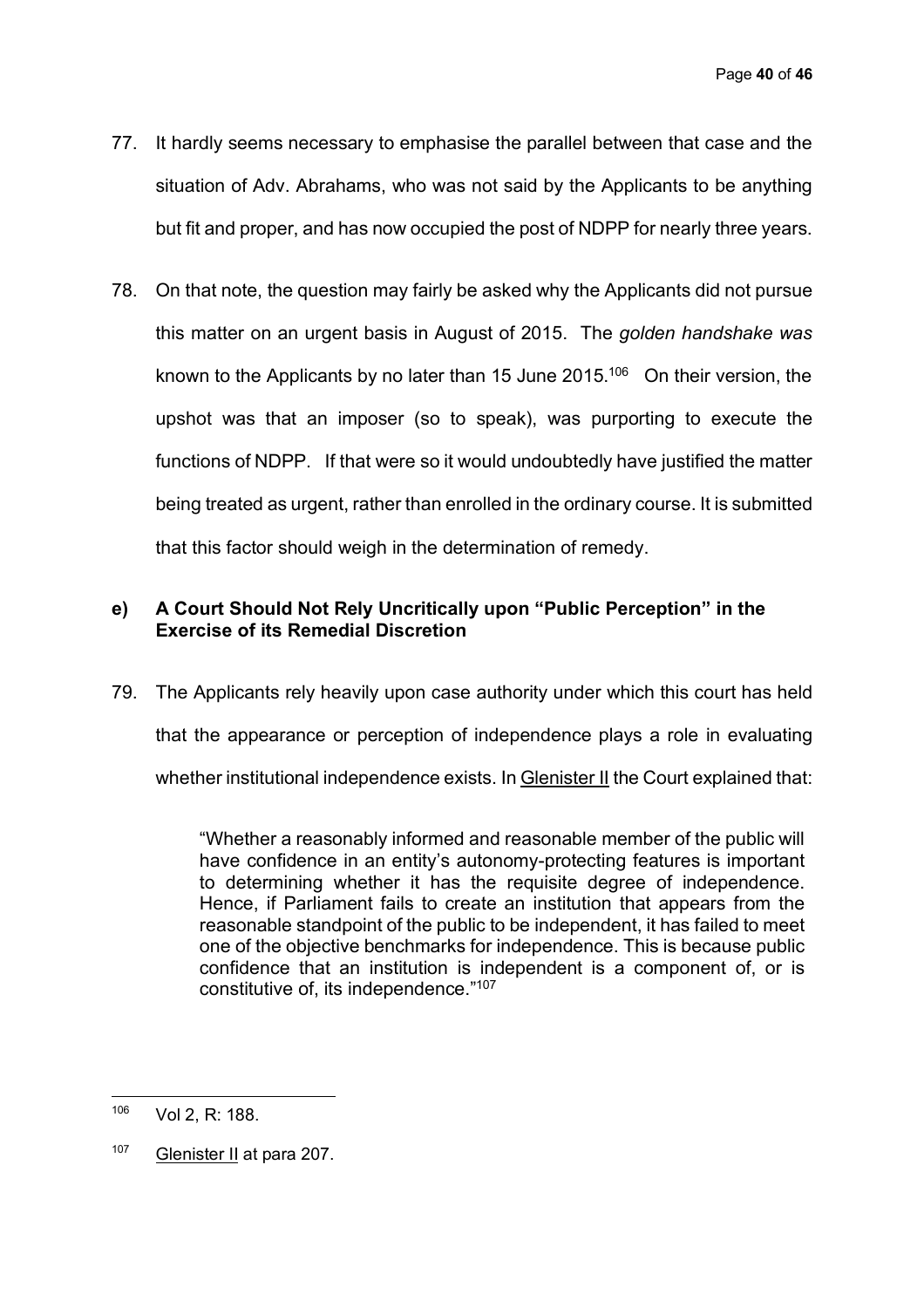- 80. But a reasonably informed and reasonable member of the public will not on the basis of *post facto* speculation conclude that Adv. Abrahams was appointed to do the President's bidding. The hypothetical individual would be aware that it was not the President alone, but the President together with the rest of the Cabinet, that appointed Adv. Abrahams.108 And a reasonable and informed member of the public would take into account both sides of the story – including the account of Adv. Abrahams, which the Applicants' affidavits did not call upon him to present *a quo.*
- 81. It is true that there has been a great deal of adverse media coverage regarding Adv. Abrahams as well as other parties to this litigation. It is submitted however that a court can only consider material facts on the record. It should have mind to the words of the Chief Justice, albeit in dissent, when he wrote that the Court is "required to always display the critical boldness to go against overwhelmingly popular and forceful opinion."109 Also relevant is the Chief Justice's reminder that the personified figure of "*Lady Justice*" must be "blind and deaf to images of and reports on the good reputation or notoriety of personalities". The more general point is that public opinion is to be accorded little weight if not reasonable or properly informed.<sup>110</sup> As observed in this Court:

 $\overline{a}$ 

<sup>110</sup> See S v Makwanyane and Another 1995 (3) SA 391 (CC), para 88 (*per* Chaskalson P) ("If public opinion were to be decisive there would be no need for constitutional

<sup>&</sup>lt;sup>108</sup> Constitution section 179(1)(a); NPA Act section 10.

<sup>&</sup>lt;sup>109</sup> Economic Freedom Fighters and Others v Speaker of the National Assembly and Another (CCT76/17) [2017] ZACC 47 (29 December 2017) at para 235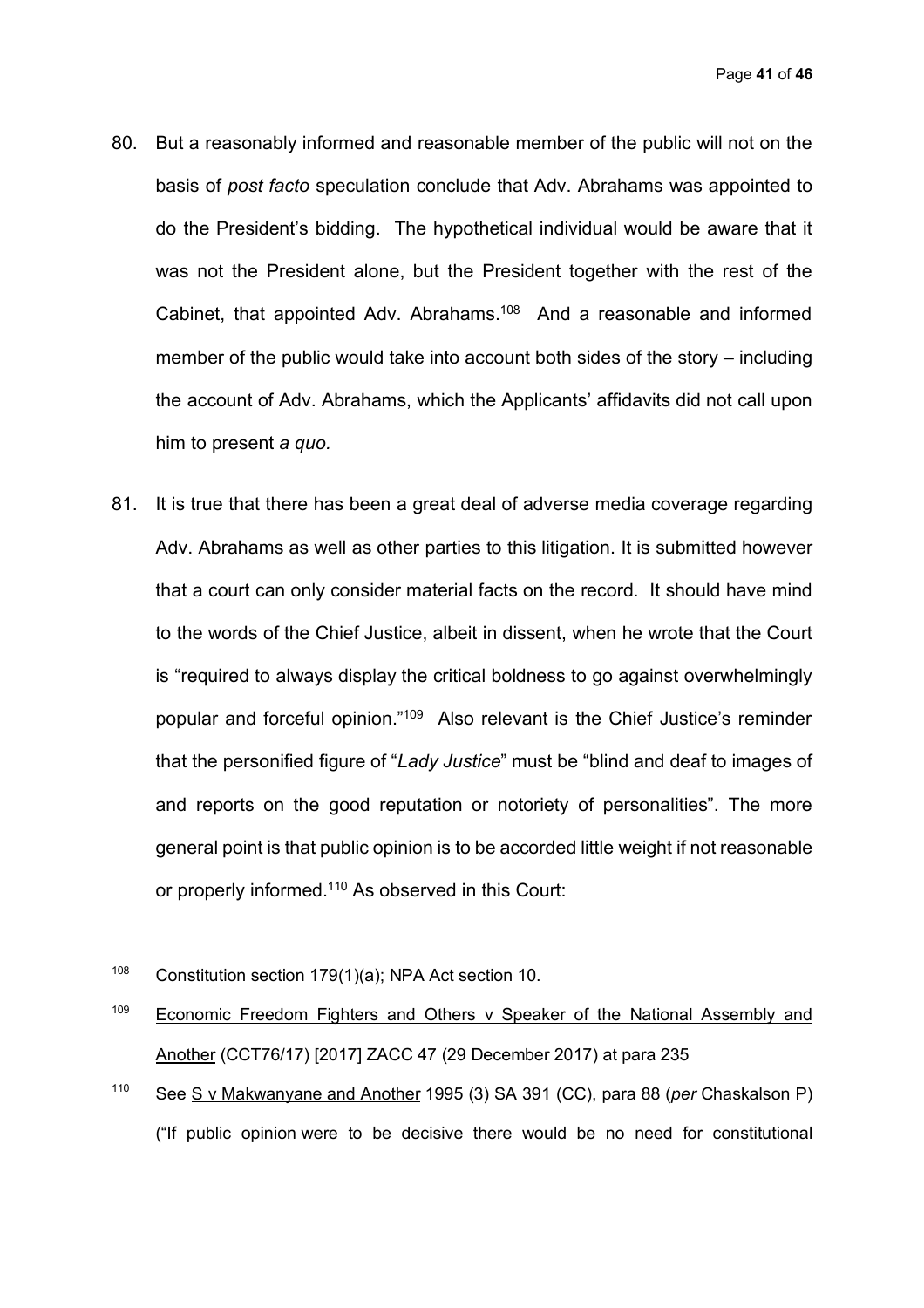"We cannot simply overthrow the existing law - because a particular case evokes sympathy or because of the disgraceful conduct of a party. Notoriously, hard cases make bad law." 111

## **PART C: UNFAIR FINDINGS** *A QUO*

- 82. Much of what is argued above regarding the proper exercise of remedial discretion is intended to respond to what (it is respectfully submitted), were unjust and inequitable aspects of the judgment and order below. It remains only to name three particular points of criticism of Adv. Abrahams that were manifestly ill-founded.
- 83. First, it was unfair to criticise Adv. Abrahams for associating himself with the position of the President in litigation.112 In point of fact, Adv. Abrahams did *not* associate himself with the President's position in several key respects. The fact that there was an overlap between some of the arguments advanced on behalf of Adv. Abrahams by the President, does not amount to illicit "association" with the President's position. These were legal arguments which Adv. Abrahams was

 $\overline{a}$ 

adjudication); *per* Didcott J, para 187, ("public opinion deserves no further homage if the premise underlying . . . it is fallacious or unfounded').

<sup>111</sup> Makate v Vodacom 2016 (4) SA 121 (CC), para 160 (per Wallis AJ, Cameron , Madlanga *et* Van der Westhuizen JJ, concurring).

<sup>112</sup> Judgment *a quo* para 97. In relation to the conduct of Adv. Abrahams in the matter of Zuma v Democratic Alliance and Others 2018 (1) SA 200 (SCA), see Vol 16, R: 1492- 1494, (SKA AA, para 64).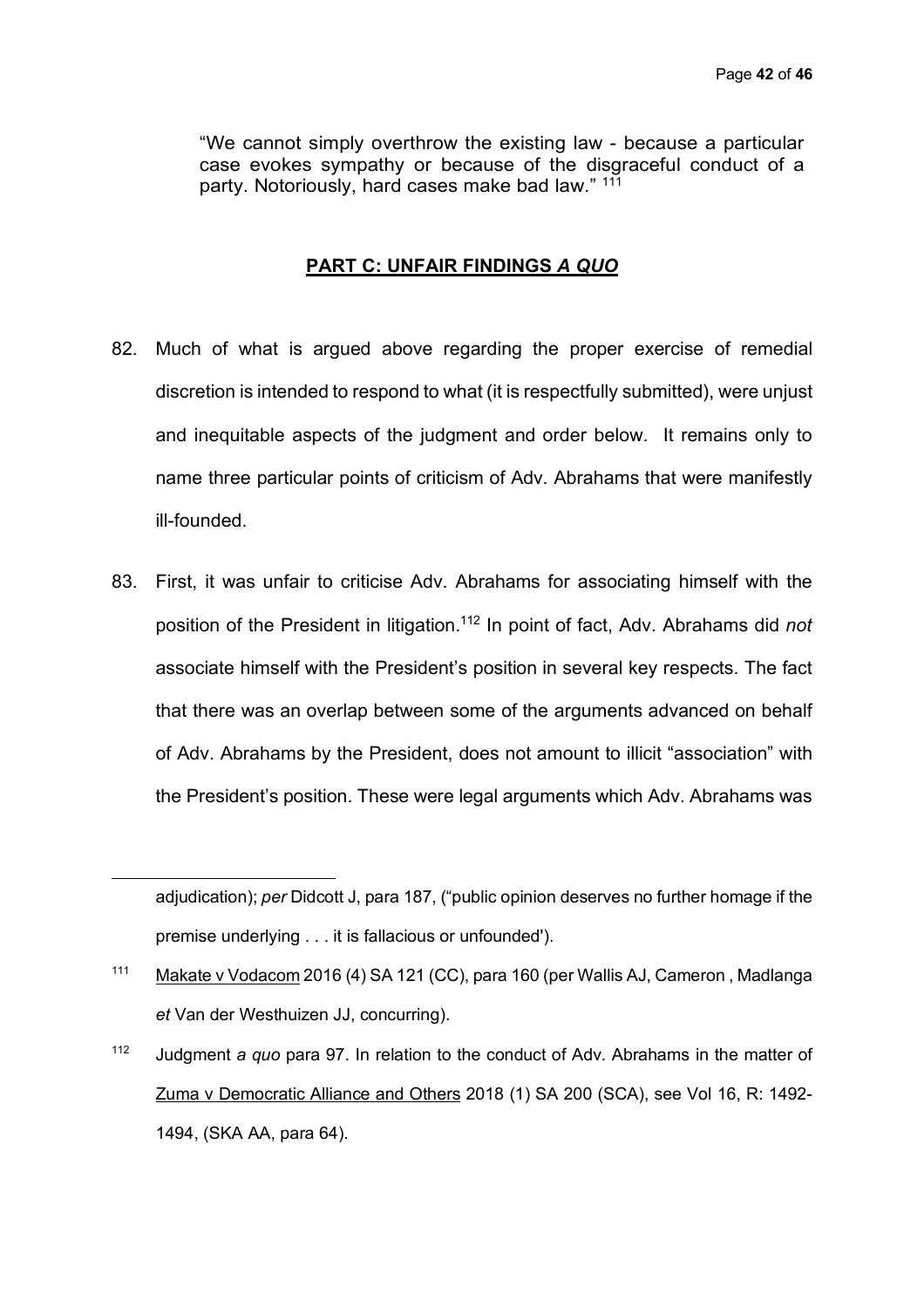Page **43** of **46**

entitled to raise. Had he abided, he would in effect be supporting the Applicants' substantive application insofar as they concerned him.

84. Second whilst Adv. Abrahams is alleged to have used "disconcerting language" in his affidavits, $113$  the Court a quo failed to recognise that this is hardly uncharacteristic of usages that are commonplace in High Courts across the country in affidavits.114 It was especially inequitable to take Adv. Abrahams to task for observations that appeared in similar terms in his successful opposition to the abovementioned application brought by the Democratic Alliance to compel the President to invoke s.  $12(6)$  of the NPA Act against Ms Jiba.<sup>115</sup> In his judgment dismissing the application, Dolamo J quoted, without adverse comment, the assertion on affidavit of Adv. Abrahams that the call for Ms Jiba's removal from within the NPA, emanated from persons who had "long been at loggerheads" with Ms Jiba.116 Yet the Court *a quo* chastised him for the very

 $\overline{a}$ 

- <sup>114</sup> See Cultura 2000 and Another v Government of the Republic of Namibia and Others 1993 (2) SA 12 (NM), 29 (respondents had used "harsh and critical tones" in affidavits, expressing their "indignation and disdain," but such language could not be described as "scandalous or vexatious"); Bailes v Highveld 7 Properties (Pty) Ltd and Others 1998 (4) SA 42 (N) (although affidavits, as well as argument put forward by counsel, were both "spirited and animated", such "robust antagonism in the courts is not unknown.")
- <sup>115</sup> In Democratic Alliance v President of the Republic of South Africa and Others [2016] 3 All SA 537 (WCC), Dolamo J found that the decision of the President to await the outcome of the GCB application was not irrational.

<sup>113</sup> Judgment *a quo* para 98.

<sup>116</sup> Para 45.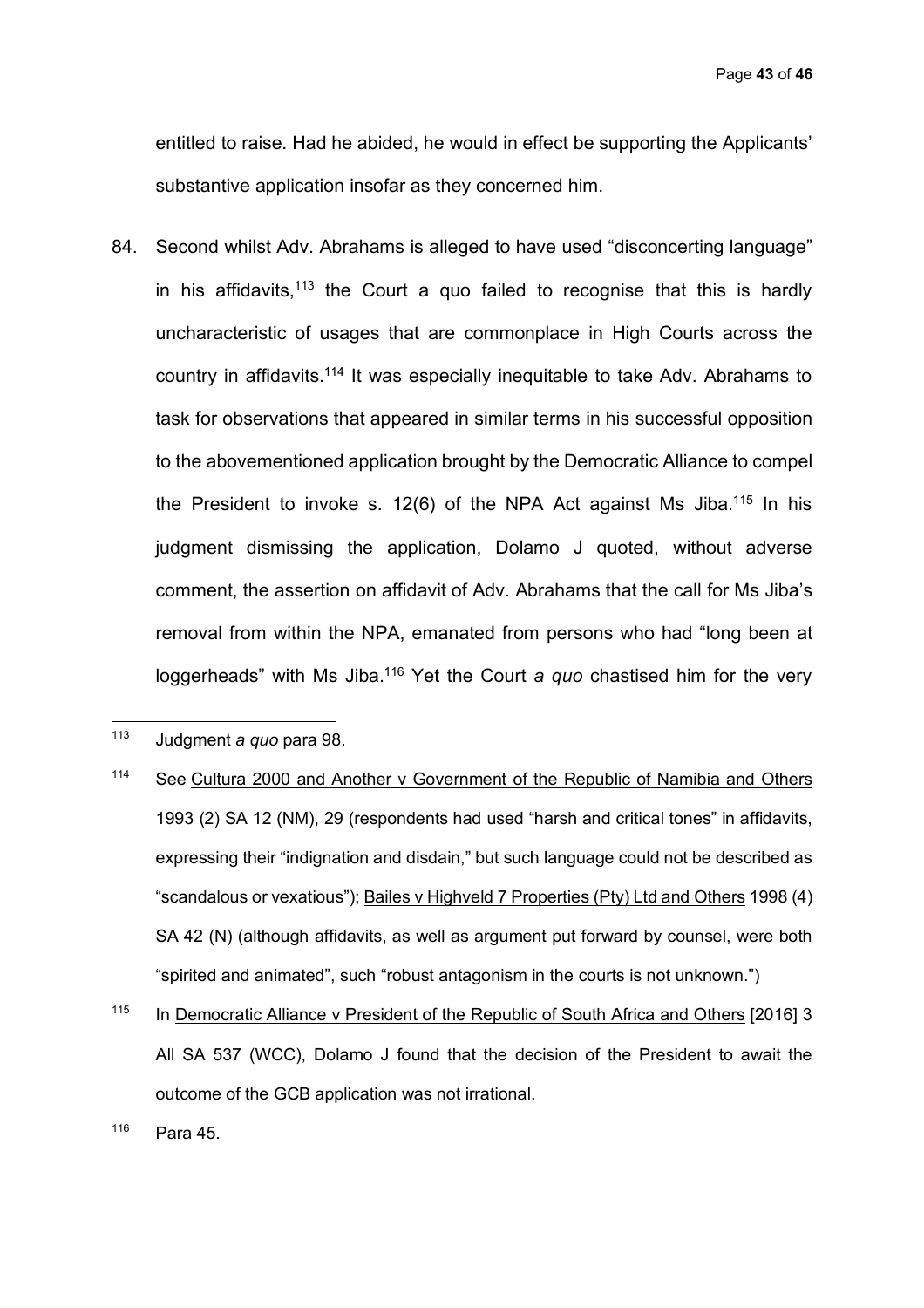same language.<sup>117</sup> And to chide Adv. Abrahams for using commonplace adjectives like "*absurd*" and "*unmeritorious*" <sup>118</sup> in his answering affidavit is, we submit, no less unfair.

- 85. Finally, it is respectfully submitted that the Court *a quo* erred in finding that Adv. Abrahams failed to act appropriately in response to High Court decisions in which Ms Jiba's conduct had been criticised.<sup>119</sup> As Deputy National Director Ms Jiba, is appointed by the President directly.<sup>120</sup> The NDPP has no power to take steps against him or her. Only the President is vested with this power, under section 12(6) of the NPA Act.
- 86. In point of fact, after consideration of the judgments, enquiries, opinions and documents filed in the GCB application, Adv. Abrahams advised the President, through the Minister, to await the finalisation of the GCB application before the President made a final decision on whether the officers should be suspended and an enquiry held into their fitness for office.<sup>121</sup>
- 87. It is difficult to see how Adv. Abrahams can be faulted for that when, as noted above, two courts similarly found that, all things considered, to await the outcome

- <sup>119</sup> Judgment a quo para 99.
- <sup>120</sup> NPA Act section 11(1).
- $121$  Vol 16, Pg 1487 1489, par 51 55.

<sup>117</sup> <sup>117</sup> Judgment *a quo* para 45.

<sup>118</sup> Judgment a quo para 98.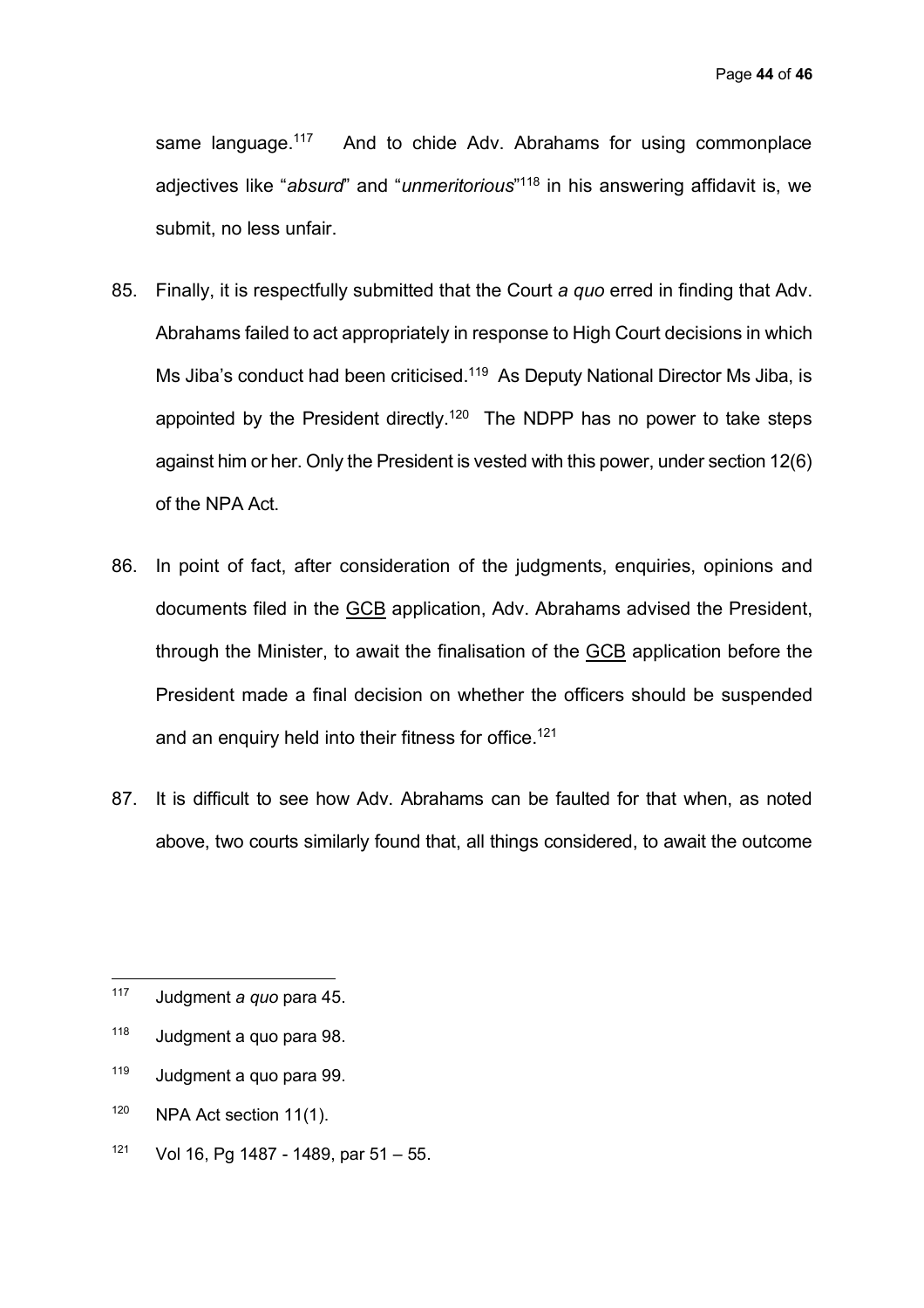of the GCB matter, under which the senior prosecutors accused of misconduct in litigation might in any event be removed, was the better course.

# **PART D: COSTS**

- 88. The Court erred in ordering costs against the NPA Parties, in light of the fact that:
	- 88.1. The Applicants uniformly stated that the application was not based upon a contention that Adv. Abrahams was not fit and proper.
	- 88.2. There was no allegation that Adv. Abrahams was in any way involved or implicated with the Settlement Agreement found by the court to be unlawful.
	- 88.3. it was stated in heads of argument filed on behalf of the NPA Parties that they were not persisting in their opposition to the challenge of unconstitutionality of parts of s 12(4) and 12(6) of the NPA Act.

#### **CONCLUSION**

- 89. In the premises it is submitted that the appeal should be upheld and that an order should be granted in the following terms:
	- 1. The settlement agreement ("the Settlement") between the President of the Republic of South Africa ("the President"), the Minister of Justice and Constitutional Development ("the Minister") and Mxolisi Nxasana